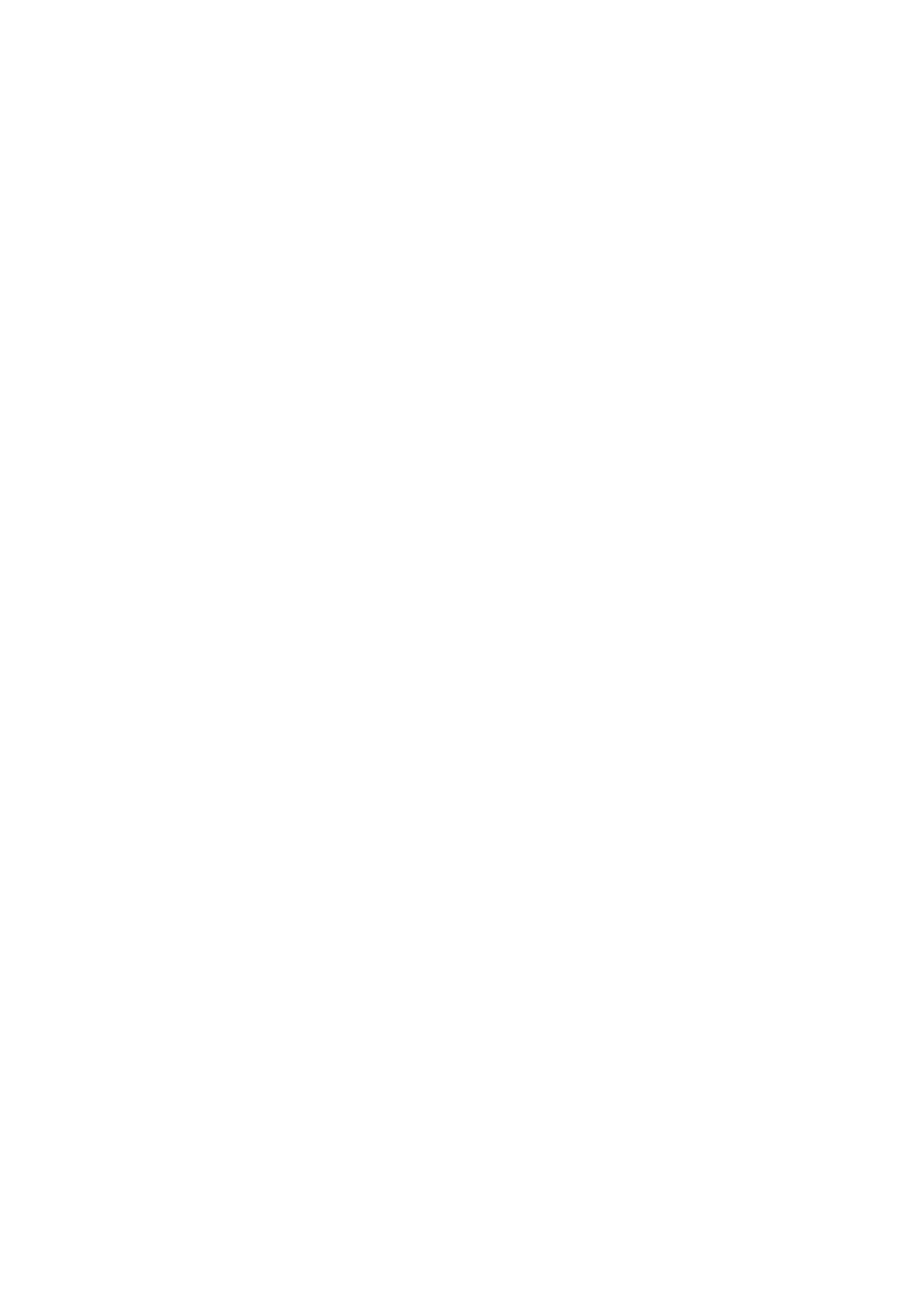

### **Contents**

| <b>Background 3</b>                                                             |
|---------------------------------------------------------------------------------|
|                                                                                 |
| The Study 6                                                                     |
| <b>Findings</b>                                                                 |
|                                                                                 |
| Summary 18                                                                      |
|                                                                                 |
|                                                                                 |
|                                                                                 |
| References 20                                                                   |
| Appendix 1: Media as pillory: the power to 'name and shame' in digital times 23 |
| Appendix 2: Drive thru incident reveals the potent cocktail of new media mix 29 |
| Appendix 3: The digital pillory: media shaming of 'ordinary' people for minor   |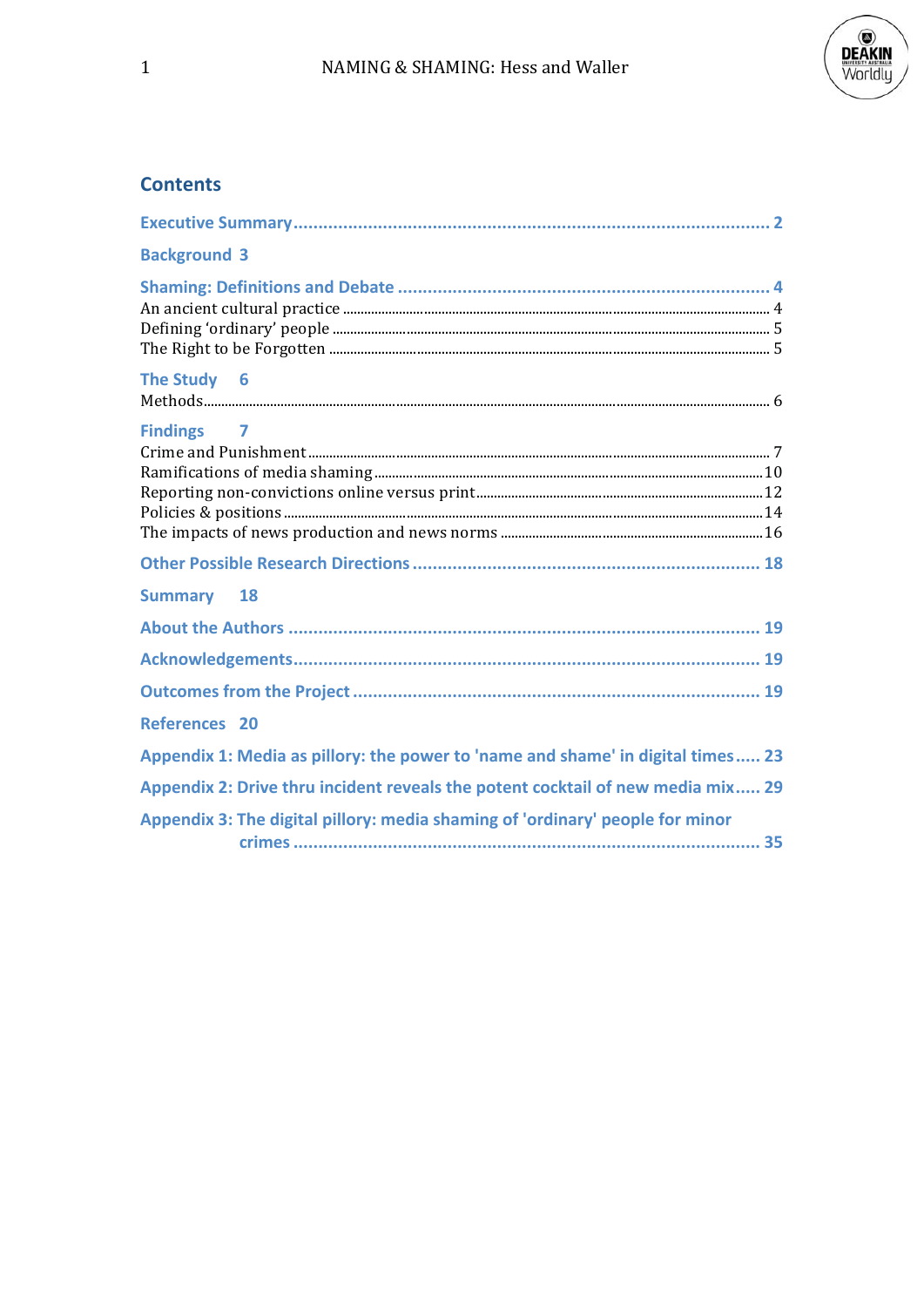

Your Honour, no penalty imposed is going to be greater than the fact that this is going to be reported [in the media]. Defence lawyer

### **Executive Summary**

This exploratory study examines the power of the news media to publically name ordinary people who receive non-convictions for committing minor crimes. If a magistrate imposes a non-conviction, it means the offender is guilty, but gets a chance to reform, away from the public gaze. They are not required to reveal the crime in any job application, and it does not restrict them from overseas travel. The news media, however, can identify and highlight such crimes in the public domain under the principle of open justice. This paper argues that this power to report nonconvictions is an issue of national importance in the changing digital landscape because the news media can impose relatively permanent public records, especially in digital space, that detail one's minor misdemeanor(s). It comes at a time when there is a plethora of information available in digital spaces and news travels fast. When a story breaks in a tiny town there is potential for it to be accessed from all corners of the globe, providing one has the internet and a computer/smart device. The issue is also particularly topical in light of the emerging 'Right to be Forgotten' campaign stemming from Europe. This case has attracted attention internationally because it highlights how information that casts individuals in a negative light remains on search engines like Google for an unlimited time.

This baseline study focused on two regions in Victoria identified for having news outlets that regularly identify ordinary people who receive non-convictions for minor crimes in magistrate's courts. It sought a range of perspectives from people involved in the court reporting process, including newspaper editors, journalists, police prosecutors, defence lawyers, victims of crime, offenders and magistrates. All participants in the study acknowledged that regional newspapers have unfettered power to name people who appear before the courts charged with any crime (unless a suppression order has been issued) and that the impact of the reporting is often considered punitive. Some journalists and editors highlighted that it was their duty to the public to report all non-convictions in the interests of serving their communities. However, the research highlights inequalities in this process. For example, people charged with a minor crime in a town with no court reporter will not be identified in the local paper, but a person who commits the same crime where there is media coverage of the court will. It highlights that the severity of the impact such media coverage has on individuals and their families depends on the geographic location in which the crime is committed (especially rural/regional areas). The impact of being named in the digital media environment raises particular concerns because to be named as an offender in a newspaper's online edition is to receive a 'lasting mark of shame' with global reach. Participants also highlighted that media coverage had potential to impact on the judicial process, with offenders seeking matters be heard away from a particular magistrate's court to escape the attention of newspaper court reporters.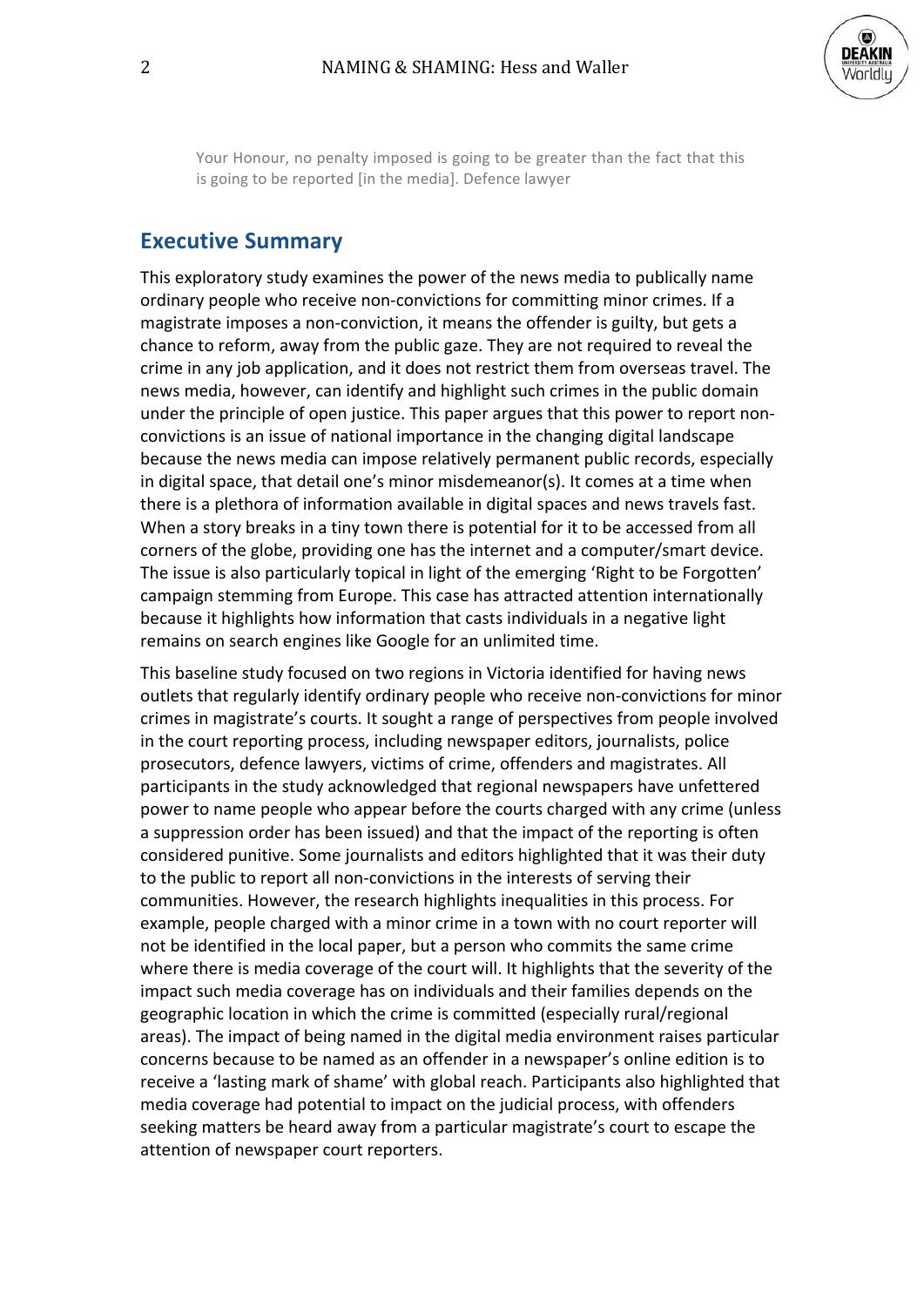

This report makes four major recommendations in order to address these issues in a further, broader examination of the news media's relationship to the courts in the digital age. They include:

- the need for clear and consistent news media policies on the reporting of non-convictions, especially in online environments;
- further investigation to determine whether media coverage of minor crimes serves as a deterrent in the communities they serve:
- clearer guidelines regarding a magistrate's ability to consider the impact of media coverage into the sentencing of offenders charged with minor crimes; and
- an assessment of the quality of resources and information available to journalists who cover courts.

### **Background**

The news media's role in 'naming and shaming' individuals who appear before Victoria's Magistrates Courts is an aspect of society's relationship with the judicial system that has received little attention from legal or media researchers until now (e.g. see Hess & Waller 2011; 2013). Of particular interest is the naming of individuals who receive non-convictions for committing minor crimes. In Victoria, a non-conviction is often issued to a person who commits a minor offence for the first time, and it does not appear on their criminal record. Windford (2011) explains that if a court is considering whether or not to record a conviction, the law states that all circumstances of the case must be considered, including the nature of the offence, the character and past history of the offender and the impact of recording a conviction on their economic and social wellbeing, including employment prospects (s.8 Sentencing Act<sup>1</sup> 1991, Vic). The news media, however, has relatively unfettered power to name and shame individuals regardless of the crime they have committed, or whether a conviction has been imposed. It is rare for an Australian court to formally acknowledge the punitive role of public shaming via media. Australia's judicial system does not clearly consider public shaming as part of its sentencing process but judges in higher courts have reflected on its usefulness. For example, in 2006, John Fairfax Pty Ltd, publishers of The Sydney Morning Herald and The Age newspapers, applied in the NSW Court of Criminal Appeal to have a name suppression order lifted on two juveniles and their co-offending siblings involved in a series of aggravated rapes. While the application was denied, Spigelman J, in handing down his decision, commented that there were instances where the

 $1$  Individuals are required to disclose convictions when seeking employment and for some travel purposes; however, in Victoria non-convictions are only disclosed if an individual lodges a formal request with police. Winford notes Victoria Police is not authorised to release information about a person's police record to any organisation outside the sphere of law enforcement and the administration of justice without the subject's written consent (see Winford, 2011; Lord & Buchanan,  $2011)$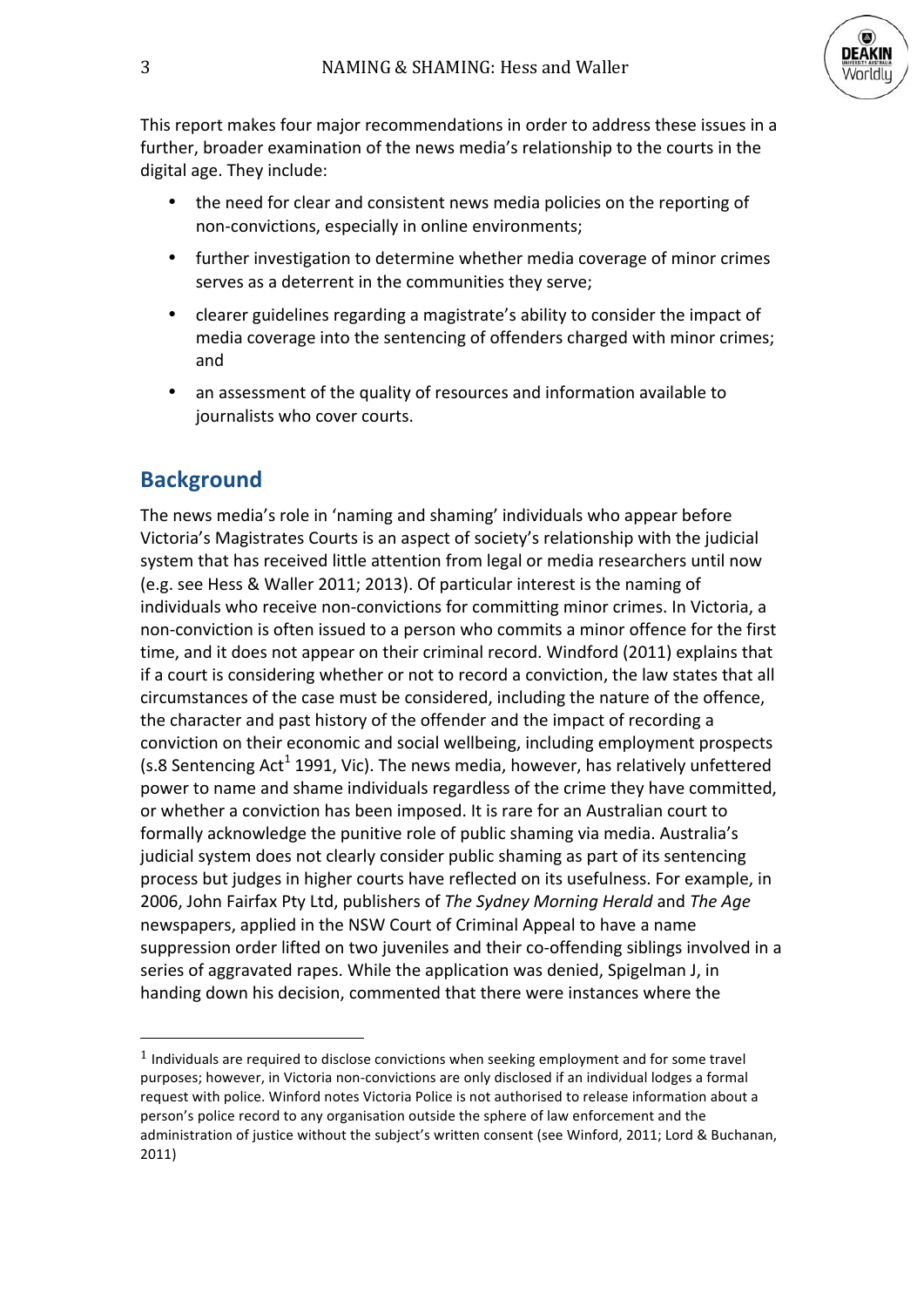

addition of public shaming to punishment could fulfill the function of retribution, and also the function of general deterrence, that criminal sentences are designed to serve (see Waller & Hess, 2011).

In some US jurisdictions, courts can impose public shaming as a punishment for minor crimes. For example, in 2000 a judge ordered a North Carolina woman to hold a handwritten sign that declared 'I am a convicted drink driver - and as a result I took a life' and parade around the courthouse building (Deardorff, 2000). The news media in Australia is largely responsible for informing the public about matters before the courts, and journalists rely on news values and production requirements to determine which cases will receive attention and how they will be represented. Australian parliaments recognise the power and influence of the news media and set boundaries restricting the publication of certain matters. For example, laws prevent the identification of under-age offenders who are given a chance to reform their behaviour away from the public gaze.

### **Shaming: Definitions and Debate**

This research is centred on the notion of 'shaming'. Much scholarship acknowledges an 'unmistakable' link between public exposure and shaming. Charles Darwin argues shame 'relates almost exclusively' to the judgment of others (Darwin, 1899), whereas some suggest shame is associated with a sense of powerlessness, as well as feeling exposed to others' judgments. Gehm and Scherer (1988) contend 'shame is usually dependent on the public exposure of one's frailty or failing, as opposed to the concept of guilt, which 'remains secret within us, no one else knowing of our breach of social norms, or our responsibility for an immoral act' (1988, p. 74). There is wide debate over shaming and its effectiveness in rehabilitation and punishment. For example, scholars such as Kahan (1996) argue that shaming sanctions imposed by the courts signify moral condemnation of a crime and are particularly effective penalties for minor offences. Kahan says if sanctions are imposed alongside conventional sentencing measures, such as community-based orders and fines, they can be just as effective as terms of imprisonment in some instances. Meanwhile critics argue shaming only alienates individuals from society and its norms and could be considered a badge of distinction among criminals by functioning as a right of passage within some delinguent cultures. As Nussbaum (2004) notes, 'using shame to control crime is in that sense like using gasoline to put out a fire' (2004, p. 236).

### An ancient cultural practice

Public shaming has played a powerful role in crime and punishment throughout history. It has a place in Australian Indigenous people's customary laws. For example, a report for the Law Reform Commission of Western Australia (2004) discusses shame and ridicule among traditional sanctions including banishment, death sorcery and physical paybacks. In western societies, shaming has been especially popular for less serious crimes, from the use of the stocks and the pillory, to the brank and scarlet letters. Australia was colonised on the back of the British penal system, some decades before brutal shaming sanctions were all but abolished. There remained a desire to publicly expose wrongdoers and public shaming appears to have shifted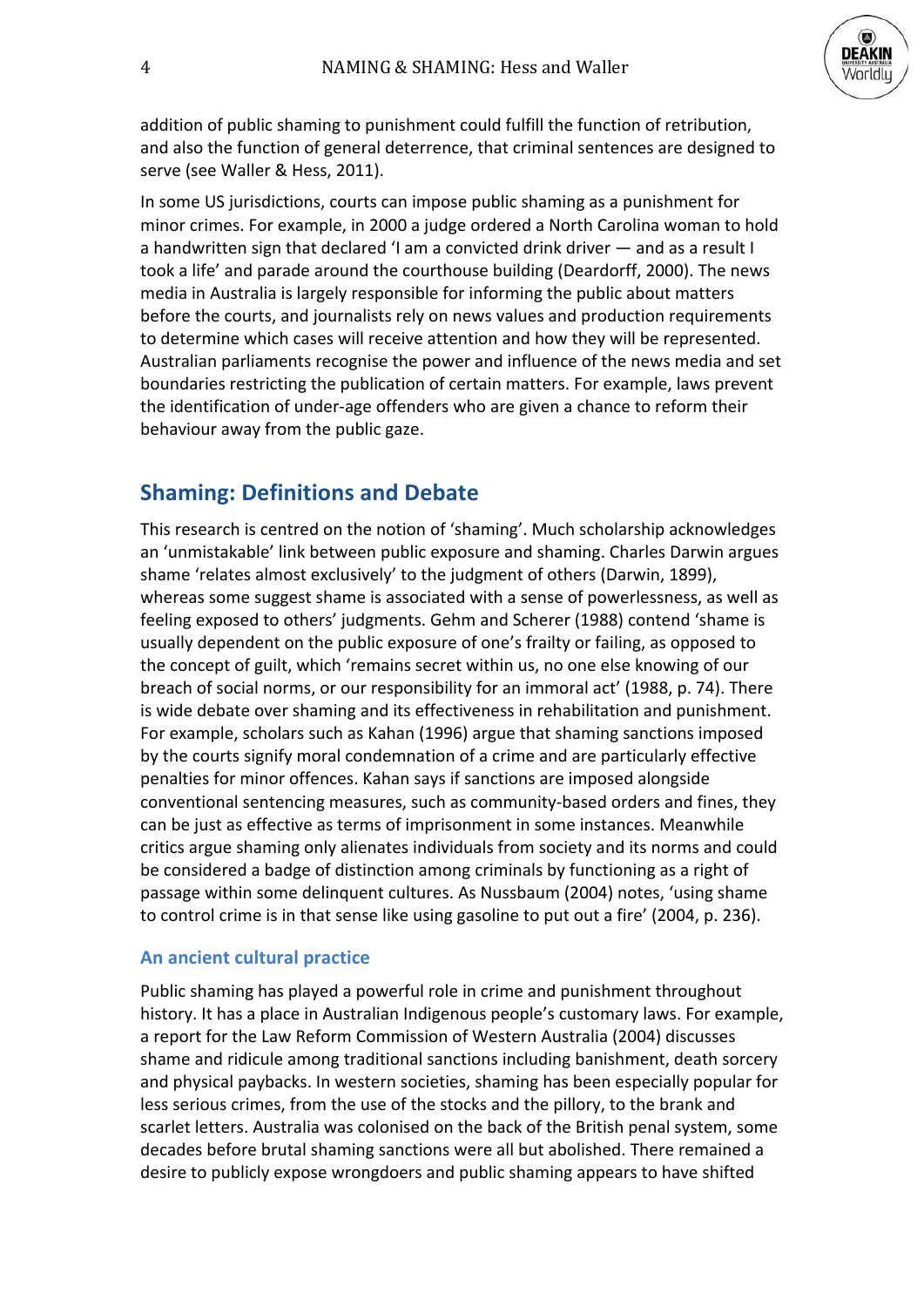

from the responsibility of the state to the media (Waller & Hess, 2011). Early Australian newspapers were known for printing lists of names of those who had appeared before the Court of Petty Sessions from the 1800s. This is a practice that continues today across the Australian media, and in regional areas it continues largely to be the domain of newspapers. Australian journalism academics Conley and Lamble (2006) acknowledge the power that comes with a court reporting role:

Sometimes the embarrassment associated with media coverage far outweighs the seriousness of the indiscretion or the penalty imposed by a court ... but newspapers accept the principle of the higher duty to inform the community of legal process even if it appears that newsworthy individuals are victimised.  $(2006, p. 252)$ 

Often the reporting of Magistrates Court matters are sporadic, inconsistent and depend largely on the size and available resources of the newspaper covering the community where a court is physically located.

### **Defining 'ordinary' people**

This study focuses on offenders who are considered 'ordinary' people in the eyes of the news media. That is, they are not normally persons of public interest who hold positions of significant power, or are not particularly well known in their communities other than for the crimes they commit. There is much academic research that focuses on the rise of the 'ordinary' person into celebrity status in the digital age (e.g. see Turner, 2010) but there has been little attention paid to the impact of negative publicity on the 'ordinary' individual who has few skills or experience in dealing with the news media.

### The Right to be Forgotten

The European High Court ruled in June 2014 that Google must, upon request. remove pages that are 'inadequate, irrelevant or no longer relevant' from its search results. This is being discussed as a major shift in the way the flow of information is regulated online (see Bernal, 2014).

The European case was instigated by Mario Costeja González, a Spanish lawyer concerned that one of the first results when he Googled his name was about the repossession of his home in 1998. Many of the requests that flooded into Google shortly after the ruling were from people with criminal records or other past misdeeds they wanted hidden (Stokes, 2014).

Victorian philosophy lecturer Patrick Stokes argues:

What's being sought here is analogous to the expunging of a criminal record. Sometimes, however, we expunge a record or disregard a prior wrong on the basis that it shouldn't affect how we treat the person now. They still did it, it was still wrong, but we won't hold it against them any more. That's not a form of forgetting, but of forgiving. And it's not clear, at least, that we can actually claim a right to be forgiven  $-$  forgiveness always remains within the gift of the forgiver, and can't be demanded or compelled. (Stokes, 2014)

Within the first few days of Google putting a search removal request form online it was receiving an average of seven requests a minute (Curtis, 2014). The Right to be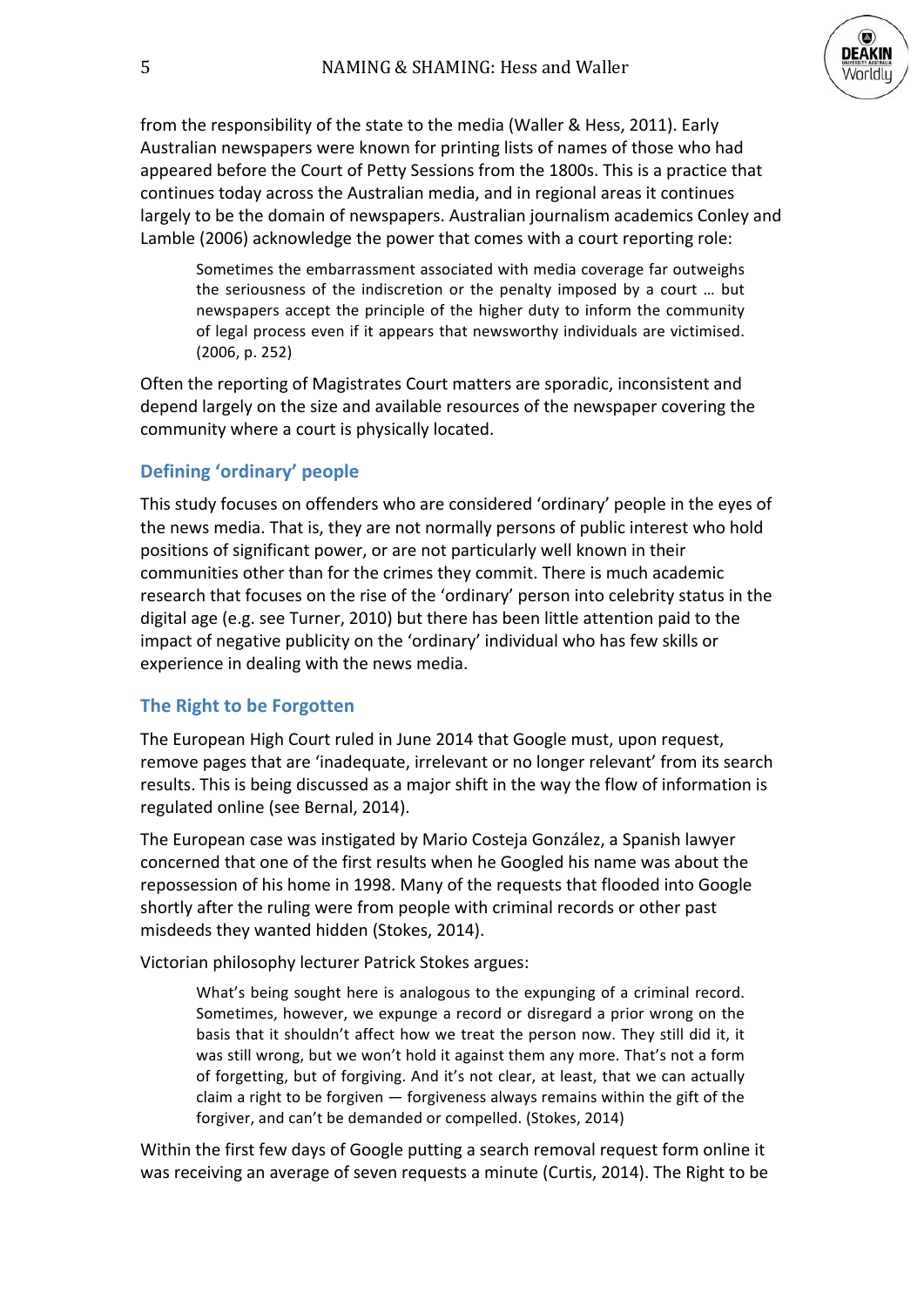

Forgotten campaign resonates strongly with the work undertaken here, especially when a non-conviction imposed by the courts, at its heart, is about giving offenders the right to be rehabilitated away from the public gaze without any visible mark of shame.

### **The Study**

This project expands on a previous investigation into the effects of media shaming for minor crimes in Victoria (Hess & Waller, 2013). We have undertaken several research projects that map the evolution of media shaming of ordinary people and documented the practice among Victorian newspapers (Hess & Waller, 2011; 2013; 2014). As part of this project we seek to examine the effect of media shaming on those connected with the judicial process. Interviews were conducted in two regional cities where the practice of 'naming and shaming' is most prevalent (Hess & Waller, 2013) to seek a range of perspectives from journalists, magistrates, lawyers, offenders and victims of crime. The study sought to determine the impact shaming has on offenders and on the operations and objectives of the Magistrates Courts in Victoria, as well as understanding the editorial policies of newspapers in regards to court reporting in the digital era. The research adopted a media-related practice approach (Couldry, 2004) to determine what people say and do about the news media at the intersection of the media, the legal field and society more broadly. A media-related practice approach decentres research from the study of media texts or production structures, to instead focus on people's practices oriented around media (Couldry, 2004, p. 35). Couldry suggests his 'media as practice' approach is 'disarmingly simple' and centres on two primary questions:

What do people do in relation to the media and what do people say in relation to the media ... across a whole range of situations and contexts. (Couldry, 2004b, p. 39)

### **Methods**

The research employed a case study framework. In doing so it enabled the researchers to focus on intensive examination of particular locations (Bryman, 2008, p. 53). A multi-perspectival approach to data collection and sources is a feature of case study research (Snow & Trom, 2002, p. 154), and is helpful here as we have sought to examine the media-related practices of a range of individuals, including those who are involved in reporting court matters, those who represent the judicial system and ordinary people who have some dealings with the courts. The research identified a range of agents who shared some relationship with the media's involvement with the courts including: journalists, newspaper editors, police prosecutors, magistrates, victims of crime, offenders who had received nonconvictions in court and whom had been named in the local newspaper, and defence lawyers. A total of 10 interviews were conducted with participants representing the range of agents involved in the relationship between media and the courts. A series of semi-structured questions were posed to participants including: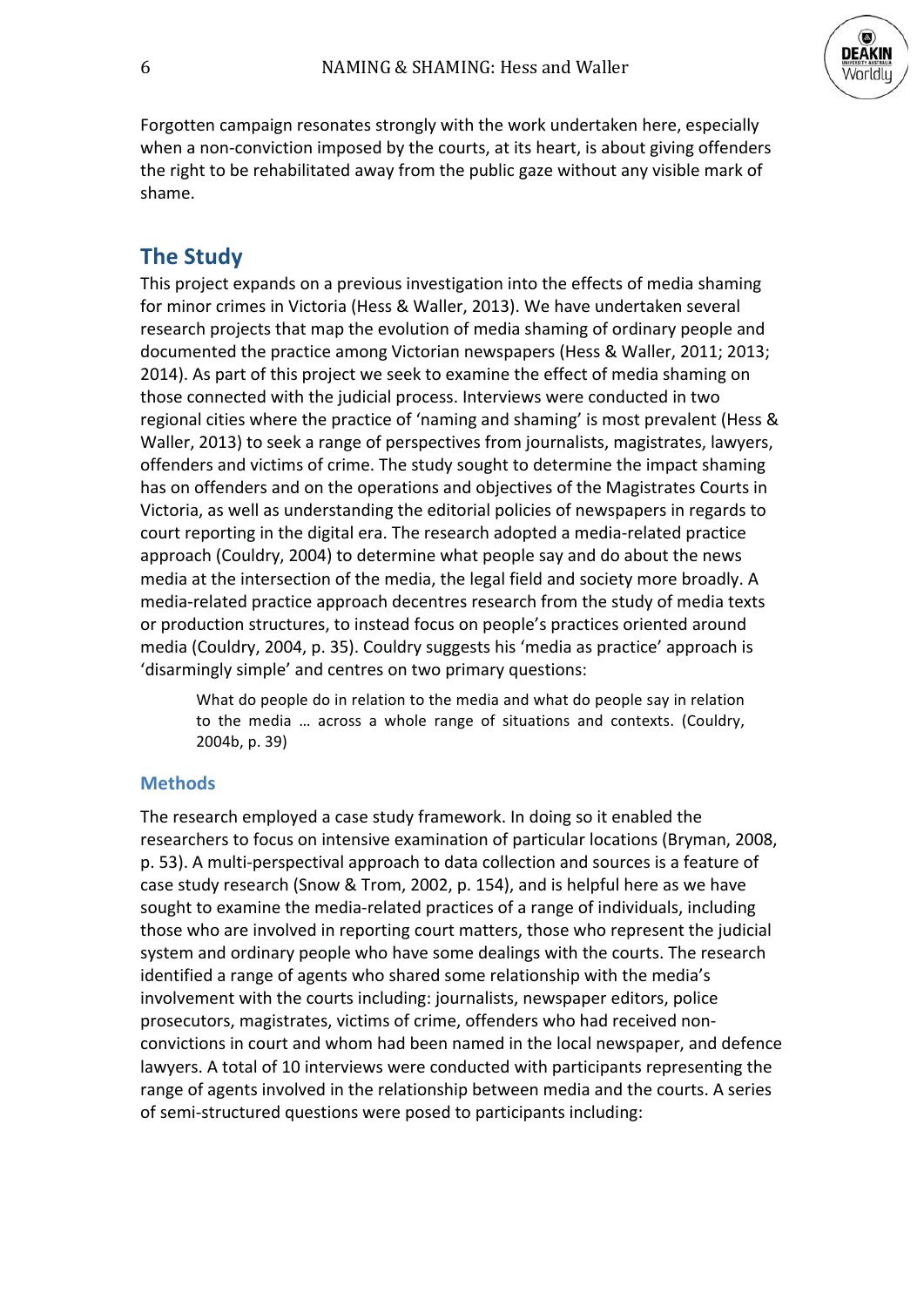

- What do you think the media's role is in reporting non-convictions?
- Do you think the media should be able to name and shame people in the print version of a newspaper and its online version? If so why, if not why not?
- Are you aware of a news media policy on the reporting of non-convictions? Discuss.
- Do you think there is a difference in newspapers reporting non-convictions in  $\bullet$ print and/or online. If yes discuss, if no discuss.
- Do you think there are any disadvantages to the practice of reporting nonconvictions for minor crimes? If yes discuss, if no discuss.
- Do you think there are any advantages to the practice of reporting nonconvictions for minor crimes? if yes discuss, if no discuss.
- Do you think the media should be free to report on any case that appears before the magistrates court, so long as a suppression order has not been issued?
- Do you think naming people who receive non-convictions is a deterrent?
- Do you think the magistrate takes into consideration that an offender will be named in the newspaper as part of their sentencing?
- Do you think there should be more rigid protocols placed on the media in relation to naming offenders who receive non-convictions?

It is important to note that magistrates declined to be involved in the project and so the data was drawn from all other identified participants. The Chief Magistrate of Victoria did not grant his consent for associates to be involved in the study. The police prosecutor unit in one of the locations also declined to participate and so a recently retired police prosecutor was interviewed instead. Ethics approval was granted by Deakin University's ethics committee to undertake the research, on the basis that participants could not be identified in the study. For this reason we have omitted the names of the cities/towns where the research was undertaken.

### **Findings**

Data was analysed and coded into six identified themes including: crime and punishment; ramifications of shaming; reporting non-convictions online versus print; policies and positions; news productions and news norms; and quality of information/resources available for media coverage of the courts.

### **Crime and Punishment**

All participants agreed that the news media played an important role in the operation of the lower courts. Those who worked in the media said it was part of their Fourth Estate role to ensure that justice was seen to be served and to keep the judicial system accountable.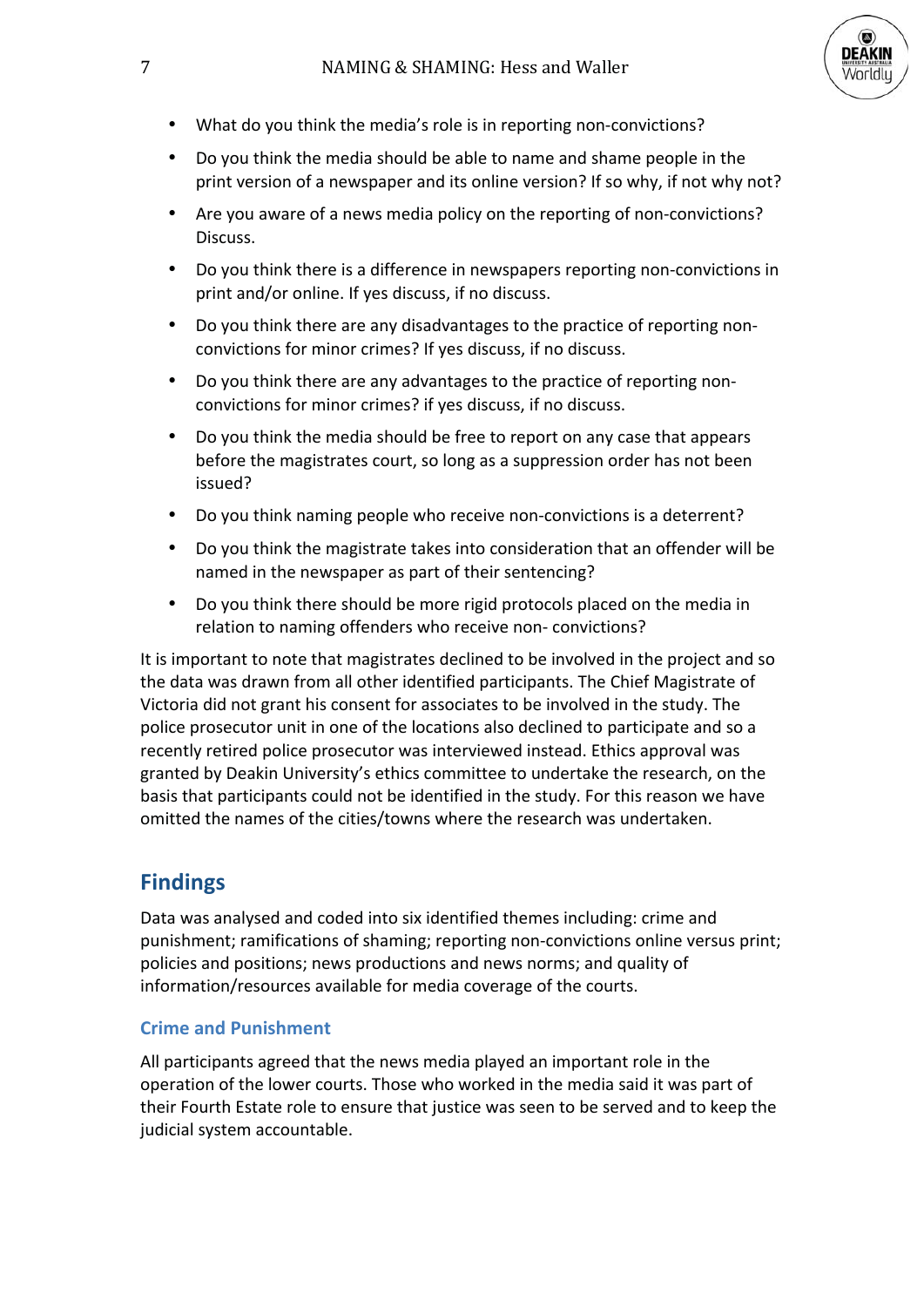

The court system is an important system of crime and punishment in society ... I would argue that the reporting of the courts without fear or favour gives the community a full understanding of crime and punishment ... and I think that is an essential service. I would argue that it is fair because it is important for society to see and have knowledge as to why a certain punishment is handed down for a certain crime. Editor 2

All participants acknowledged that the newspaper played an important role in serving as a moral form of social control as part of its relationship with the judicial system and that it worked 'hand in glove' with police and courts in outlining expected behaviour. A police prosecutor said the news media's presence in courts to 'name and shame' offenders was a powerful aid to keeping people 'on the straight and narrow' and compared this cultural practice to traditional law practices among Indigenous peoples:

They've got ways of punishing people so that there are physical signs to show what sort of offender they are to other people in the community. So I think that as a society, we need to be able to know who's who in the zoo. Police prosecutor 2

Reporting of minor crimes in the local newspaper was perceived as being a general deterrent in the form of 'shaming', but some participants observed that reporting of stories was a not a deterrent for all offenders.

Where people are receiving non-convictions ... getting your name in the [newspaper] criminal list, being shamed, it is definitely a general deterrent ... it is the first thing people ask when they come in most of the time. Instead of 'am I going to jail; it's 'will I get my name in the newspaper'? Defence lawyer 2

Us covering everyone in this town who appears in court within reason, deters them from offending again, or deters others. Court reporter 1

It keeps people on the straight and narrow ... the same as the old punishment of putting people in the stocks. I think it all stems back from that we can be publicly shamed and you won't want to do it again. Police prosecutor 1

Reporting of the courts is a general deterrence I think. As long as the reporting of the proceedings is effective, fair and reasonable and without prejudice, the court system involving the media is an important system of crime and punishment in society. Newspaper editor 2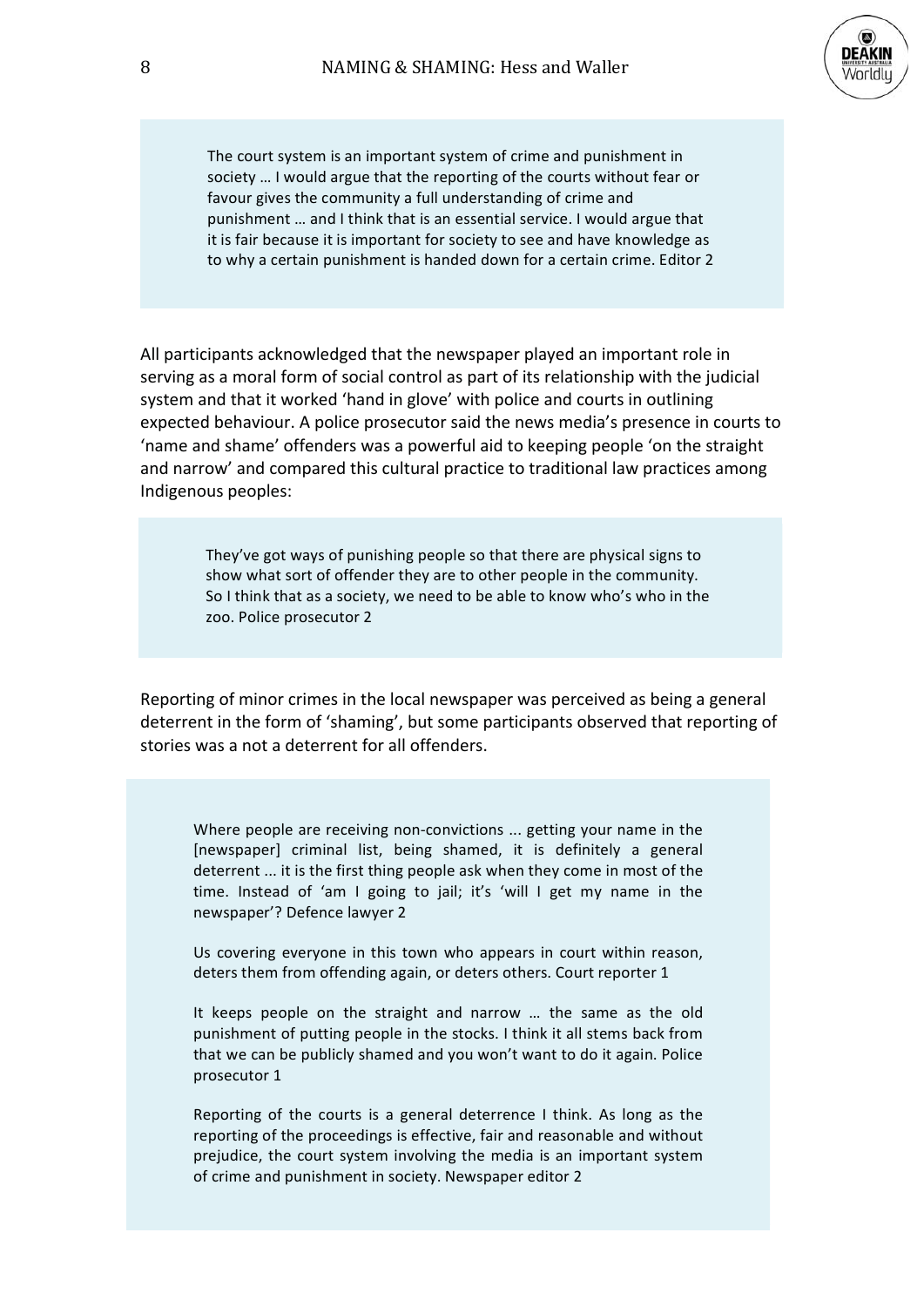

In many instances, participants said the role of the news media to 'shame' people for their crimes was more powerful than the non-conviction imposed by the court.

> The repercussions of being named in the paper is sometimes a greater punishment than what is dealt out in the court ... being named in the paper, especially in a small community, has come to be more of a deterrent. It's a possible outcome of our role. I have people coming up to me begging to keep their name out of the paper. Court reporter 2

One solicitor said he was regularly asked by clients to have cases heard away from courts covered by the local newspaper to avoid publicity.

> People see [media coverage] as by far the biggest penalty. Forget the fine or the community-based order. The worst thing that can happen is the publicity ... I've been asked many, many times over the years [to move cases] on that basis. Defence lawyer 2

Some participants highlighted that, when some offenders were publicly identified for a Magistrate's Court matter, they wore the media coverage like a badge of honour and were using social media to showcase their notoriety that was generated within the news media.

> The majority of cases, it doesn't deter them at all from what I've seen. Most of them they are the same offenders, they really are. It doesn't deter them one bit. Court reporter 1

The above participant gave the example of a 19-year-old woman who was charged with two separate stabbing offences and stabbing an individual.

> It turns out ... a 19-year-old girl and we covered it the first time she did it and she just thrived on it. Her Facebook page was open and we could see everything she was doing and she was linking our stories and writing 'I'm [the town] slasher and I'll come and get you, you dogs' ... this is her first offending and she's almost thriving on the publicity. She was linking our stories on to her Facebook status trying to convey she's dangerous and don't mess with her and things like that. Court reporter 1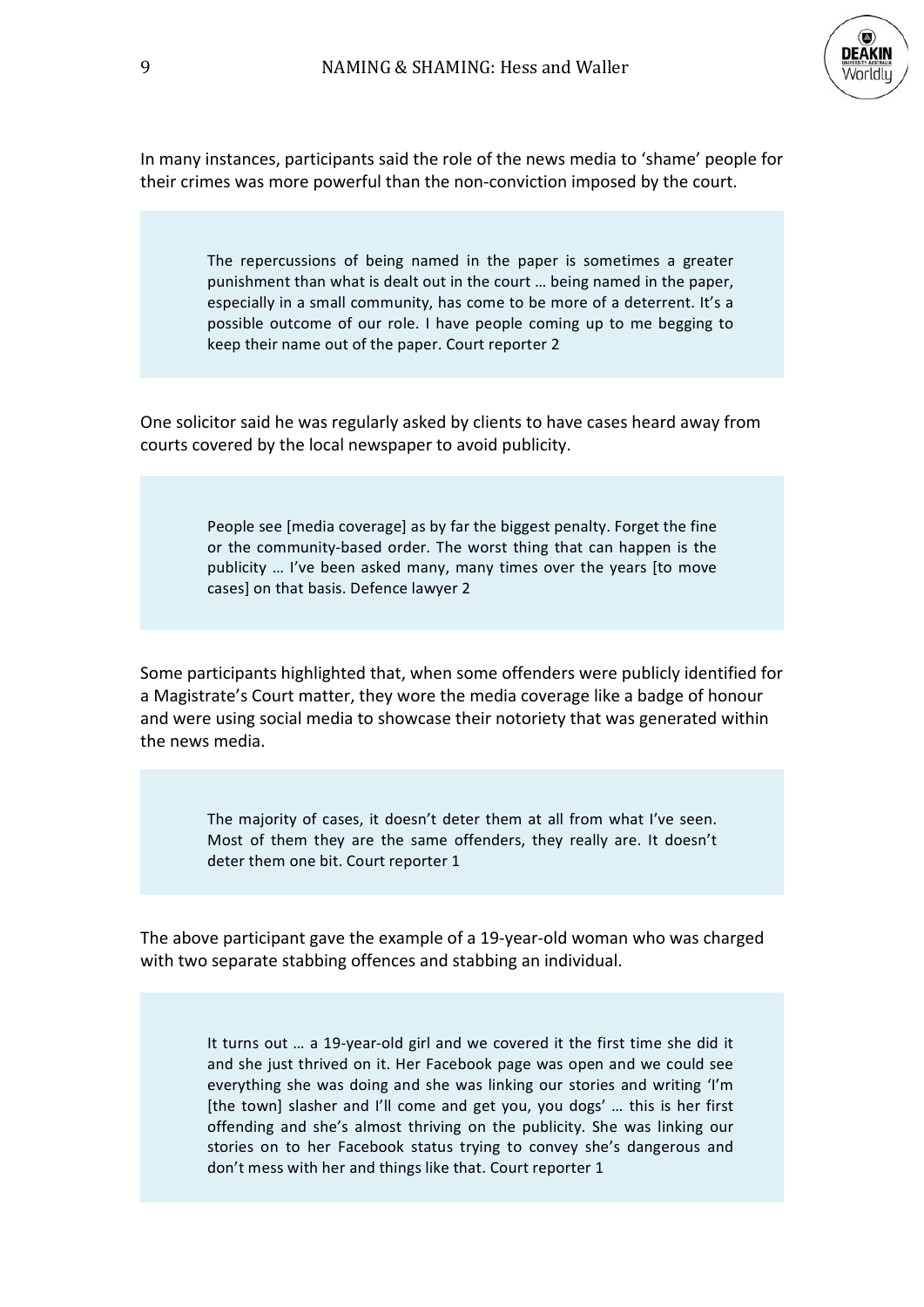

Other comments highlighted how the socio-economic background of the offender often influenced whether they would be likely to be 'shamed' as a result of media coverage.

> There have been cases where the write-up in the paper, the perpetrator likes it, it is their name up in lights and far from being a deterrent. Defence lawver 2

> The sorts of people that don't give a rats about the community, couldn't give a damn. Defence lawyer 1

> I think [media reporting] probably deters people that don't need deterring. For instance, if I had a conviction or even a non-conviction for theft and it appeared in the paper, I would be very embarrassed and I would move out of town. But I'm not the sort of person that is going to get one, hopefully. However, a habitual offender, they may very well look at it and even be half proud of it, in my experience. Police prosecutor 2

### **Ramifications of media shaming**

In many instances, media coverage of minor court matters was considered an additional penalty for a crime that appeared to be unwittingly endorsed by the courts. In Victoria, media coverage was often dependent on the geographic territory where the crime was committed and whether or not there was a court reporter present to cover the story. Several participants highlighted that if a minor crime was committed in a metropolitan area, the offender would not be written about in the media. In other words, punishment via media was geographically determined:

It's an unfortunate consequence of geography. If you are unfortunate enough to appear in the magistrate's court [here] your name is going to be recorded by the local paper. Editor 1

Obviously there is a discrepancy and so the question is should all papers be doing it, or should magistrates be encouraging that in towns where the paper doesn't report on it. If [media coverage] really is a bad punishment or really so unfair I would think that either the magistrate might look at this and say whether it works or is effective ... I don't know. Journalist 2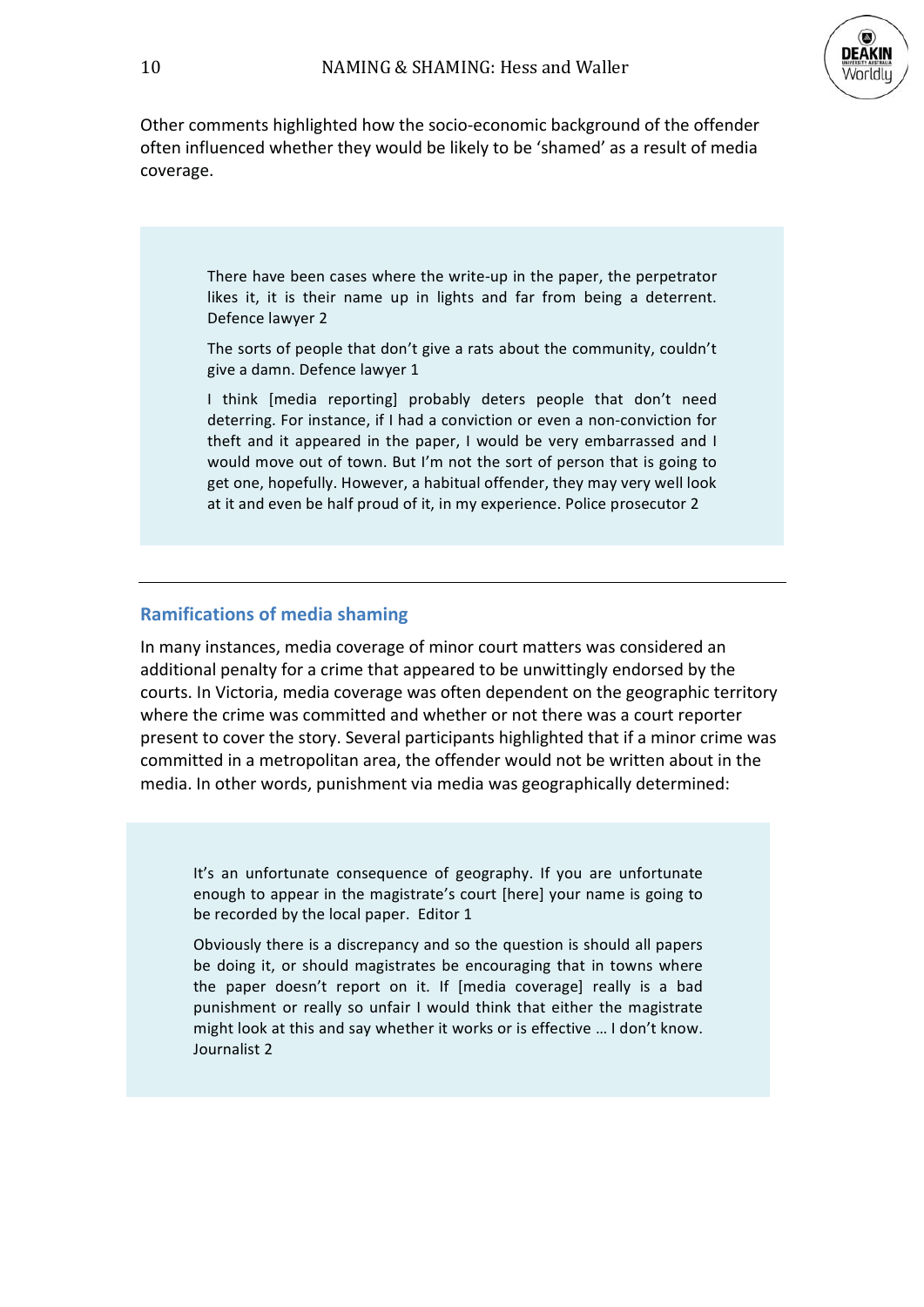

Several participants highlighted that in smaller regional areas, being identified in the newspaper for a minor crime had ramifications for employment prospects, social issues and personal safety of offenders. Offenders and defence lawyers also noted the ramifications that being 'named and shamed' could have on an offender's family.

> I know people that have had to leave town and make a new life for themselves after what was a pretty minor deal. It is the nature of the offence that is so excruciating that they felt they had to go. It affects their spouse, their kids and their friends, their work and their business. Defence lawyer

Unfortunately, I have noticed that in some instances in smaller regional communities it also seems to be as much a form of punishment for those who are close to the defendant (for example mothers). This is unfortunate, but seems to be unavoidable. Journalist 3

The media put in the paper that I was getting married, so then we could not put a marriage notice in the paper because ... the wife was worried that people would show up that shouldn't ... vigilantes or people who might cause a scene. I read all the comments on the internet about what I had done ... there were threats. Offender 1

Employment prospects can be damaged and that contributes to the poverty/welfare spiral that is of no benefit to the person or the community. Family, especially children of named people, are likely to have detrimental impacts especially where bullying and teasing of innocent family members could or would occur. Offender 2

Some participants highlighted the ethical issue of newspapers reporting stories involving offenders who committed minor crimes and whom were identified in court as having a mental illness. An offender (who received a non-conviction for speeding in a school zone) said he was more concerned about the newspaper's coverage of offenders with mental health problems than his own situation after sitting in a crowded courtroom waiting for his case to be heard.

> There is a clear pattern of disadvantage where there are some people in the courts who cannot help but be named and shamed in the newspapers. Mental health and other issues are not considered and make reporting grossly irresponsible. Poor ethics in my opinion. Offender 2

The above participant, who was a healthcare professional, said he was aware of an example where a VCE student had decided to leave school after her mother was reported in the local paper for committing a minor crime. He said the newspaper printed the full name of the woman and her home address (a practice performed by most court reporters so that there can be no case of mistaken identity).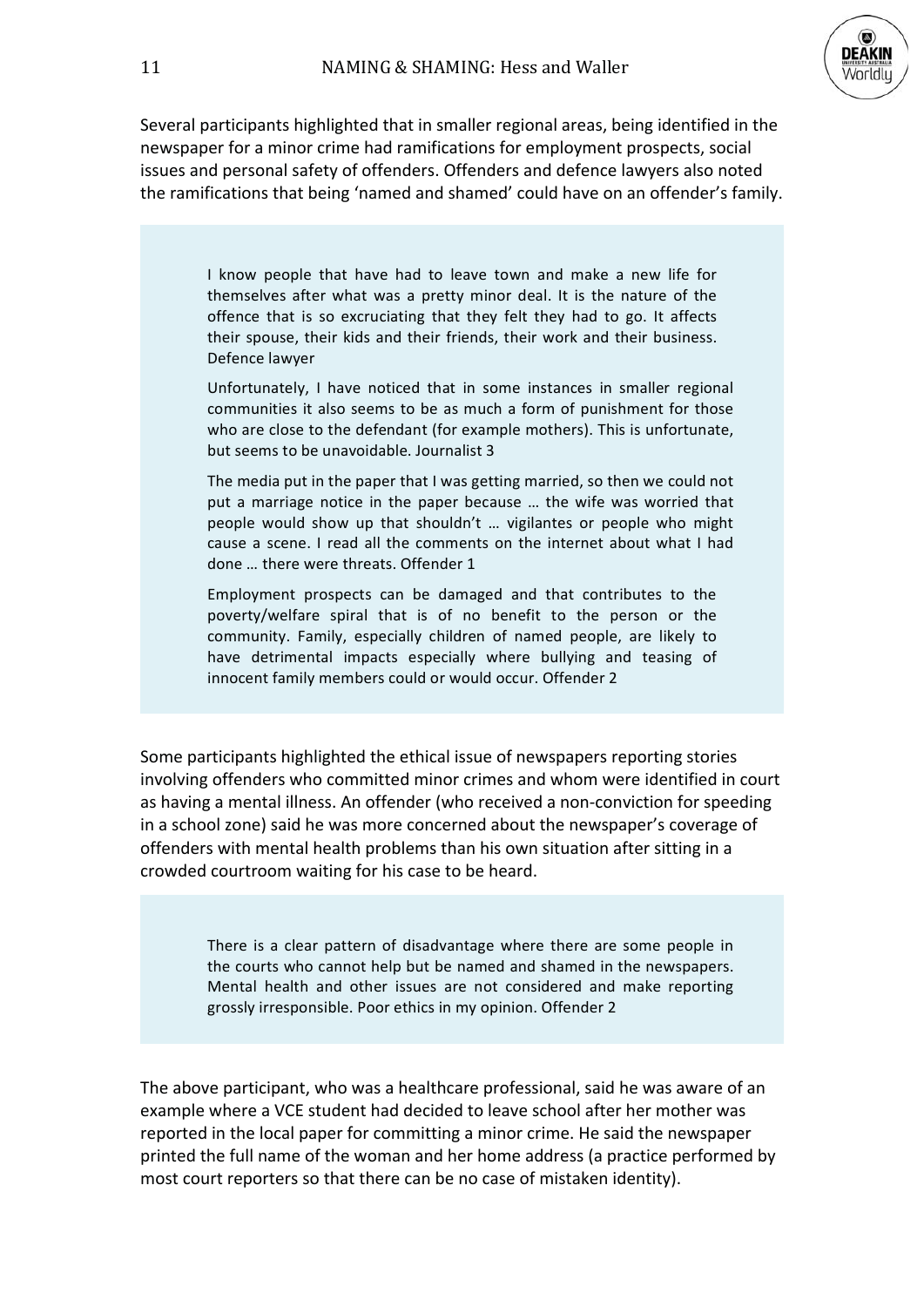

A defence lawyer raised concerns that media coverage of court stories increased risk of offenders committing suicide.

A man was caught masturbating in a car in the main street ... no prior convictions. He received a non-conviction with a stiff fine and so he should receive a stiff fine ... that got reported and it was devastating. There were deep-seated psych reasons behind something like that and it's an example of where media reporting was by far and away the biggest penalty in the case and that was his main concern. I worry about people committing suicide, just on the basis of their humiliation factor through the local press.

A court reporter reflected on the benefits of news media coverage of a minor crime for the community, and especially for victims of crime. She said it 'delivers a denouement, or sense of closure' for the community and that professional, accurate reporting can play an important role in stamping out falsehoods and rumours being spread. She said that media reports can also be helpful to victims of crime:

> Some local residents, who have been on the receiving ends of crimes, have contacted our paper to thank us for covering a matter involving them, and particularly for publicizing something of the traumatic experience they had been through as victims of crime. Court reporter 3

### **Reporting non-convictions online versus print**

All participants said the ability to 'name and shame' offenders in both print and online spaces presented challenges and required further examination in the digital age. The majority of those interviewed did not believe that court reports for minor matters that received non-convictions should be published online.

> ... for God's sake I think it's realistic to expect that it not be there, haunting you there [online] 10, 3, 4, 5 years after you did it, particularly if is the sort of thing that gets a non conviction  $-$  then it's a minor thing and it shouldn't be something that people can haul you over the coals about 10 years later. Defence lawyer 1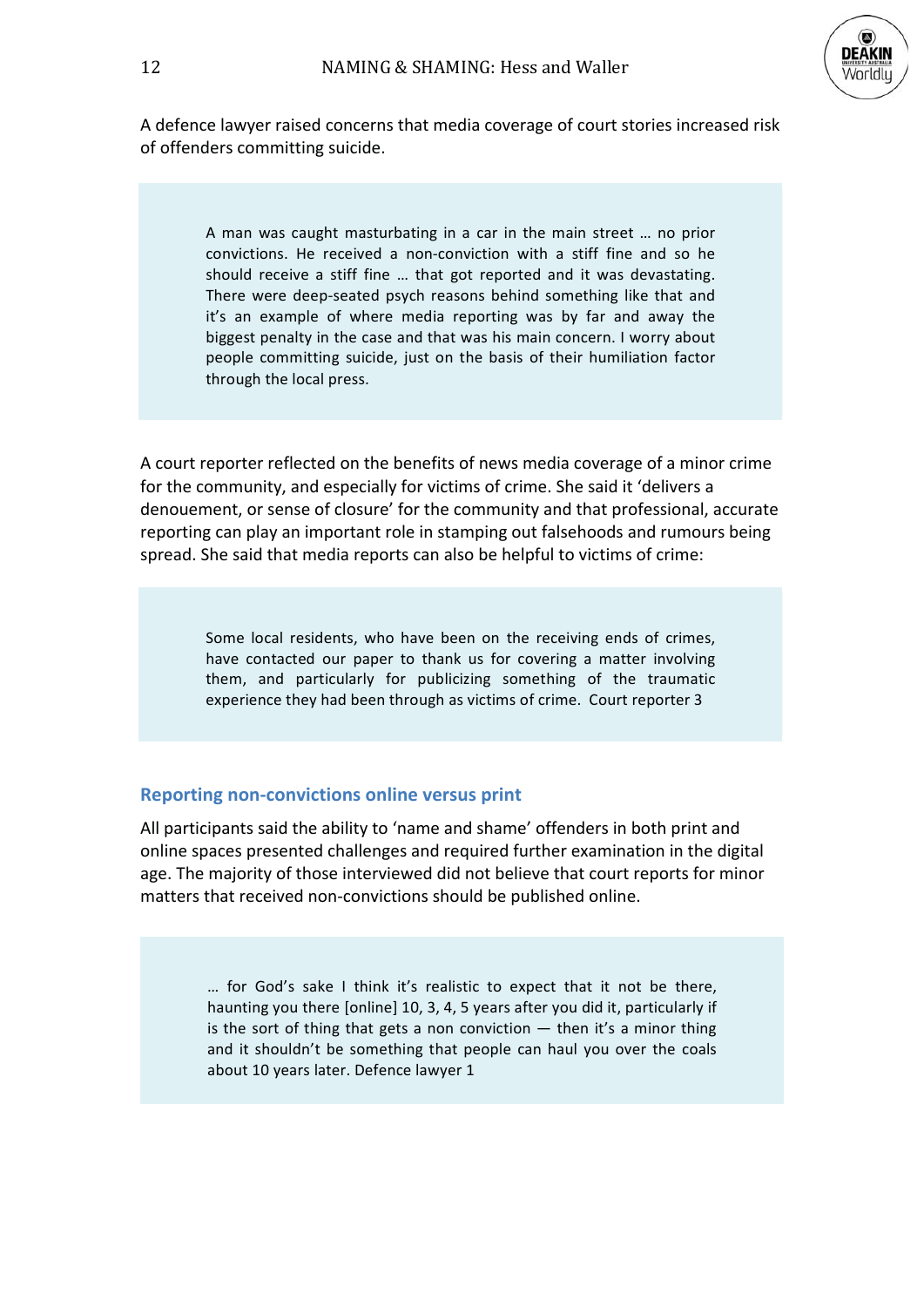

Only the editor of one regional paper and a victim of crime had a strong alterative view. The editor believed the online edition was an extension of the print product that would only grow stronger as people adapted to technological changes.

> There is not much difference if a case is reported in print and replicated online, the consequences for the person who has gone through the judicial system is just the same. It is just reaching a broader audience and that is a consequence of social media online news generally. The website is an extension of the print product ... there is nothing I can do about that, I can't make the distinction between print and online, I can't report a non-conviction in print and them decide not to put it online. Editor 3

A journalist at the same newspaper was less sure about the practice, especially when reflecting for the first time on the possible implications:

> If you apply for a job you get Googled, whereas that wasn't an issue before ... you used to see a person's name in the paper, and it was only there one time, people either forgot about it or couldn't see it, it was hard to search for. It has a degree of permanency now .... that degree of permanency could be a good reason as to why we shouldn't do nonconvictions any more ... particularly online. Journalist 2

And this from a victim of crime:

They [newspaper] should be able to and shame them in any way they want to. Victim 3

An offender whose crime was written up in the local media, and the story subsequently published by other news websites across the country, said while he believed the newspaper had the right to identify offenders in the press, minor court matters should not be published online. He said it was unfair that when people undertook a Google search of his name, the court case appeared in the top of the search engine hits, resonating with the Right to be Forgotten campaign outlined earlier.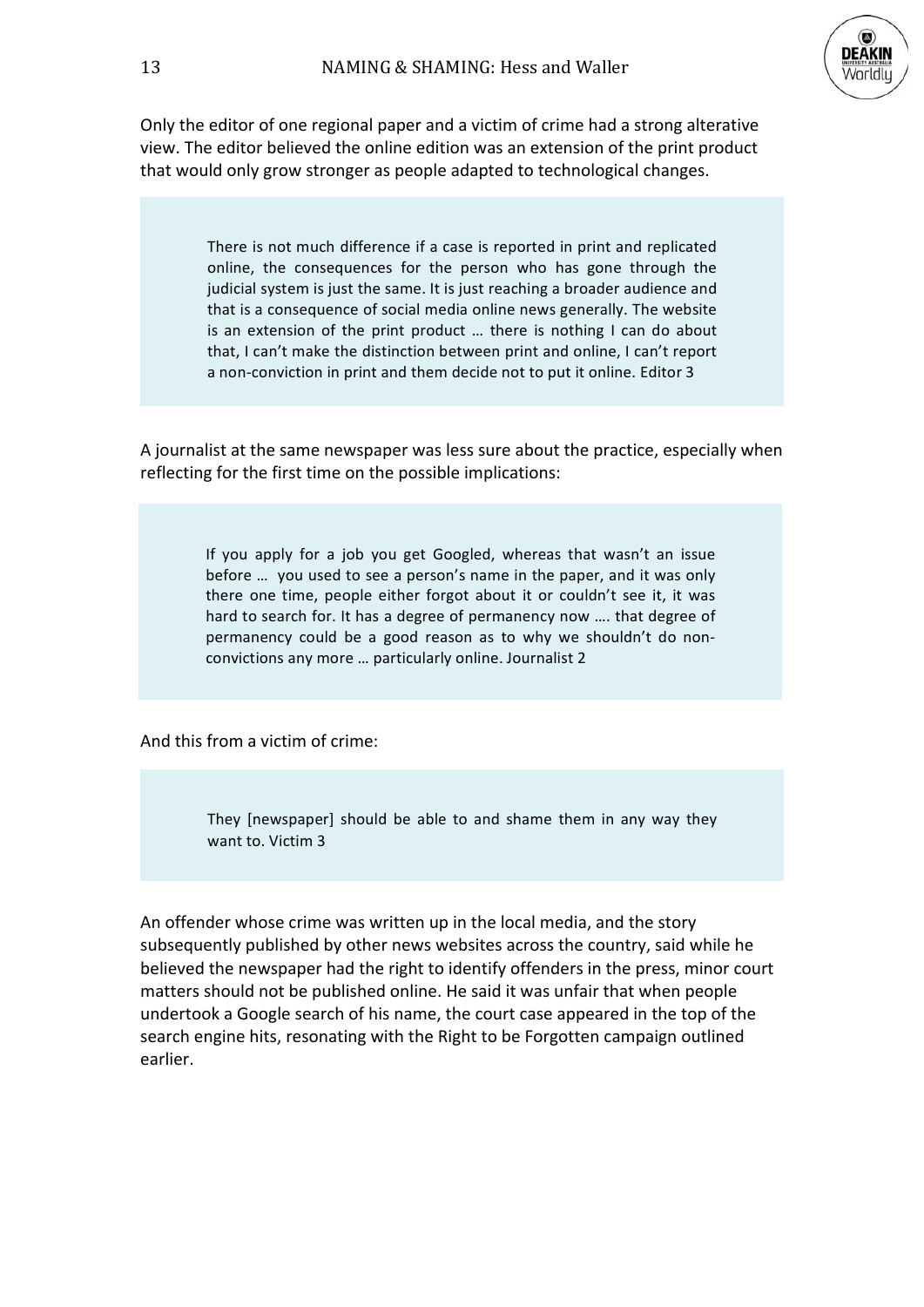

Once it is on the internet it never goes away ... it is worse than a police clearance. If an employer wants to know something, they just type in the name and there is the history.

The offender said he now worked interstate, but the minor crime he committed continued to haunt him because his new colleagues had been able to access details of the story online.

Another offender offered this view:

As an employer myself I am also aware that any adverse media comment fair or not can and does impact on employment prospects.

A defence lawyer in the same town said he had not given any thought to coverage of court matters in online space but offered this comment:

I think the same applies whether it is in print or if it is there forever on the website. It if has happened it's happened and if it's reported, it's reported.

### **Policies & positions**

The findings highlighted that there were inconsistences in the policies of reporting non-convictions across the newspapers studied. Neither newspaper had an established written policy on the reporting of non-convictions. Editors said it was their understanding that some of the larger owners of regional papers across Australia did not have clear, consistent policies on court reporting.

> Our policy is to report them [non-convictions]. Everyone who goes through the court system appears in the paper in some form or another. The public interest is there ... we don't report everything equally but we do report everything. Editor 2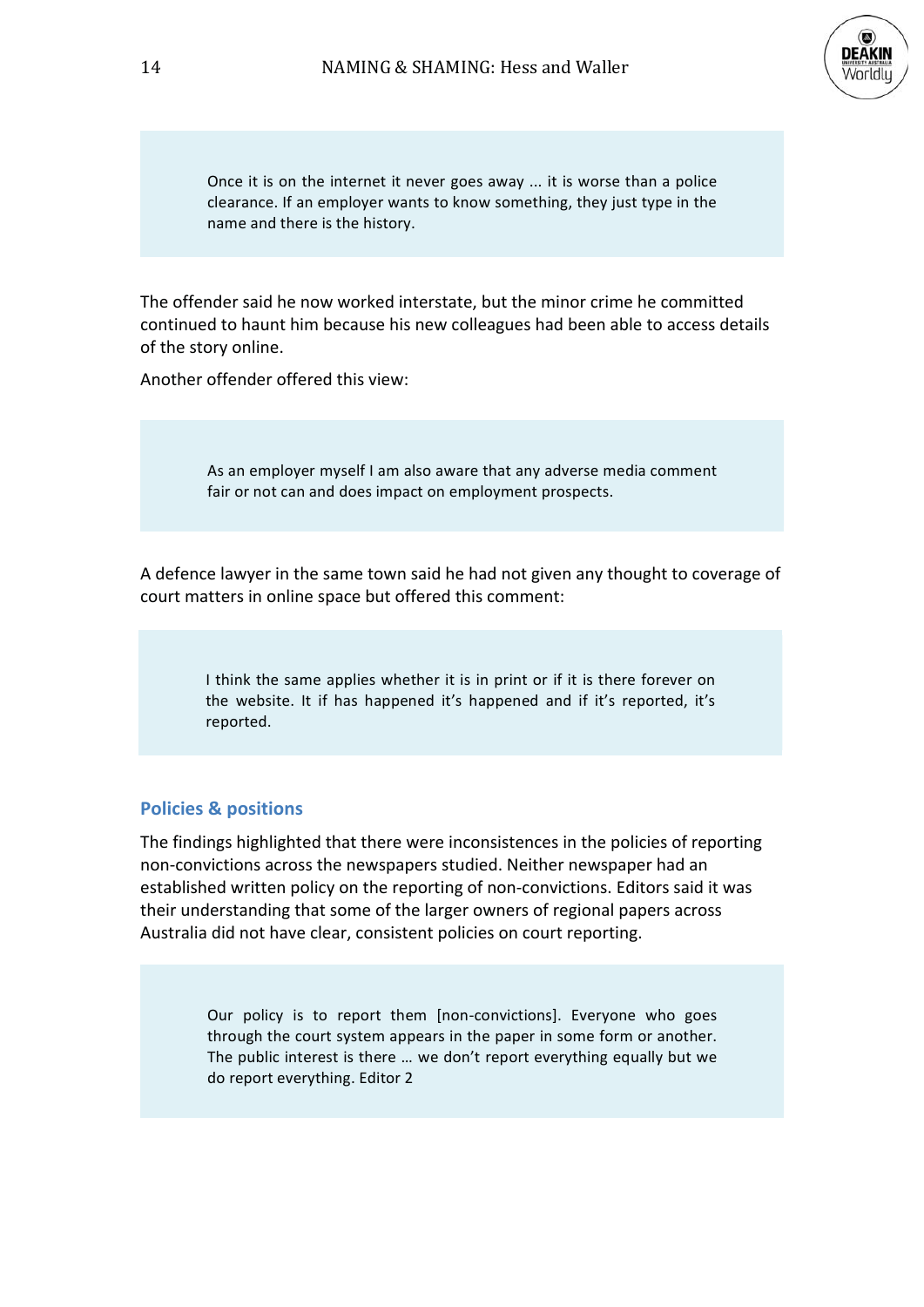

This editor said reporting non-convictions was part of the media's role in open justice and to keep the courts accountable while educating the community about the implications of breaking the law. The other editor who was interviewed said his newspaper took a different approach to reporting non-convictions:

> We don't actually have a written policy, but our policy in the past certainly has been unwritten. It is that we wouldn't report cases where offenders don't receive a conviction, unless we believe there was extenuating public interest in a matter. For instance, if the mayor appeared in court, there might be a case there to say, 'Well, there's a greater public interest than a member of the general public'. So we would consider in those circumstances reporting those cases, but generally, our rule has been that if the court doesn't deem it serious enough to convict somebody of an offence, then it probably doesn't make the pages of our paper. Newspaper editor 1

Most other participants outside the news media field, with the exception of a victim of crime and a defence lawyer (defence lawyer 2), said there needed to be clearer guidelines around the media's decision to report non-convictions:

> There does need to be a code of conduct as far as that is concerned. I think you can't just willy-nilly report everything. I think if it's a non-conviction for a first-timer it shouldn't be there. If it's a non-conviction for a person with other convictions it's probably appropriate to report it. Defence lawyer 1

Having the media judge my actions just to sell a story, it's unfair to people like me. Offender 1

Some participants highlighted inconsistences or a lack of clarity about whether a magistrate could, or was, taking into consideration shaming as part of the punishment. Most suggested that the magistrate should take into consideration the role of shaming as a factor influencing the severity of the punishment.

> I think it is generally held by magistrates that media coverage of court proceedings should not affect their sentencing, but privately I would be very surprised if it didn't colour their sentencing on a day-to-day basis, especially with things like non-convictions. Editor 2

> In my opinion they [magistrates] take into consideration anything they bloody well feel like. I've seen a magistrate take into account that's nearly Christmas. Retired police prosecutor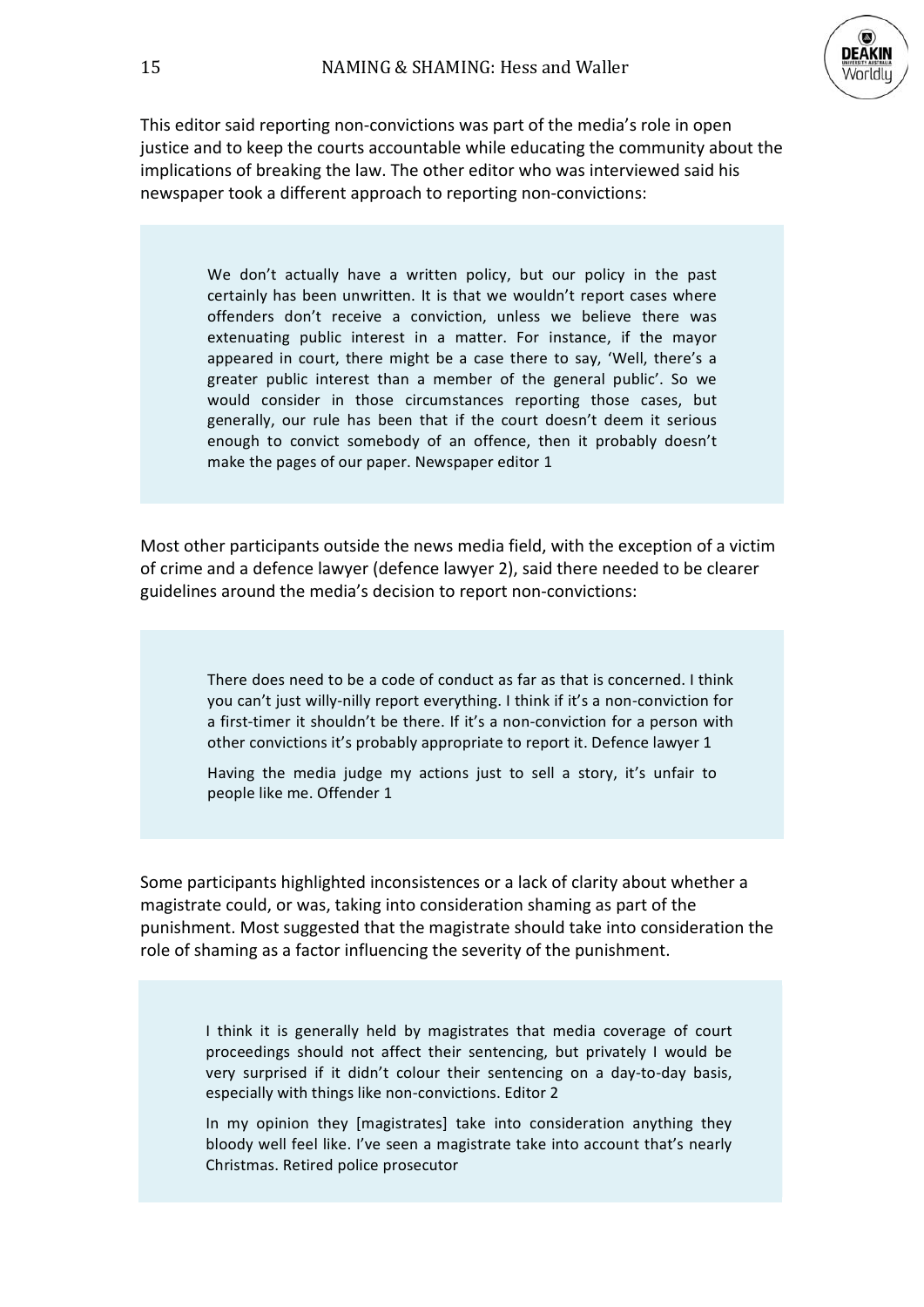

Additional research undertaken for the project indicates that the guidelines around factoring in media coverage during the sentencing process are unclear. The Sentencing Act 1991 (Vic) section (5)(2)(g) does not make a clear distinction about the impact of media coverage in the sentencing guidelines other than to say that in sentencing an offender the court must have regard to "... any other relevant circumstances". The Judicial College's Victorian Sentencing manual also does not address the issue of media coverage when sentencing an offender (Judicial College, 2005). A defence lawyer said it was his understanding, however, that the court did take media publicity into account during the sentencing process. He said he often mentioned likely media coverage during a plea.

> Often I have said 'Your Honour, no penalty imposed is going to be greater than the fact that this is going to be reported'... it's the ultimate. It is a factor that the court takes into account.

And these comments from a journalist and another defence counsel.

I think there are pretty stringent guidelines already ... That's what suppression orders are for. I think that if a magistrate doesn't see benefit of something being reported in the media then he has the methods to stop that from happening. Journalist 2

The press isn't greater than the court. Defence lawyer 1

### The impacts of news production and news norms

The data provides evidence of how news production values and news norms heavily influence which court matters will receive media coverage, the level of publicity given to a particular case and the media-related practices of those involved in the court system. Several participants made a link between news value and the newspaper's commercial interests and success. For example, a court reporter reflected on how a certain amount of space in the newspaper has to be filled each day and said court stories play an important role in helping to fill this space. He said a relatively minor matter could make it into the pages of the newspaper on a 'quiet news day', where it would not receive coverage if more serious or dramatic cases were before the court:

> If we are having a slow day we are just sitting there and getting all that, that's almost unlucky for them that we are having a slow news day at the court I guess, but that's part of it. Court reporter 1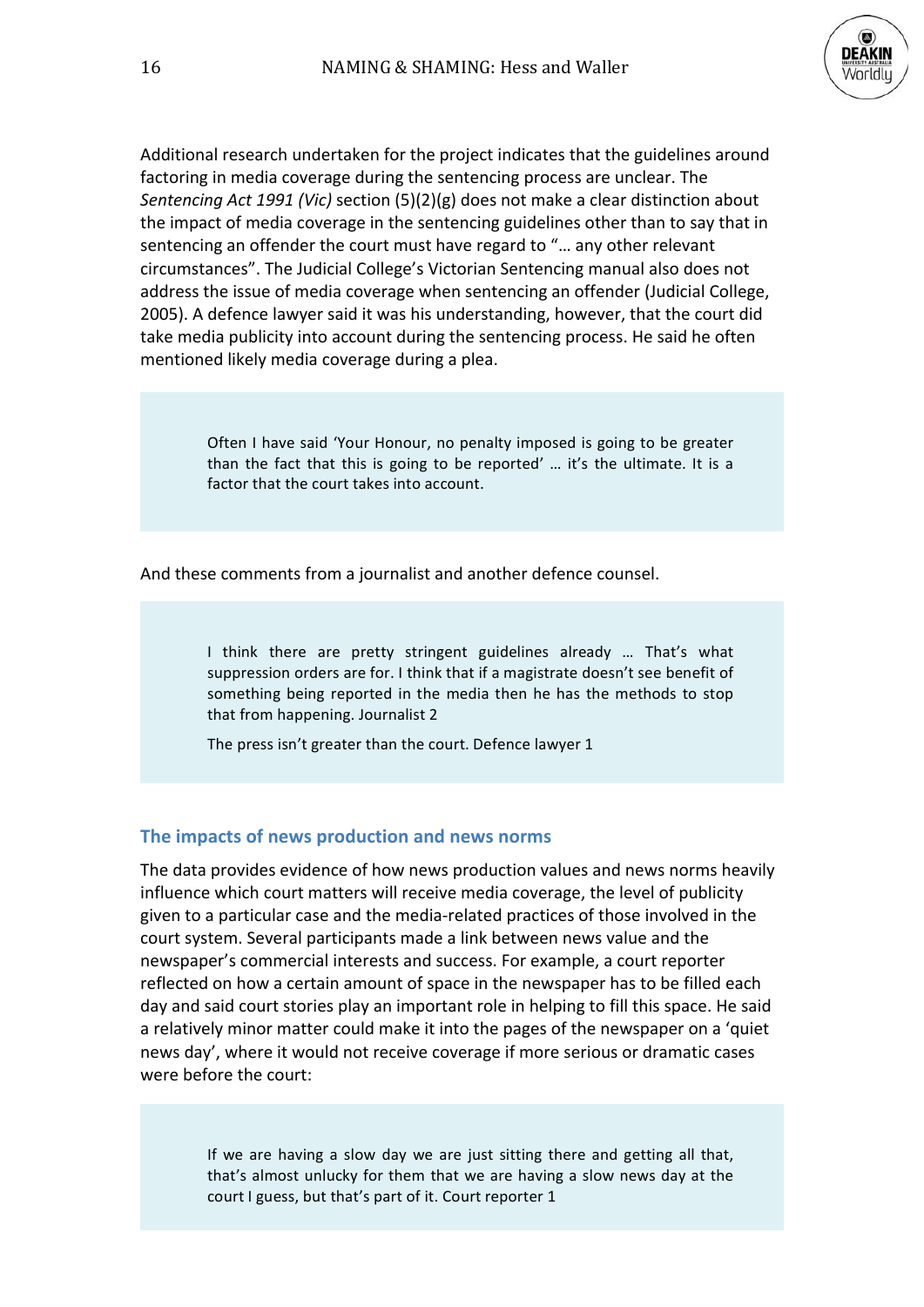

An editor said court reporting was important as a community service, but that it was also important for the newspaper's business because it was so newsworthy. He observed that 'big cases tend to see significant readership jumps online, and that would tell you something about our local community'. He said 'My view [on whether to report a non-conviction] is that you have to make a decision on newsworthiness'.

When asked what advantages there might be in reporting non-convictions, the same editor said:

> To the judicial process? Probably I wouldn't see too many, necessarily. I think there'd be advantages to our newspaper, in some circumstances, of doing that. And when you're a commercial operation, there's always that in the background going ... 'Where's our newspaper sales going? Where's our online hits going?' I think there's overriding principles around your choices there.

A reporter said his newspaper had a dedicated court reporter because the local courts were busy and provided a lot of news stories of interest to its readers. He said where reporters on other rounds, such as local government or police, had to 'chase' stories, newsgathering was relatively easy in court. He said reporters on other rounds viewed the court round as 'a story factory':

> The boys in the office  $-$  often when I come back  $-$  they refer to it as the story factory, they will say 'how was the factory today, mate?' There will be a bit going on, but I'll come back and say, 'I've got these'. They'll go 'bloody hell' and they reckon it's like a conveyor belt thing  $-$  they've all gone through and I just think 'Oh that one looks good". Court reporter 1

Mediatization is a concept that describes how the media has come to shape other areas of social life, from politics to everyday activities such as friendships (Couldry & Hepp, 2013). It also provides an approach to studying these effects. This study provides insights into how media coverage of court processes might be contributing to the mediatization of the Victorian legal system. This deserves further research, but we include the insights of one of the laywers who was interviewed, commenting on how media coverage, and even anticipation of the effects of media coverage, shapes his practice in relation to court matters: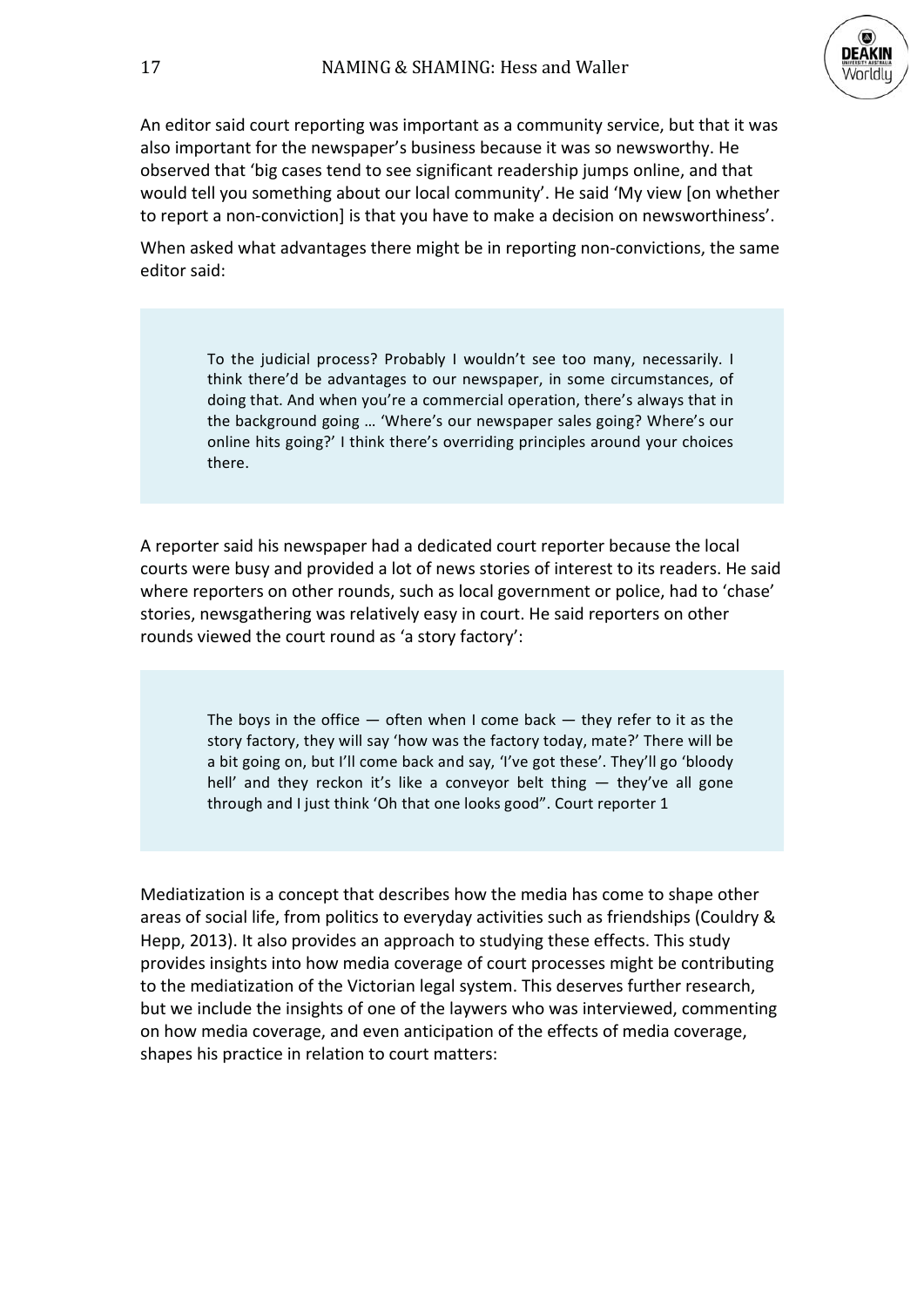

As a lawyer, you can almost without fail pick the cases that are going to get reported, you know beforehand. There is no doubt that sometimes you tailor your plea to the client's situation and it's not uncommon to say, 'I could say a lot more for you but the more I say, the more likely it is to attract a headline or a few paragraphs, as opposed to keeping it simple and touch wood, you will just end up in the court penalties column', that happens quite a bit, it's a factor to be taken into account. Defence lawyer 2

### **Other Possible Research Directions**

The interviewees raised a number of issues related to news media reporting of minor court matters more generally that suggest the need for further consideration and research, including:

- The educational needs of journalists to ensure good quality court reporting, especially in smaller regional communities.
- $\bullet$ Some interviewees stressed that there is a need for court officials to gain a greater understanding of, and more formally acknowledge, the role of journalists in the judicial process. This goes to questions of resourcing court reporters to do their jobs well, including the provision of information about charges and court processes. At present it appears that in some Victorian Magistrates Courts information is provided by court staff as 'favours'. Some interviewees gave examples of court staff refusing to provide information on request, or making it difficult for journalists to get the information. Research is needed on the relationship between court staff and news media representatives with a view to developing better relationships that can result in more accurate court reports to keep the public informed about the administration of justice.

### **Summary**

This report makes four major recommendations:

- There is a need for clear and consistent news media policies on the reporting of non-convictions, especially in online environments.
- Further investigation is required to determine whether media coverage of minor crimes serves as a deterrent in the communities they serve.
- $\bullet$ Clearer guidelines are required regarding a magistrate's ability to consider the impact of media coverage in the sentencing of offenders charged with minor crimes.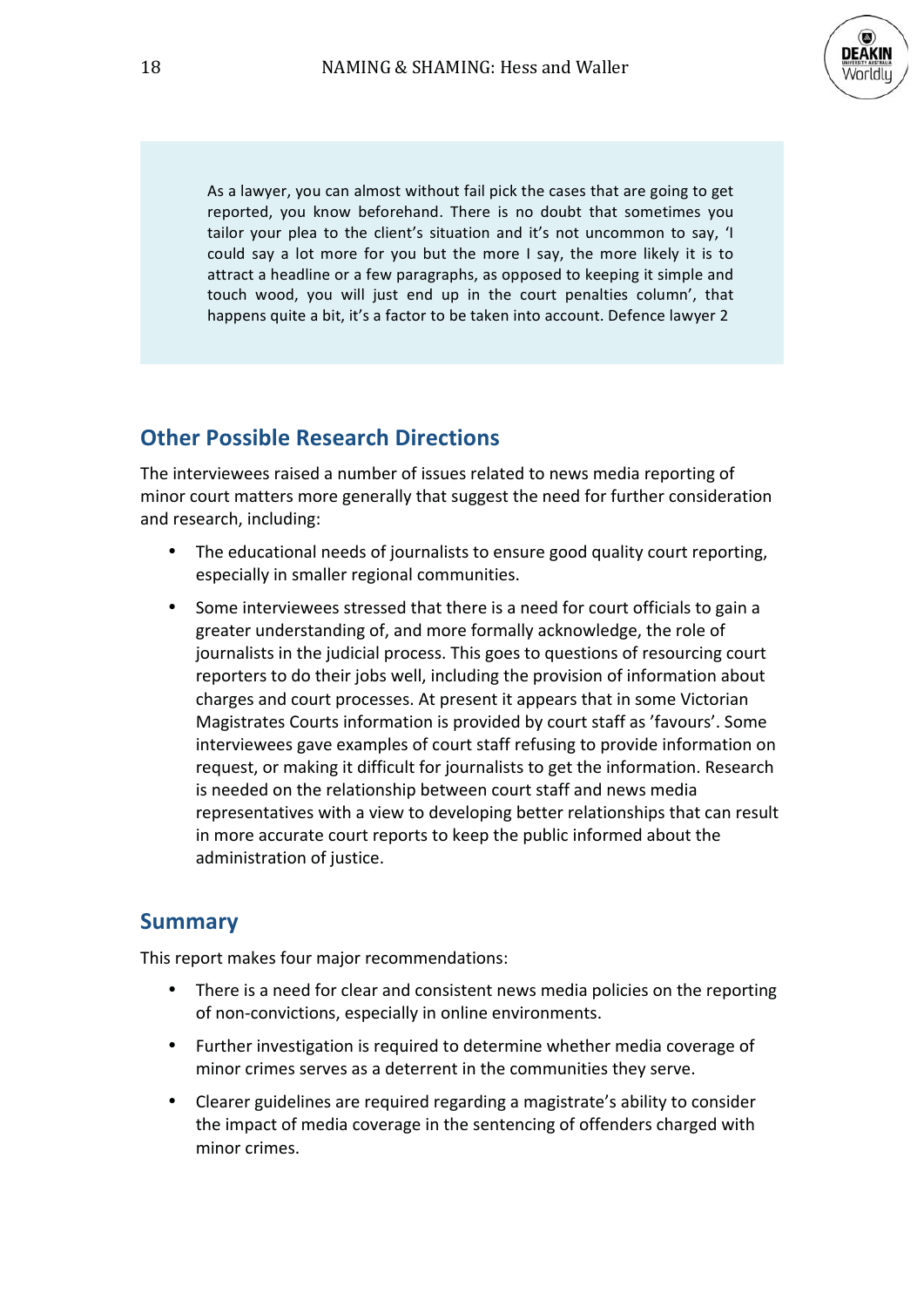

• An assessment of the quality of resources and information available to journalists who cover courts would also be helpful.

We have highlighted that in a digital age, the media's power to name and shame people who have received non-convictions has become a far more potent practice. Offenders are named not only in print, but in cyberspace, where anyone across the globe with access to a computer can read about an individual's misdemeanors if a newspaper deems the case newsworthy.

The practice of 'naming and shaming' is of particular interest to us as former newspaper journalists and as academics. It is rarely questioned, but regularly performed as part of the news media's role in upholding the doctrine of open justice. This research can be used to raise awareness among journalists, and journalism students, on the impact 'naming and shaming' has on the legal system and individuals. Importantly, it will provide an evidence base for industry and public discussion of editorial policies on court reporting in the digital age. In particular, our research could inspire policymakers and the news media to work together on a more consistent approach to reporting non-convictions across the state of Victoria and to consider the intensification of this court reporting practice in the context of the evolving digital landscape.

### **About the Authors**

Kristy Hess and Lisa Waller are senior lecturers in journalism at Deakin University. Their research on the media and society has been published in Australia and internationally. They are both former journalists and court reporters in the Australian media

### **Acknowledgements**

This research was undertaken with the support of the Victoria Law Foundation which provided a small grant of \$5000. We would like to thank research assistants Ondrea Howie and Angela Blakston, who conducted many of the interviews for this research and prepared transcripts for analysis. We would also like to thank Monica Andrew who assisted with the production of this report.

### **Outcomes from the Project**

Hess, K & Waller, L (2014). The digital pillory: Media shaming of 'ordinary' people for minor crimes. Continuum. 28(1), pp. 101-111.

Hess, K & Waller, L (2014). Drive through incident reveals potent cocktail of new media mix, The Standard newspaper retrieved from http://www.standard.net.au/story/2164429/drive-thru-incident-reveals-the-potentcocktail-of-new-media-mix/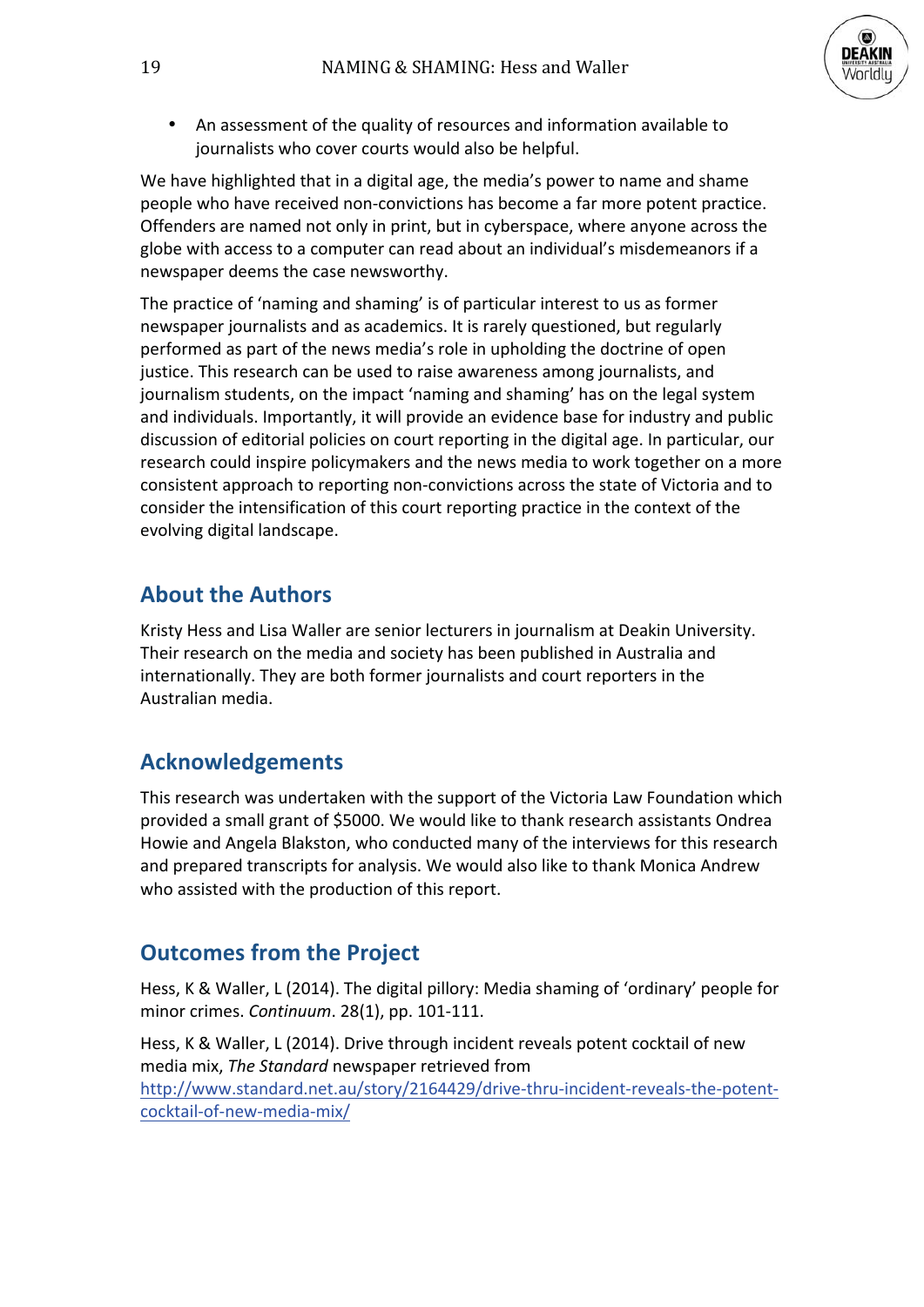

Hess K & Waller, L (2013) Media as pillory: the power to 'name and shame' in digital times. The Conversation, retrieved from http://theconversation.com/media-aspillory-the-power-to-name-and-shame-in-digital-times-15914

Hess, K (2013) Reporting the courts and the power of the media to shame, Educational Learning Resource, Country Press Australia/Deakin University post-cadet journalism course, Deakin University.

### **References**

Bernal, P (2014). Internet privacy: Rights to protect autonomy, Cambridge University press: Cambridge.

Bryman, A (2008) Social research methods, 3rd edn, Oxford University Press, Oxford.

Conley, D & Lamble, S (2006). The daily miracle: An introduction to journalism. Oxford University Press: Sydney.

Couldry, N (2004). Theorising media as practice, Social Semiotics, 14(2), pp. 115-32.

Couldry, N & Hepp, A (2013). Conceptualising mediatization: Contexts, traditions, Communication Theory, 23(2), pp. 191-202.

Curtis, S (2014) Google flooded with right to be forgotten requests, The Telegraph, June 2, retrieved July 12, 2014 from

http://www.telegraph.co.uk/technology/google/10869310/Google-flooded-withright-to-be-forgotten-requests.html

Darwin, C (1899). The descent of man, 2<sup>nd</sup> edn, Murray: London. Accessed 27 June, 2014 from

http://www.infidels.org/library/historical/charles\_darwin/descent\_of\_man/

Deardorff, J (2000). Shame returns as punishment: Judges turn to public humiliation, Chicago Tribune, 12 April, p. 18.

Gehm. T & Scherer, K (1988). Relating situation evaluation to emotion differentiation: nonmetric analysis of cross-cultural questionnaire data, in Klaus Scherer (ed), Facets of emotion: Recent research, Erlbaum, pp. 61-76.

Hess, K & Waller, L (2014). The digital pillory: Media shaming of 'ordinary' people for minor crimes. Continuum, 28(1), pp. 101-111.

Hess, K & Waller, L (2013). News judgements: A critical examination of reporting non-convictions for minor crimes. Australian Journalism Review, 35(1).

Kahan, D (1996). What do alternative sanctions mean? University of Chicago Law Review, 63, pp. 591-611.

Law Reform Commission of Western Australia (2004). Contemporary Issues Facing Customary Law and the General Legal System: Roebourne - A Case Study, Background paper 94.

Lord, J. & Buchanan, L. (2011). Your day in court: A guide for people who are representing themselves in Melbourne Magistrates' Court. Victorian legal Aid and Victoria Law Foundation, retrieved July 1, 2014 from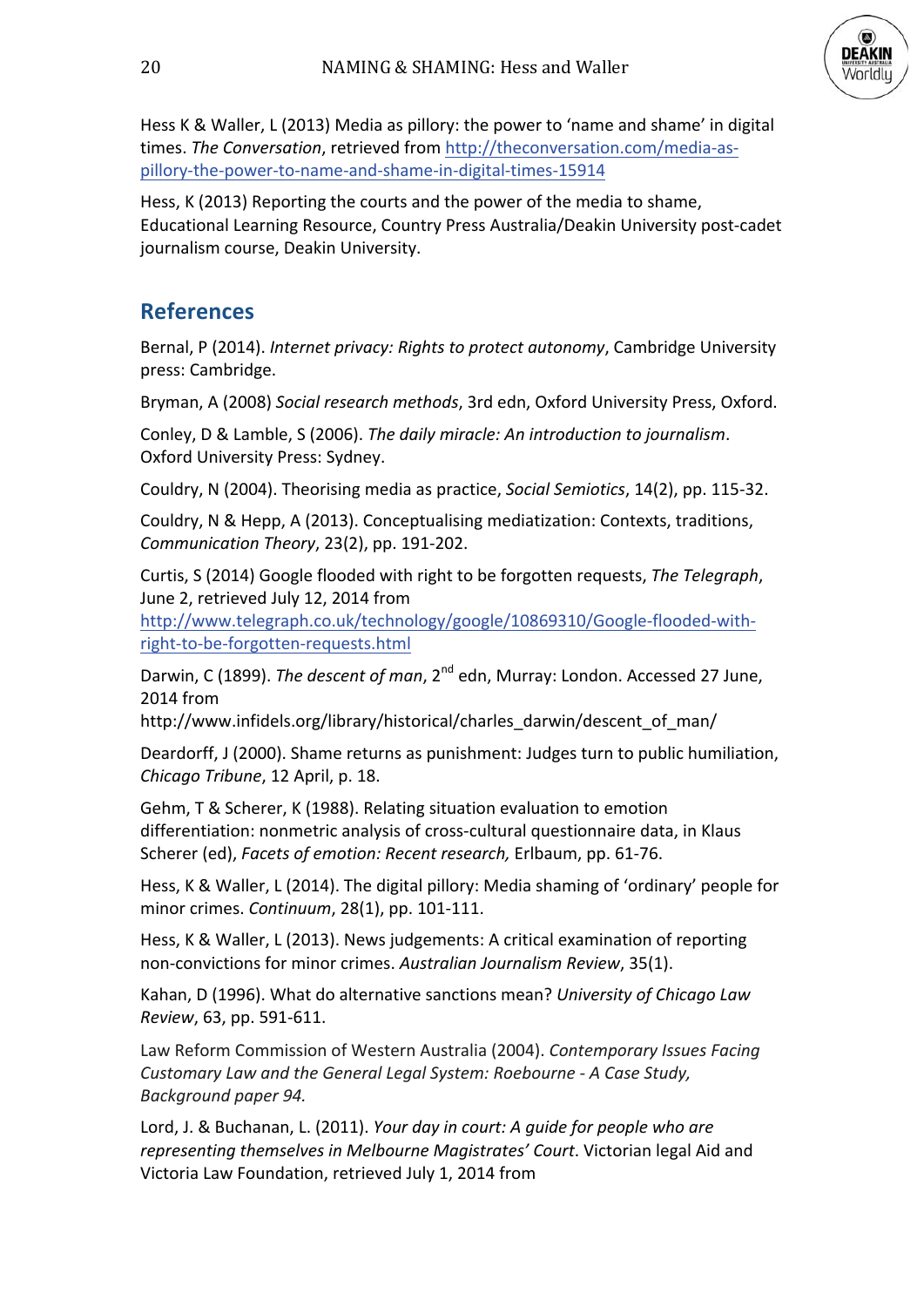

http://www.legalaid.vic.gov.au/cle.your\_day\_in\_court.pdf

Nussbaum, M (2004) Hiding from humanity: Disgust, shame and the law, Princetown University Press, Princetown.

Snow, D & Trom, D (2002). The case study and the study of social movements, in B Klandermans (ed), Methods of social movement research, University of Minnesota Press: Minneapolis, pp. 146-72.

Stokes, P (2014). The internet never forgets, but it could forgive, The Drum, ABC online, retrieved July 4, 2014 from http://www.abc.net.au/news/2014-06-13/stokesthe-internet-never-forgets-but-it-could-forgive/5518956

Turner, G (2010). Ordinary people and the media: The demotic turn, Sage: London.

Judicial College of Victoria (2005) Victorian Sentencing Manual, retrieved from http://www.judicialcollege.vic.edu.au/eManuals/VSM/index.htm#18983.htm

Waller, L. & Hess, K (2011). The pillory effect: Media, the courts and the punitive role of public shaming in Australia, Media and Arts Law Review, 16(3), pp. 229-240.

Winford, S (2001). 'Spent convictions', in Victoria Law Handbook, Melbourne: Fitzroy Legal Service. Retrieved June, 7, 2012 from http://www.lawhandbook.org.au/handbook/ch04s06s04.php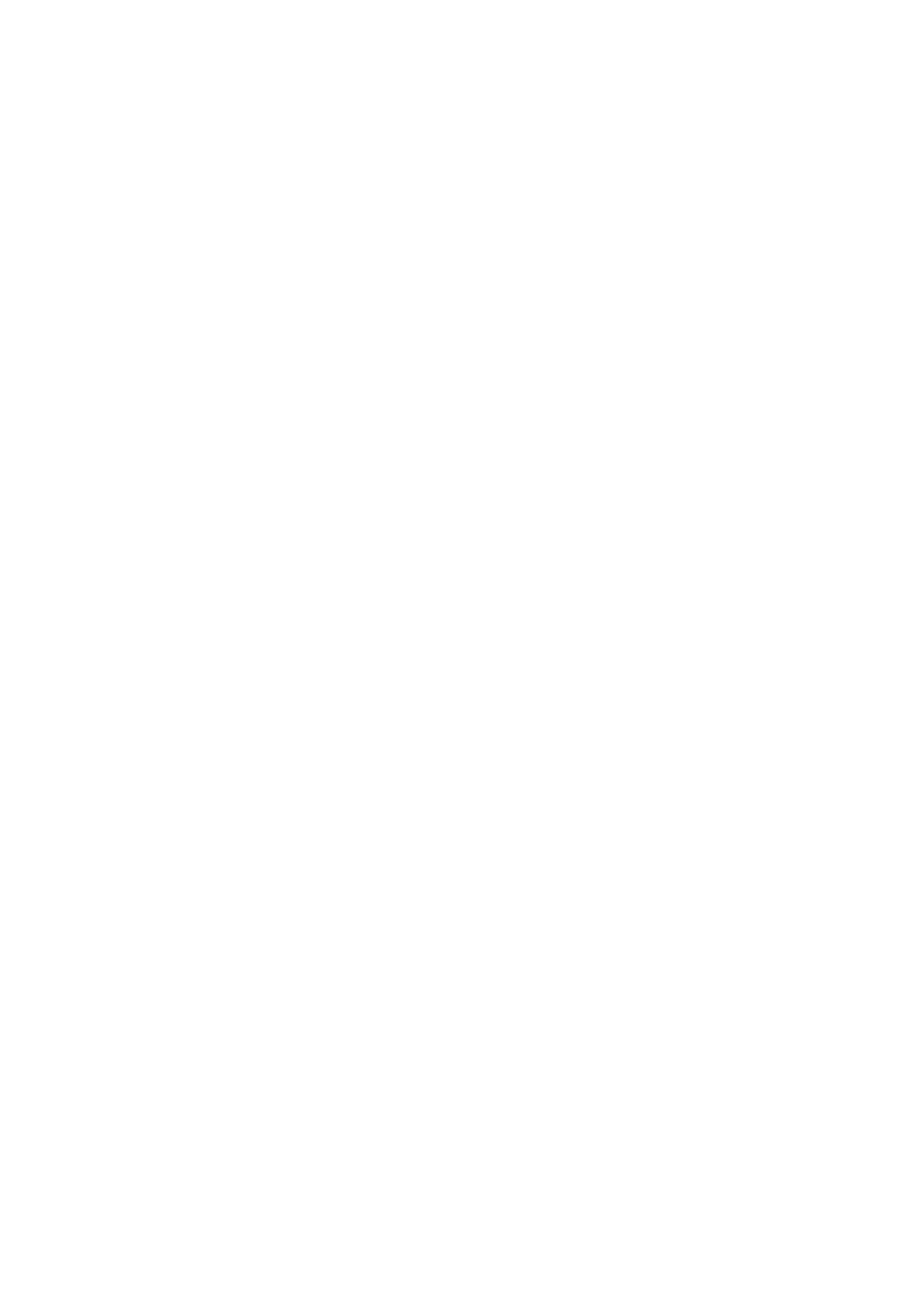# **Appendix 1**

# Media as pillory: the power to 'name and shame' in digital times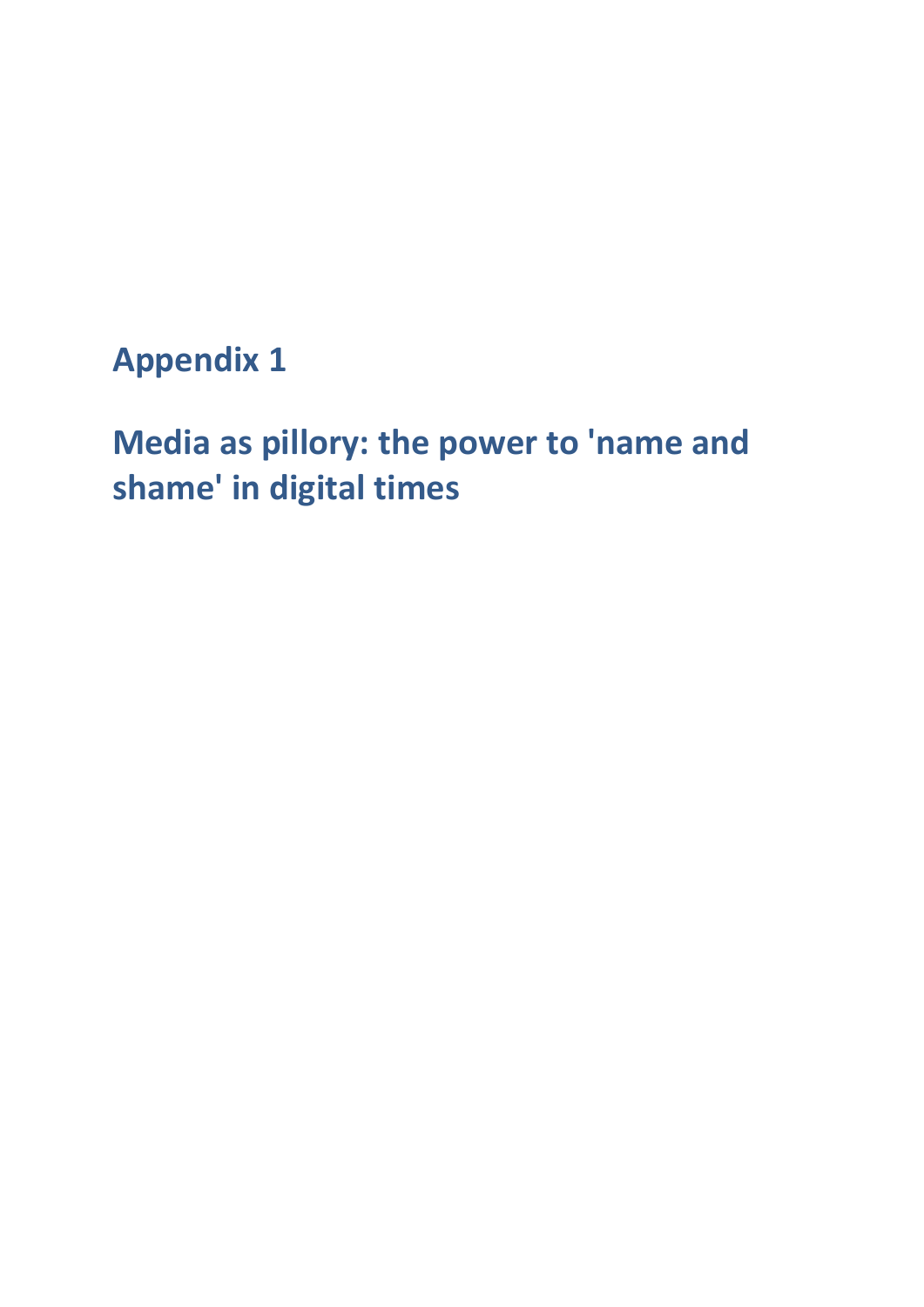This article was downloaded by: [110.32.157.169] On: 20 January 2014, At: 16:59 Publisher: Routledge Informa Ltd Registered in England and Wales Registered Number: 1072954 Registered office: Mortimer House, 37-41 Mortimer Street, London W1T 3JH, UK



### **Continuum: Journal of Media & Cultural Studies**

Publication details, including instructions for authors and subscription information: http://www.tandfonline.com/loi/ccon20

### **The digital pillory: media shaming of 'ordinary' people for minor crimes**

Kristy Hess<sup>a</sup> & Lisa Waller<sup>a</sup>

<sup>a</sup> School of Communication and Creative Arts, Deakin Univesity, Geelong, Australia Published online: 07 Nov 2013.

**To cite this article:** Kristy Hess & Lisa Waller , Continuum (2013): The digital pillory: media shaming of 'ordinary' people for minor crimes, Continuum: Journal of Media & Cultural Studies, DOI: 10.1080/10304312.2013.854868

**To link to this article:** http://dx.doi.org/10.1080/10304312.2013.854868

### PLEASE SCROLL DOWN FOR ARTICLE

Taylor & Francis makes every effort to ensure the accuracy of all the information (the "Content") contained in the publications on our platform. However, Taylor & Francis, our agents, and our licensors make no representations or warranties whatsoever as to the accuracy, completeness, or suitability for any purpose of the Content. Any opinions and views expressed in this publication are the opinions and views of the authors, and are not the views of or endorsed by Taylor & Francis. The accuracy of the Content should not be relied upon and should be independently verified with primary sources of information. Taylor and Francis shall not be liable for any losses, actions, claims, proceedings, demands, costs, expenses, damages, and other liabilities whatsoever or howsoever caused arising directly or indirectly in connection with, in relation to or arising out of the use of the Content.

This article may be used for research, teaching, and private study purposes. Any substantial or systematic reproduction, redistribution, reselling, loan, sub-licensing, systematic supply, or distribution in any form to anyone is expressly forbidden. Terms & Conditions of access and use can be found at http://www.tandfonline.com/page/termsand-conditions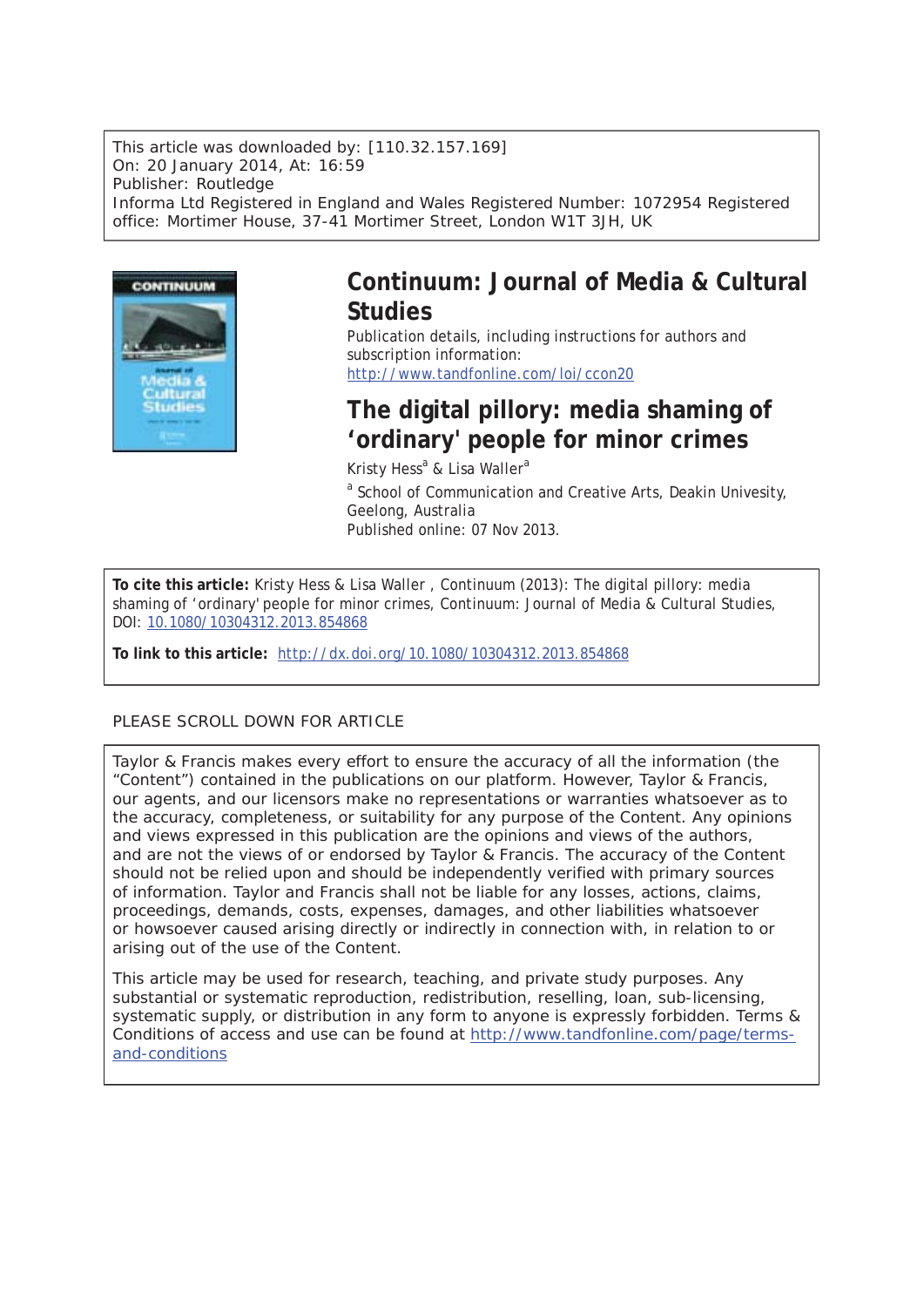Routledge

### The digital pillory: media shaming of 'ordinary' people for minor crimes

Kristy Hess\* and Lisa Waller

School of Communication and Creative Arts, Deakin Univesity, Geelong, Australia

This paper discusses the intensified role of the media in shaming 'ordinary' people when they commit minor offences. We argue that shaming is a powerful cultural practice assumed by the news media in western societies after it was all but phased out as a formal punishment imposed by the judiciary during the early nineteenth century. While shaming is no longer a physically brutal practice, we reconceptualize the idea of a 'lasting mark of shame' at the hands of the media in the digital age. We argue that this form of shaming should be considered through a lens of media power to highlight its symbolic and disciplinary dimensions. We also discuss the role new and traditional media forms play in shaming alongside formal punishments imposed by the judiciary. While 'ordinary' people armed with digital tools increase the degree of disciplinary surveillance in wider social space, traditional news media continue to play a particularly powerful role in shaming because of their symbolic power to contextualize information generated in social and new media circles and their privileged position to other fields of power.

### Introduction

This paper explores the intensification of the media's pillorying effect on 'ordinary' people who commit minor offences in digital times. It maps the evolution of shaming as a cultural practice and argues that the dynamic interplay between new and old media makes the media's disciplinary power increasingly potent. The entry point for this discussion is the experience of 44-year-old clerical worker, mother of two and Australian football fan, Kerry Ann Strasser.<sup>1</sup> Having consumed a number of alcoholic drinks at the final State of Origin Rugby League football match in Brisbane on 6 July 2011, the resident of the local suburb of Petrie subtly pulled down her pants and urinated on her seat in the Suncorp Stadium at the end of the game. The act, later deemed 'revolting' and 'sickening' by some (King 2011; YouTube 2011, 2012), was captured on a phone camera by a spectator seated behind her, who uploaded his prized footage on to YouTube. The video went viral within hours, but was removed a day later as part of the site's policy of not promoting inappropriate content.

Enter the traditional news media. Just as the footage disappeared from YouTube, radio, television and newspapers provided fresh oxygen to the story by reporting the misdemeanour to audiences across Australia, and the globe. A commercial radio station in Melbourne, 3AW, decided to reload the content back on to YouTube and also to its own website after being alerted to the footage by one of its Twitter followers. The 3AW report included a short piece to air from one of its journalists who told the audience: ' ... I'm all for sitting on the edge of your seat at the footy, but surely this is taking the piss!'

<sup>\*</sup>Corresponding author. Email: kristy.hess@deakin.edu.au

 $© 2013 Taylor & Francis$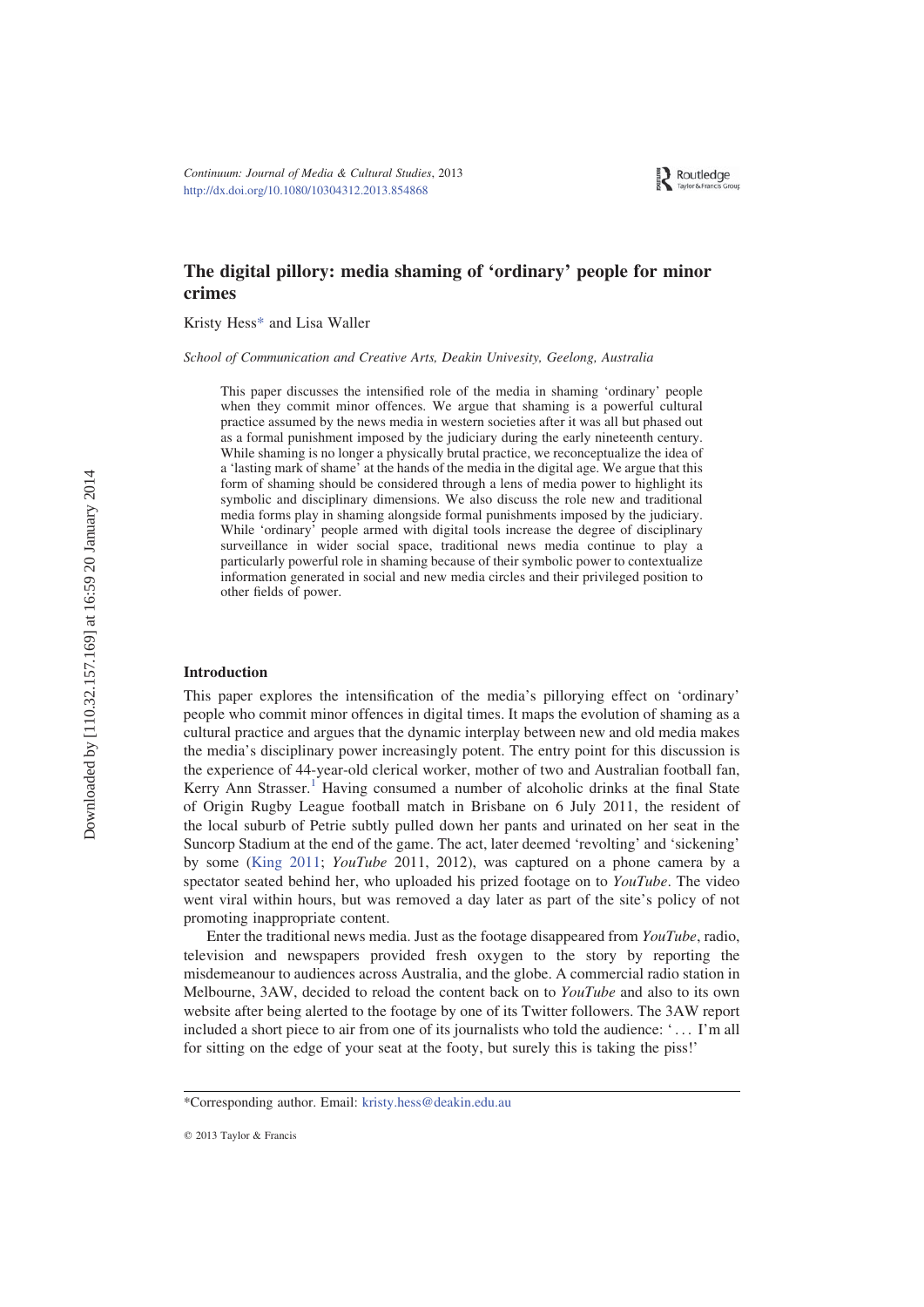### 2 K. Hess and L. Waller

With almost 30,000 views on *YouTube* alone, Strasser's humiliation did not stop there. The Brisbane Magistrates Court was told on 28 July 2011 that Suncorp Stadium management provided police with the footage of her urinating in her seat. Strasser then contacted police to admit that she was the person on the video clip that had 'gone viral', the court heard. Police decided against using their discretionary power to give Strasser an on-the-spot fine, and instead gave her a notice to appear in court on one count of urinating in a public place.

While her face is not recognizable on the *YouTube* clip, she was publicly 'named and shamed' in mainstream media coverage that continued to follow developments of the case (Lill 2011). Strasser did not attend the court hearing, but a number of journalists were present. Defence lawyer Penny White, who entered a plea of guilty on her behalf, told Magistrate Wally Ehrich of the public humiliation and 'suffering' her client was enduring. The court heard Strasser suffered from depression and was on medication for her condition. Ms White said Strasser's family had also been affected, 'with anyone who knows her being aware she was the woman in the clip' (Lill 2011). Mr Ehrich showed some sympathy, acknowledging the mother of two had suffered 'worldwide embarrassment' (Lill 2011). He fined her \$100 without conviction. But Strasser's walk of shame continues. On entering her name into a worldwide *Google* search in 2013, the top 10 results continue to reveal details of her antisocial actions at the football. There are also several links to internet pages that describe her as a 'feral bogan'.<sup>2</sup> The footage remains on the 3AW website as well as on a video-sharing site called liveleak.com, although to access the content on YouTube now users must be aged 18 or over.

Kohm (2009) argues that shame and humiliation in criminal justice have become increasingly commodified, enacted and experienced through hybrid forms of media that blur boundaries of reality and entertainment. He suggests that the media have a strong connection to public shaming, particularly in regards to 'ordinary' people and that humiliation has emerged in recent years as a viable and symbolically rich vehicle for social control. Our research focuses on the shaming of 'ordinary' individuals who appear before courts charged with minor offences (see Waller and Hess 2011; Hess and Waller 2013). By minor offences, we mean misdemeanours that are brought before local courts of law, such as public drunkenness, drink-driving, unlawful assaults or in Strasser's case, urinating in a public place – an offence under Australian law.

The media shaming of celebrities is a subject of academic interest (Marshall 1997; Turner 2004; Starn 2011) but 'ordinary' people have been largely overlooked as both subjects and perpetrators of media shame. The case of Strasser is instructive because it aids us in unpicking the circuits involved in the dynamic interplay between new and traditional media forms that results in a potent form of disciplinary power. Through this case, it can be observed that 'ordinary' people armed with digital tools and publishing platforms exercise a new form of surveillance in digital culture, which the traditional news media capitalize upon. It illustrates that the traditional media continue to play an especially powerful role in shaming because they contextualize information in the public domain and hold a more privileged position to other fields of power, such as the judiciary, than the 'ordinary' citizen.

We will highlight shortly how historically, shaming was a physical, often brutal, practice involving the active participation of the public and the body of the offender. These rituals often left a permanent mark of shame in the form of physical scars. We suggest that shaming in digital times needs to be understood in terms of the continuum of this practice where the media now hold the power to impose a 'digital mark of shame' that is symbolic and lasting.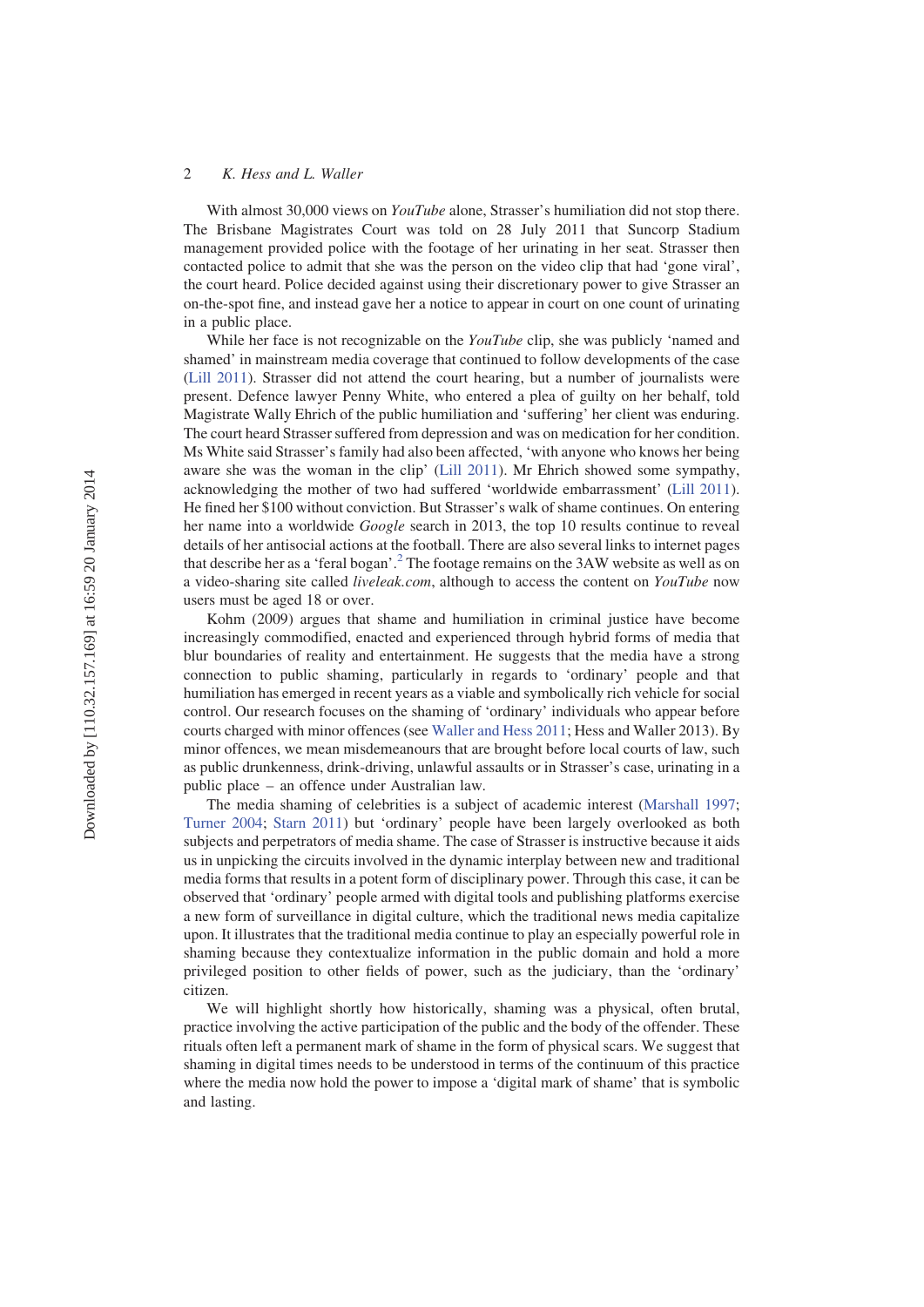### The evolution of shaming 'ordinary' people

Much scholarship acknowledges a strong link between public exposure and shaming (Smith et al. 2002). Darwin (1899) argued that shame 'relates almost exclusively to the judgement of others', whereas some suggest that shame is associated with a sense of powerlessness as well as feeling exposed to other's judgements (Tangney and Fischer 1995). Gehm and Scherer (1988) contend shame is usually dependent on the public exposure of one's frailty or failing, as opposed to the concept of guilt which 'remains secret with us, no one else knowing of our breach of social norms, of our responsibility for an immoral act'. Public shaming has played a powerful role in crime and punishment throughout history and across cultures. Throughout the European Middle Ages and early American colonial periods, primitive and grotesque punishments such as mutilation, the whipping post and cart's tail were also treated as public spectacles which not only reinforced the strong psychological element of the punishment (Litowitz 1997), but also highlighted the terror that would be imposed on anyone who broke the law. From the fourteenth to eighteenth century, the stripping of a suspected witch to search for the concealed Devil's mark was a ritual of public humiliation (Burns 2003, 133) often followed by the fiery spectacle of being burnt alive at the stake.

In western societies, shaming penalties were especially popular for punishing people who were found guilty of minor crimes. The stocks were often placed at the entrance to a town, where criminals could be pelted with rubbish and stones. Women who bore illegitimate children had a scarlett letter pinned to their clothes declaring their sins, and drunks were ordered to wear signs around their necks bearing the letter 'D'. Some women guilty of 'talking too much' were strapped into a metal mask called a brank. The use of the pillory – a wooden frame in which offenders were locked at the wrists and neck, and exposed to public abuse – was dreaded by prisoners who 'begged for any chastisement rather than the pillory' (Beattie 1986, 469) It was a common custom to put offenders in the pillory at a public market (Andrews 1890, 175) and it was not uncommon for an angry crowd to kill the prisoner by throwing objects at them.<sup>3</sup> Foucault (1991) explains that disciplinary power had its genesis in the early 1800s when the judiciary distanced itself from the 'ugly' act of imposing punishment: 'Those who carry out the penalty tend to become an autonomous sector; justice is relieved of responsibility for it by the bureaucratic concealment of the punishment itself' (Foucault 1991, 10). Foucault refers specifically to the prison system, but we argue that the concept of disciplinary power offers a useful way of understanding how the cultural practice of shaming shifted from the hands of sovereign power into the lap of the news media. As brutal court-imposed shaming sanctions were gradually phased out in the eighteenth century, there remained a desire to publicly expose wrongdoers and public shaming shifted from the responsibility of the state to the news media (Waller and Hess 2011).

### From sovereign power to media power

Croll (1999) contends that in western society it was local newspapers that largely fulfilled the role of shaming minor offenders such as public drunks, by publishing their names and misdemeanours. A column dealing with proceedings in the local police courts became a staple ingredient of all local papers in Britain by the late 1800s (Croll 1999, 3–6):

All urbanites were placed under its watchful eye whether they were holders of local office or the lowliest of public drunks. All were subjected to the possibilities of having their misdemeanours brought to the attention of the reading public. (1999, 4)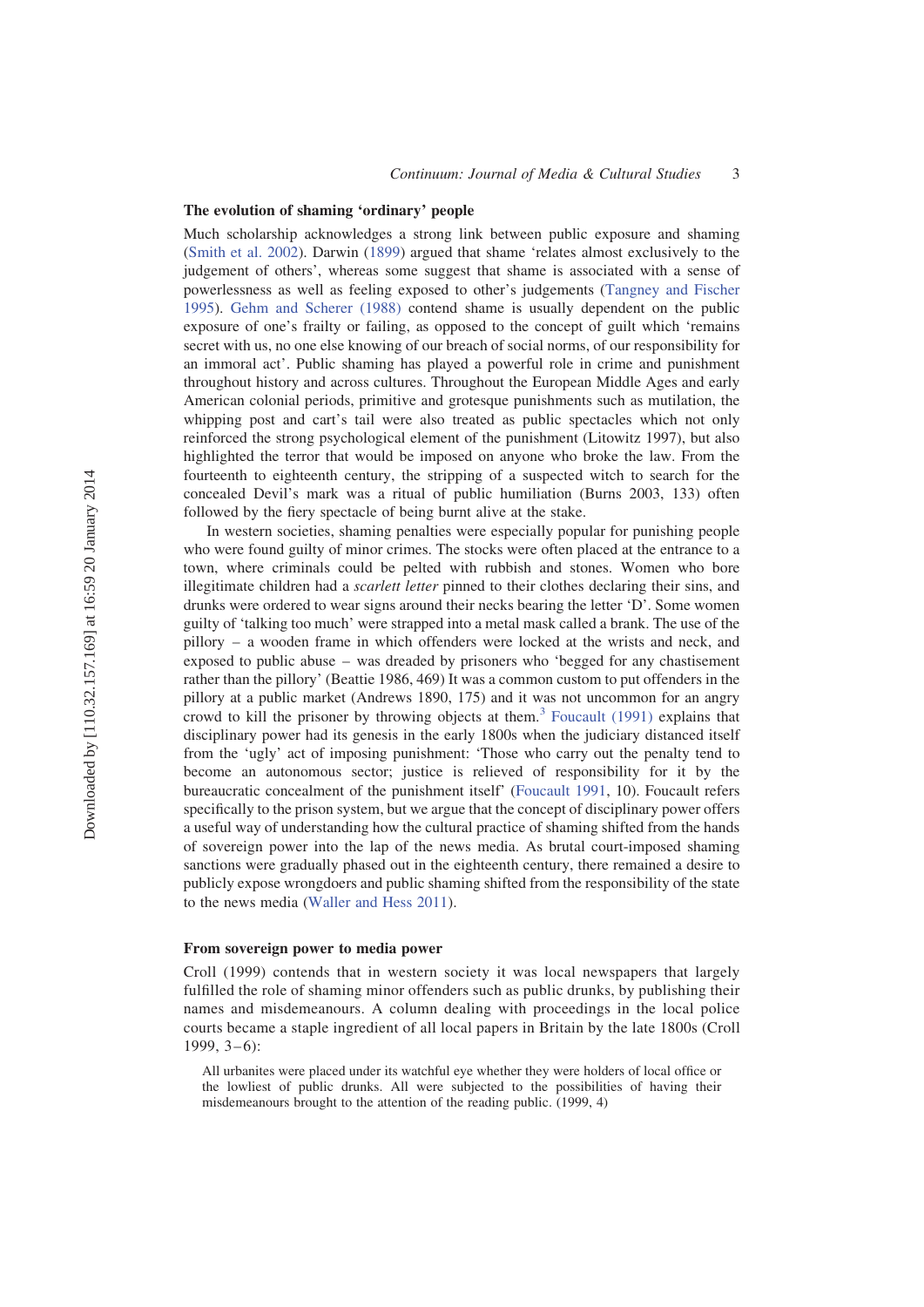### 4 K. Hess and L. Waller

The role of the news media in deciding who should be publicly 'named and shamed' for minor offences is tied to the news media's role in upholding the doctrine of open justice (Waller and Hess 2011). This is intimately related to journalism's Fourth Estate function – the idea of the press as part of society yet with its own authority to scrutinize and check power (Croteau and Hoynes 2006; Simons 2007; Curran 2010; Hampton 2010). The doctrine of open justice protects journalists' important 'watchdog' role in the administration of justice and gives reporters a qualified privilege within courtrooms so they can carry out this function. Under the doctrine of open justice, being subjected to media publicity of an alleged crime is presented as a sometimes unfortunate, but unavoidable price of the system (Conley and Lamble 2006; Rodrick (2008).

Rather than viewing media shaming merely as an unavoidable outcome of its role in open justice, we consider it through a lens of media power, with both symbolic and disciplinary dimensions. The ascendancy of media is itself considered a central dimension of power as societies depend increasingly on the fast circulation of information and images. Couldry and Curran argue that:

... far from media simply being there to guard us against the overwhelming influence of other forms of power (especially government) media power is itself part of what power watchers need to watch. (2003, 3)

### Symbolic and disciplinary power

The Fourth Estate theory that has dominated scholarly discussion of the relationship between the courts and the news media is based upon a sovereign model of political power that is being increasingly superseded by the disciplinary model of power. Foucault's (1991) theory of disciplinary power provides a way of understanding how extra-state influences (such as the news media) serve a 'normalizing' function that persuades individuals to conform to accepted modes of social conduct. Foucault (1991) identified a new kind of 'disciplinary power' in the administrative systems and social services that were created in eighteenth century Europe, such as prisons, schools and mental hospitals. Their systems of surveillance and assessment no longer required force or violence, as people felt compelled to discipline themselves and to behave in expected ways.

It is in respect of this particular model of power that the practice of media shaming marks certain behaviours as deviant and unacceptable. This process not only bears upon the individuals concerned but also significantly reinforces public understanding about (and compliance with) persuasive social standards and implicit norms. This is the political problem viewed in social terms. Disciplinary power creates a 'discursive practice', or a body of knowledge and behaviour that defines what is normal, acceptable and deviant (Hayward 1998). The disciplinary power of the media shares synergies with theories of symbolic power, where the news media are considered a recognized authority to 'symbolize' or to construct reality (Hall 1973; Tuchman 1978;Anderson 1983; van Dijk 1988; Bourdieu 1991; Noelle-Neumann 1993; Couldry and Curran 2003). Bourdieu (1991) emphasizes that there can be 'no symbolic power without the symbolism of power' (Bourdieu 1991, 75). This symbolism rests in the western media's claims to objectivity or representing the 'truth', in its role as the Fourth Estate or a watchdog of society. Bourdieu says that symbolic power is:

A power of constituting the given through utterances, of making people see and believe, of confirming or transforming the vision of the world and thus the world itself, an almost magical power which enables one to obtain the equivalent of what it obtained through force. (1991, 170)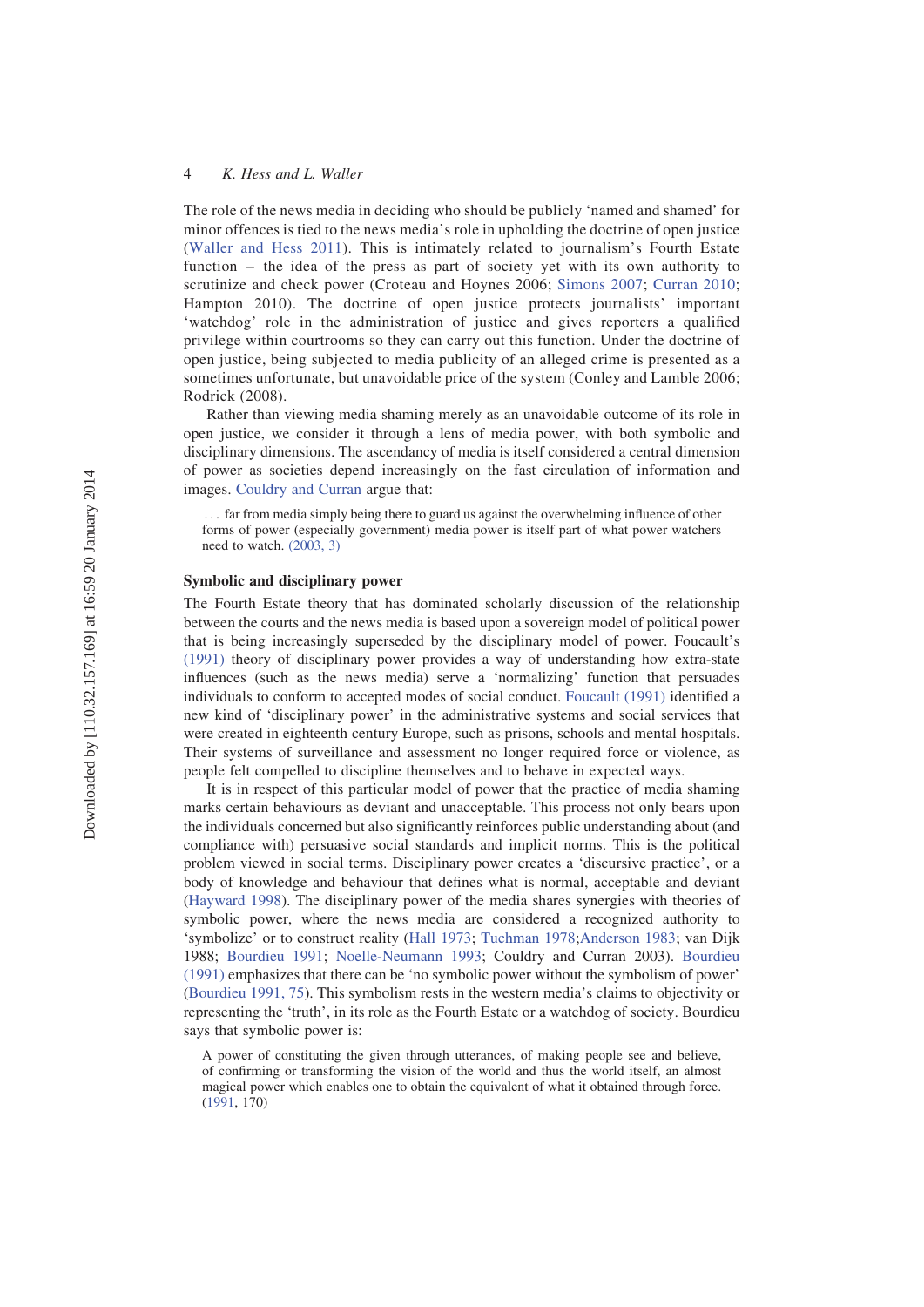Noelle-Neumann (1993) points out that the media's disciplinary power can have a 'pillorying effect'. She argues that when a group or individual steps outside society's boundaries through actions, such as breaking the law, media exposure can be punitive. She uses the term 'pillorying effect' to describe the power of the media to draw attention to an individual who is surrendered to them as a scapegoat to be 'exhibited' (Noelle-Neumann 1993, 154):

He cannot defend himself – he cannot deflect the slings and arrows. The means of rebuttal are grotesque in their comparative weakness – in their awkwardness compared to the polished objectivity of the media. (1993, 155)

### The fusion of new and old media in shaming 'ordinary' people

Foucault argues that certain authorities are able to exercise control according to a double mode of binary division and branding (mad/sane, dangerous/harmless, normal/abnormal), and that of coercive assignment, of differential distribution, 'who he is, where he must be, how he is characterised, how he is to be recognised, how a constant surveillance is to be exercised over him in an individual way' (Foucault 1991, 199). This dual approach to disciplinary power (of surveillance and branding/contextualizing) is useful to differentiate the role of social media to that of traditional media in discussions of media's power to shame in a digital environment.

### The rise of 'isurveillance'

The case of Strasser highlights that through the media technologies available to them, 'ordinary' people are now playing an increasing role in the surveillance of individuals in digital space. Foucault's idea of the 'panopticon', inspired by Bentham's model of the prison system has been linked to the power of different media forms (Brunon-Ernst 2012). To Foucault, the courts largely decide what is criminal or unlawful behaviour, but the technique of discipline through coercion is surveillance. Cohen (1985) argues that forms of surveillance such as community penalties, neighbourhood watch, private security and surveillance cameras create a dispersal of social control that exist not only within the criminal justice system but also alongside it. 'Ordinary' people armed with mobile phones that have audio and visual capabilities offer a new form of surveillance in the digital age. A fellow spectator captured Strasser's behaviour on a mobile telephone device. Between Samsung and Apple, for example, more than 105 million phones have been sold worldwide since 2007 (Tsukayama 2012) – most with video and audio capabilities. This creates what we dub 'isurveillance', transforming the ordinary citizen into an embodied surveillance system with the power to alert the world to acts of immoral/illegal behaviour. Norris (2003; Norris and Wilson 2006) suggests, however, that the power of surveillance is limited and its disciplinary power is only complete when one-way surveillance is combined with additional information about the individual being monitored.

### Branding/contextualizing

Robert Gehl's investigation of *YouTube* as an archive is useful in understanding the dynamic interplay between new and old media as a form of symbolic and disciplinary power. It was YouTube, for example, that provided the initial platform where Strasser's actions were displayed before the online world. Gehl (2009) argues that the YouTube archive has two curatorial functions – the storage and classification of material and its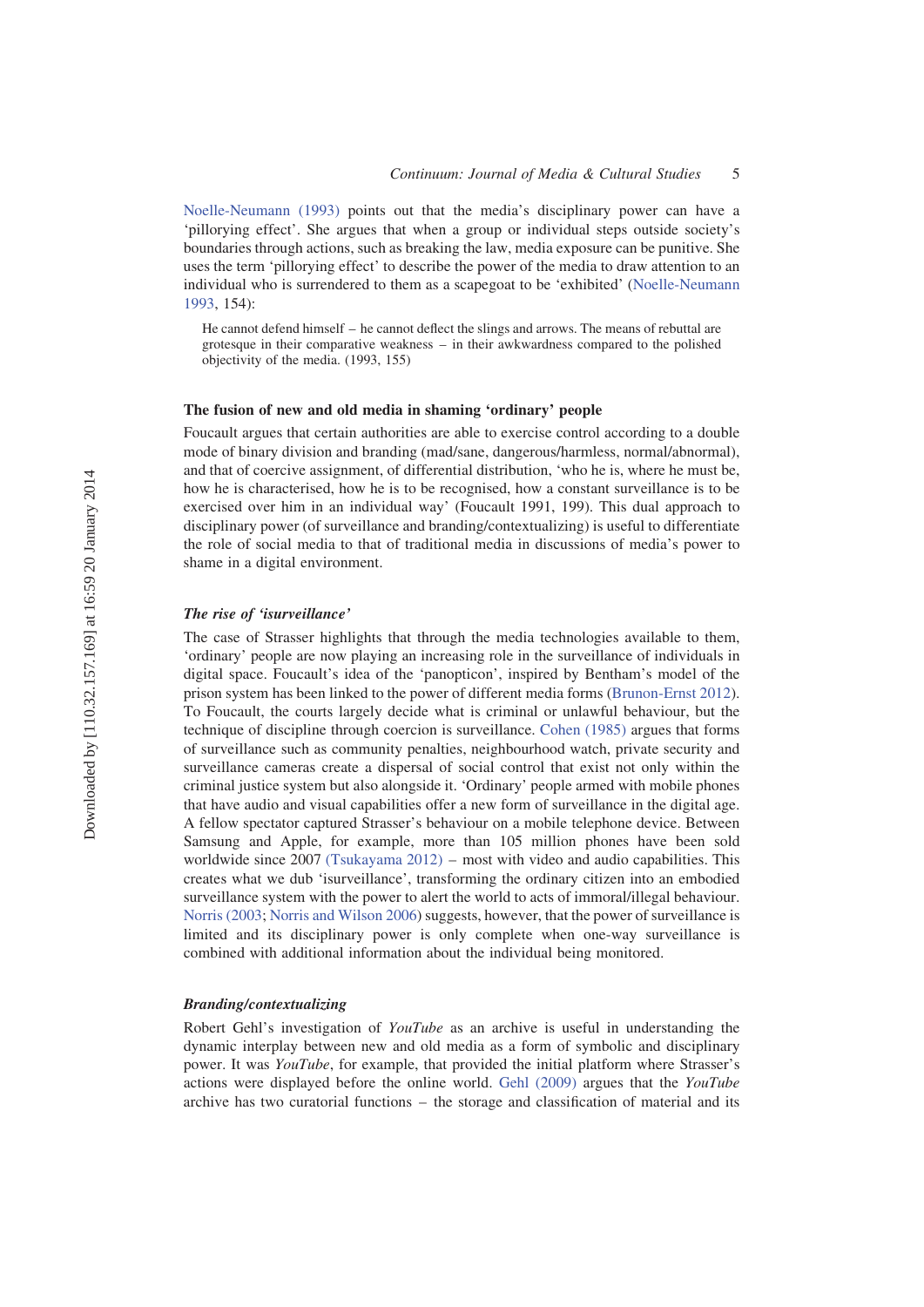### 6 K. Hess and L. Waller

exhibition and display. He says that YouTube users are the *curators of storage and* classification, such as the football spectator who uploaded the footage of Strasser. This is where content is titled, described and tagged, while *curators of display* create meaning and facts from the archive by contextualizing, interpreting and displaying material – and we have argued elsewhere that this is a role performed by the traditional news media (Hess and Waller 2009). Gehl (2009) argues that the curators of display benefit from the unpaid labour of the curators of storage who have invested significant capital costs in equipment (such as smartphones, video recorders, computers) and internet access to produce, gather, edit, upload and tag videos. A commercial radio station's exploitation of 'free labour' in its use of the video footage of Strasser provided by an 'ordinary' citizen was noted by one YouTube user 'Div8digital' who commented:

Nice content theft 3AW [radio station] – stealing someone else's removed video to get views to your radio station. You suck ...

Ordinary people may play an increasing role in surveillance and in expanding media's disciplinary power across wider social space, but the example of Strasser highlights how the traditional commercial media continue to take the lead in contextualizing surveillance content. Journalists decide what YouTube footage warrants their attention by relying heavily on important cultural codes such as news values and narrative structures to guide their judgements (Tuchman 1978; Bell 1991; Evensen 2008). Noelle-Neumann (1993) says that there is a shared set of assumptions that all news people have on criteria for acceptance of stories by audiences. Evensen (2008, quoted in Hess and Waller 2012, 119) lists these as conflict, consequence, prominence, timeliness, proximity and human interest, along with the unusual.

Citizen-generated stories, such as the case of Strasser, appeal to the traditional media's news values such as controversy, or the bizarre or unusual and will be represented in this way. The use of cultural codes also helps to explain journalists' part in exhibiting 'everyday' people who appear before the law courts or social media platforms – as in the case of Strasser – to the wider public as part of their role in defining and policing social values and condemning those who transgress these powerful norms (Hess and Waller 2012). A qualitative analysis of public opinion and news coverage of Strasser's actions over a 12-month period<sup>4</sup> places almost all media content under the themes of 'condemnation' and 'humiliation'.

Strasser's actions were denounced across new media platforms, notably YouTube, remembering that the original footage was repackaged by a commercial radio station and given the title 'Woman Takes p ... at the Decider'. Comments were generally those of disgust such as:

Deathwalkr1: what a dirty f ... b ... what sort of role model is that for kids ... use the toilet u f ... mole ... no -one wants to smell ur c ... pong or see ur fanta pants.

And following are comments from a social media site 'The Roar' (http://theroarforum.  $com/index.php?topic=4003.30;wap2)$ , where users not only condemned Strasser's behaviour but also queried the leniency of the sentence after reading details of the story in the newspaper:

I just hope they replace the seat, or maybe we can rip it up and throw it at some gold coast scum bag, as the bogan was probably from there anyway.

And:

Whilst I have no issue with them not recording a conviction, the fine appears quite lenient, but if it's consistent with the fine for public urination, then I guess 'justice served' and 'case closed'.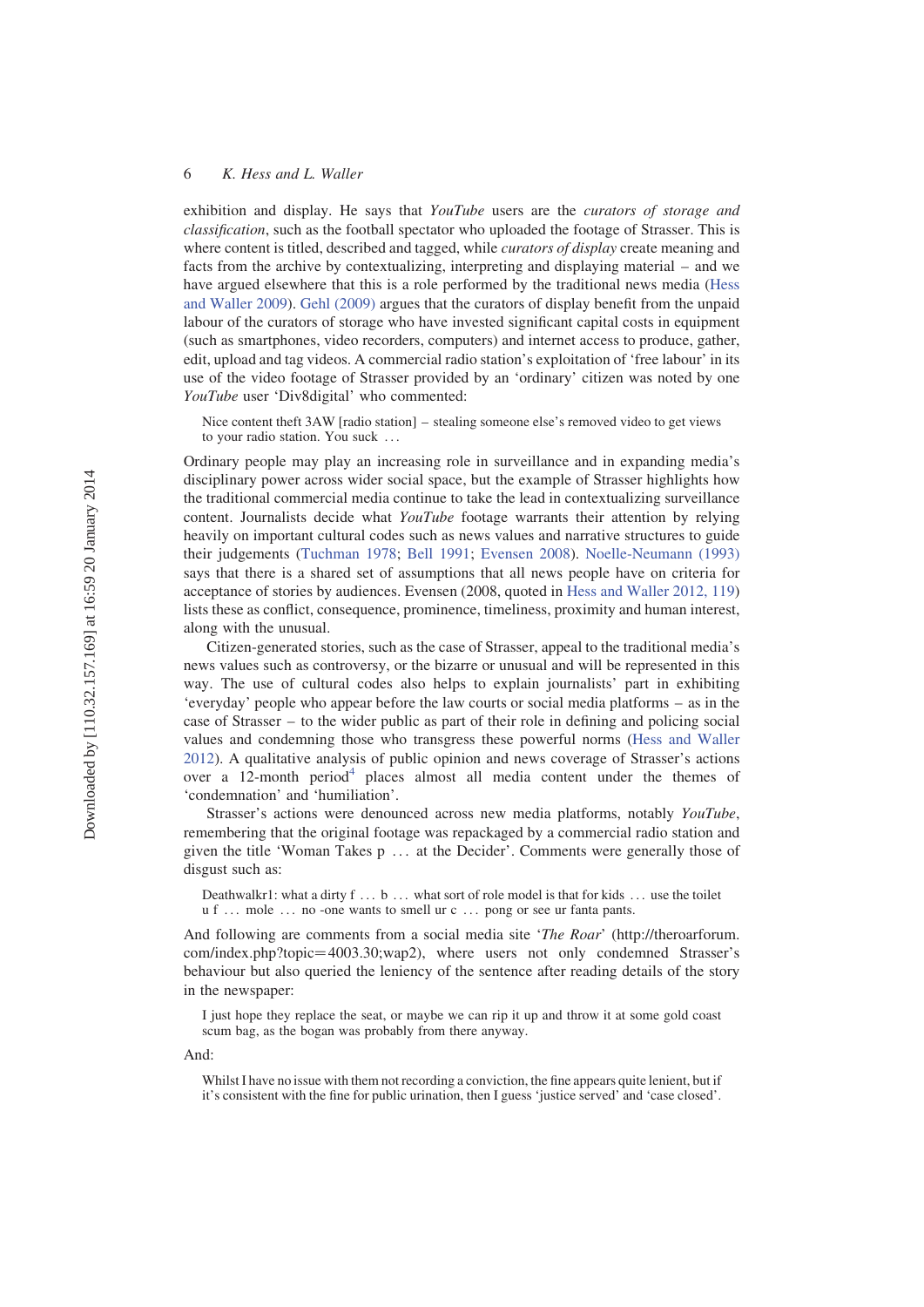Maybe a little lenient as I've been done for the same offence (note not at a stadium or live sporting event surrounded by thousands of people) and it cost me \$200.

Newspapers meanwhile could not resist the use of humiliating puns in their headlines with 'Woman in the Poo ... Over a Pee', 'Wee Trouble' and 'Viral Shame a Real Pisser'.

Scholars have argued that media power is used to patrol the boundaries of society (Hall 1973; Glasgow University Media Group 1976; Gamson et al. 1992) where individual cases are used to publicly condemn what are deemed to be 'bad' behaviours or even the social categories engaged in such behaviours, i.e. those who behave 'badly' in terms of gender, race or class. For example, the question arises whether the intense interest in Strasser's misdemeanour in both social media and mainstream media was largely due to her gender, with comments from *YouTube* viewers such as:

Brizchic: what a dirty old woman!! She should be ashamed!! I have never seen anything so revolting.

And this:

And

Bigstevieo: This woman is a complete and utter disgraceful pig lacking in common sense, dignity and worth.

One newspaper columnist, however, queried the motives of the citizen who uploaded the footage in the first place. As King (2011) writes:

the video is enough to make you feel sick ... But as revolting an image as it is, I can't get past the motivation of the person who filmed it. Someone, a couple of rows back has turned on their video camera, focused on the woman and let it roll ... What was their motivation? Why would any person with an ounce of decency do something like that? ... What's more appalling – the indecent act of urinating in front of others at a football match, or deliberately turning on a video camera, capturing the act, and then allowing thousands of others to have a chortle? It has to be a close contest. But one person faces charges, the other remains anonymous – and is afforded privacy that none of the rest of us seem to have any more.

### Traditional media's privileged position to other fields of power

The role of traditional media to lead the contextualization of footage is best understood through its relationship with other fields of power, notably the state (represented by its agents, the police) and the judiciary, which rely on the symbolic capital of news media in the exercise of disciplinary power. Bourdieu and Wacquant (1992) used the term 'metacapital' to describe the concentration of different types of capital in the state, giving it power to decide what counts as capital in specific fields. Couldry argues that the media's power can be theorized in the same way:

Just as the state's influence on cultural capital and prestige ... is not confined to specific fields but radiates outward into social space generally, so the media's meta-capital may affect social space through the general circulation of media representations. (2003, 688)

The doctrine of open justice protects journalists' important 'watchdog' role in the administration of justice and the state affords the news media a qualified privilege within courtrooms so they can carry out this function. It is no exaggeration to say that the world of courts is 'bureaucratically organised' for journalists (Fishman 1980) through the doctrine of open justice. Arms of the state, including parliaments and courts, even provide physical spaces for journalists. It is usual practice in Australia for courts and parliaments to furnish them with office spaces and specially designated seating in courtrooms and parliamentary chambers. This creates a close relationship between the power of the state and the news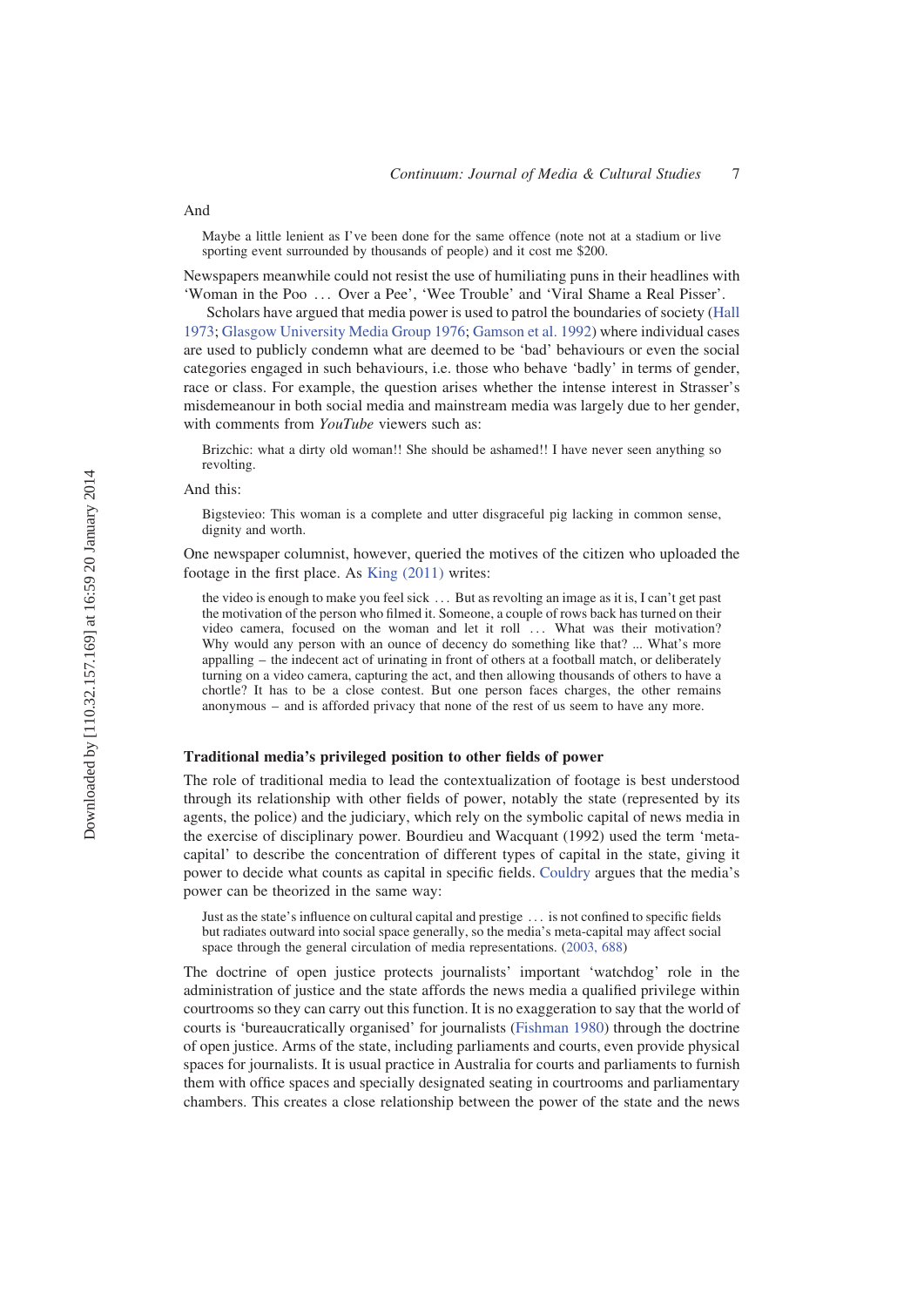### 8 K. Hess and L. Waller

media. This privilege, which is only extended to journalists, can be understood to contribute to the news media's meta-capital across both traditional and digital platforms. This affords journalists the symbolic power to affect social space through the general circulation of representations of the courts and those who appear in and before them.

Official agencies, such as the police and courts, make the names and details of those who are alleged to have committed crimes available in wider social space via recognized news media channels, rather than citizen-generated sites such as *YouTube* and *Facebook*. In Strasser's case, it was not 'ordinary' people who linked her identity to the citizengenerated video clip of her misdemeanour. It was the traditional news media, carrying out its role in the system of open justice, that named Strasser, exposing her age, occupation, family role and the suburb in which she lived. It was through its privileged position in the court that it was able to parade her as the offender across both traditional and digital media platforms, ensuring that her shameful actions were attributed to her in the digital archive, alongside the citizen-generated footage that does not offer viewers her identity.

### Media's power to impose a lasting mark of shame

The case of Strasser provides a rich example of how the fusion of new and old media intensifies the pillorying effect on 'ordinary' people who are caught committing minor crimes in the digital era. Various media have now become interactively connected and as a result information flows more easily across technical, social and geographical boundaries (Bennett 2003). Traditional news media have set up new media platforms where news and information can be produced and disseminated at a rapid pace across the globe. The old saying 'today's newspaper is tomorrow's fish "n" chip wrapper' no longer applies to traditional media as content is archived across digital spaces from news websites to Google and internet blogs, which means for 'ordinary' people like Strasser, their shame is only ever a mouse click away.

Historically, the practice of shaming for minor crimes was confined to a particular geographic area or social circle and administrated within a specific time frame. However, in the digital landscape, the media's power to shame is unconstrained because it transcends geographic and temporal boundaries. The time frame in which a minor offender, such as Strasser, is subjected to media shame has no limit when content is archived and stored by powerful nodes in information flows and spaces, and can be retrieved with ease. Nor is the practice of shaming through public exposure restricted to the locality and community where the offence occurred as it can be accessed from anywhere in the world as long as there is an internet connection and computer available.

Strasser's crime was committed in Queensland, Australia, but the newspaper court reports were picked up by online news sites across the globe, from China to the USA. The internet site 'What's on in Tianjin', for example, makes reference to the story under the headline 'Oz Mum Kerry Ann Strasser Fined for Peeing on Seat at State of Origin Final' (http://www.whatsontianjin.com/tag-%20Kerry%20Ann%20Strasser.html).

Historically, shaming was a particularly physical, if not brutal, practice involving the body, at times leaving a permanent mark of shame via scars from all forms of torture. We suggest in the digital age, media have the power to impose a digital mark of shame that is difficult to remove.

### Conclusion

The media's power to spoil a person's reputation is well documented and a legal remedy is available in the form of the tort of defamation (Pearson and Polden 2011;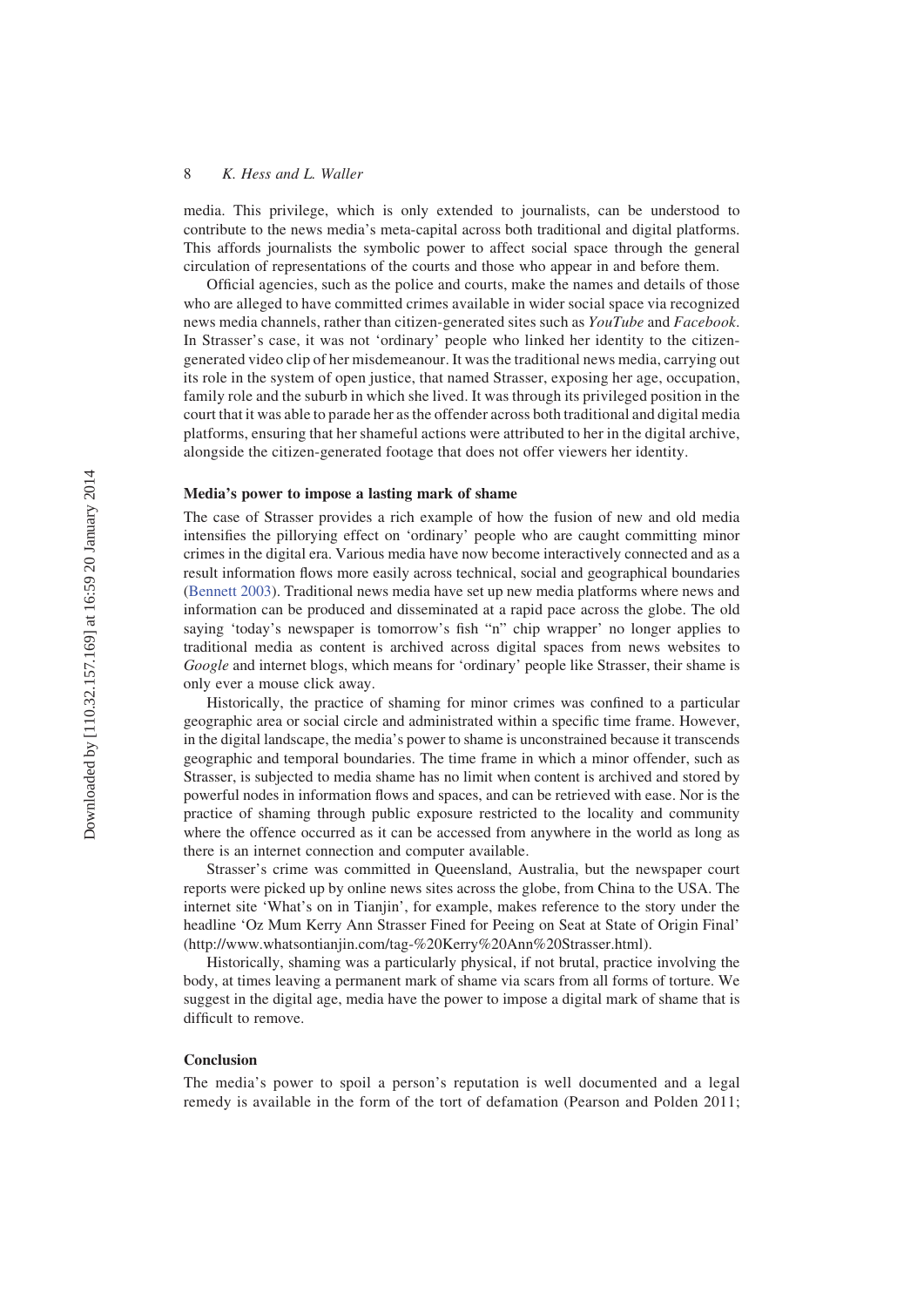Breit 2011). However, this is no protection for individuals such as Strasser, who pleaded guilty and was bought before the criminal courts where reporters enjoyed a qualified privilege to cover the proceedings. The case of Strasser has been used to provide some prima facie evidence in support of the arguments made here about a new dynamic of media shaming in convergence culture and how this is a symbolically rich vehicle for social control. Through this case, it can be observed that 'ordinary' people armed with digital tools and publishing platforms exercise a new form of surveillance and that in this context, marks of media shame are not easily erased and can have lasting consequences. It also shows that traditional media continue to play an especially powerful role in shaming because it contextualizes or brands information in the public domain and holds a more privileged position to other fields of power, such as the judiciary, than the 'ordinary' citizen.

The history of shaming as a cultural practice shows it has been considered a form of punishment across time and across societies. In western countries, it is a power that has largely rested in the hands of the traditional media in modern times, but in a convergence culture the media's power to shame has been extended to citizen media producers and social media platforms as well. In this media world, information is produced and disseminated at a rapid pace across the globe, and content is archived across digital spaces from news websites to YouTube, Google and internet blogs.

While 'ordinary' people armed with digital tools increase the degree of disciplinary surveillance in wider social space, traditional news media continue to play a particularly powerful role in shaming because of their symbolic power to contextualize information generated in social and new media circles and their privileged position to other fields of power.

### Acknowledgements

We would like to thank the two anonymous reviewers who provided helpful advice on this paper.

### Notes

- 1. We do not want to contribute to this woman's shaming, but direct evidence is required to properly consider the phenomenon, the circuits through which her misdemeanour was taken up in digital media and how that intersected with traditional media. We argue that through shifting the gaze of the reader here on to the actions of the media itself, we speak back to the power that shamed her. Both digital and traditional media producers' motivations in promoting the footage are the focus of this study, rather than the woman's actions.
- 2. 'Feral bogan' is an Australian slang phrase that describes a person who is from a poor socioeconomic background and is uncouth and not clean.
- 3. Intellectuals began to challenge the public spectacle of torture and humiliation in the eighteenth century. Penal reformers decided to remove criminals from their environment to teach them good habits so that they could return to society. There were also humanitarian concerns and the democratic view that brutal punishment was distinctive of hierarchical relationships. During the Enlightenment period, the system of punishment was influenced dramatically by the ideas of Italian criminologist Cesare Beccaria and Jeremy Bentham, an English advocate of utilitarian philosophy. Beccaria argued that torture and infamy (public shaming) were not as effective as swift and certain punishments: Bentham believed that punishment should not be administered if it was groundless, if it did not act to prevent mischief, was unprofitable or needless (see Waller and Hess 2011).
- 4. An analysis of 25 newspaper articles from international academic database Newsbank, along with results from search engine Google between 5 July 2011 and 30 June 2012, was undertaken.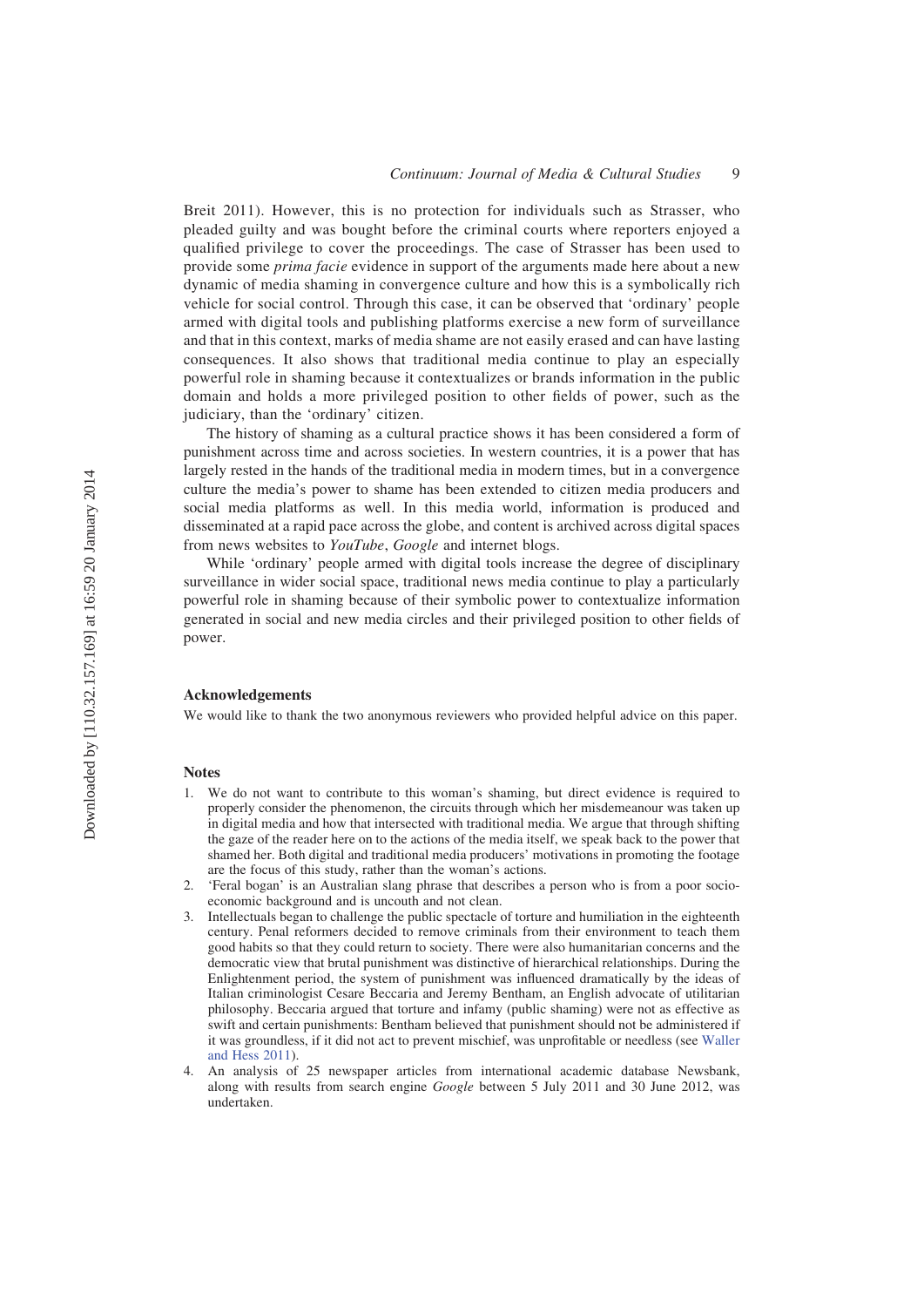### 10 K. Hess and L. Waller

### Notes on contributors

Kristy Hess lectures in journalism at Deakin University, Australia. Her research on journalism, the news media and society has appeared in a number of academic journals, most recently Communication Theory and Digital Journalism.

Lisa Waller is a senior lecturer in journalism at Deakin University. Her current research interests include Media and Indigenous Policy in Australia, research methodologies for journalism, media representation and the legal system as well as regional and rural news media.

### References

- Anderson, B. 1983. Imagined Communities: Reflections on the Origin and Spread of Nationalism. London: Verso Books.
- Andrews, W. 1890. Old Time Punishments. New York: Dorset Press.
- Beattie, J. M. 1986. Crime and the Courts in England. Princeton: Princeton University Press.
- Bell, A. 1991. The Language of the News Media. Blackwell: Oxford.
- Bennett, W. L. 2003. "New Media Power: The Internet and Global Activism." In Contesting Media Power: Alternative Media in a Networked World, edited by N. Couldry, and J. Curran, 17-38. Oxford: Rowman & Littlefield.

Bourdieu, P. 1980. "The Production of Belief: Contribution to an Economy of Symbolic Goods." Translated by R. Nice Media Culture Society 2: 261-294.

- Bourdieu, P. 1991. Language and Symbolic Power. Cambridge, MA: Harvard University Press.
- Bourdieu, P., and L. Wacquant. 1992. An Invitation to Reflexive Sociology. Chicago: University of Chicago Press.
- Breit, R. 2011. Professional Communication: Legal and Ethical Issues. Chatswood, NSW: Butterworths.
- Brunon-Ernst, A. 2012. Beyond Foucault: New Perspectives on Bentham's Panopticon. Ashgate: Surrey.
- Burns, W. E. 2003. Witch Hunts in Europe and America: An Encyclopedia. Westport, CT: GreenWood Press.
- Cohen, S. 1985. Visions of Social Control: Crime, Punishment and Classification. New York: Basil Blackwell.
- Conley, D., and S. Lamble. 2006. The Daily Miracle: An Introduction to Journalism. 3rd ed. Melbourne: Oxford University Press.
- Croll, A. 1999. "Naming and Shaming in Late-Victorian and Edwardian Britain." History Today 47:  $3 - 6.$
- Couldry, N., and J. Curran. 2003. "The Paradox of Media Power." In Contesting Media Power: Alternative Media in a Networked World, edited by Nick Couldry, and James Curran,  $3-17$ . Oxford: Rowman & Littlefield.
- Croteau, D., and W. Hoynes. 2006. The Business of Media: Corporate Media and the Public Interest. 2nd ed. Thousand Oaks, CA: Pine Forge Press (on behalf of Sage).
- Curran, J. 2010. "Whig Press History as Political Mythology." In Power Without Responsibility: The Press, Broadcasting and the Internet in Britain, edited by J. Curran, and J. Seaton. 7th ed. 3-6. Oxon: Routledge.
- Darwin, C. 1899. The Descent of Man. 2nd ed. London. Accessed 27 June, 2012, http://www. infidels.org/library/historical/charles\_darwin/descent\_of\_man/ Murray
- Evensen, B. 2008. The Responsible Reporter. 3rd ed. New York: Peter Lang.
- Fishman, M. 1980. Manufacturing the News. Austin: University of Texas Press.
- Foucault, M. 1991. Discipline and Punish. Translated by A. Sheridan. 3rd ed. London: Penguin Books.
- Gamson, W. A., D. Croteau, W. Hoynes, and T. Sasson. 1992. "Media Images and the Social Construction of Reality." Annual Review of Sociology 18: 373– 393.
- Gehl, R. 2009. "YouTube as Archive: Who Will Curate This Digital Wunderkammer?" International Journal of Cultural Studies 12 (1): 43 – 60.
- Gehm, T., and K. Scherer. 1988. "Relating Situation Evaluation to Emotion Differentiation: Nonmetric Analysis of Cross-Cultural Questionnaire Data." In Facets of Emotion: Recent Research, edited by K. Scherer, 61-76. Hillsdale, NJ: Lawrence Erlbaum.

Glasgow University Media Group. 1976. Bad News. London: Routledge & Kegan Paul.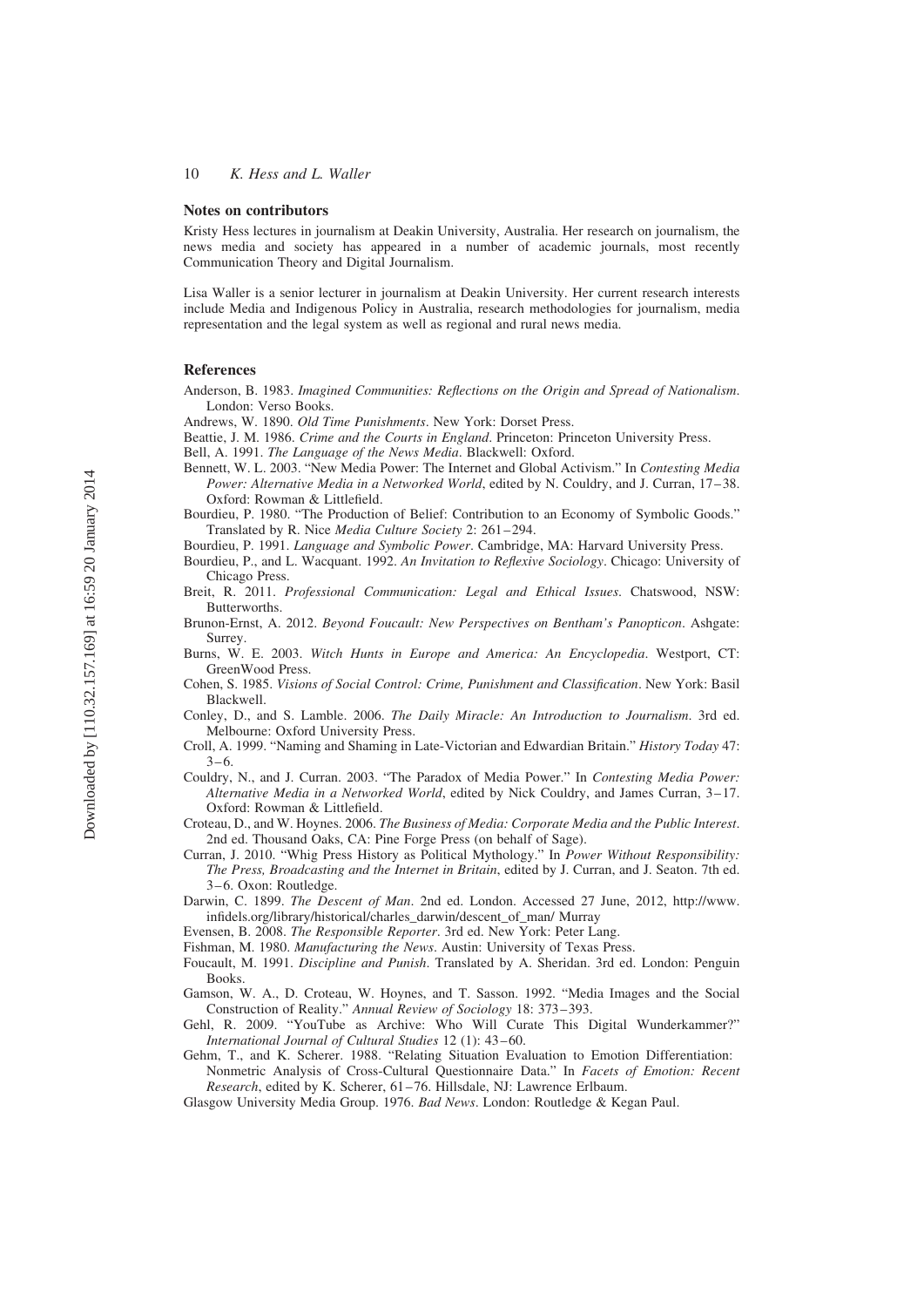Hall, S. 1973. "The Determination of News Photographs." In The Manufacture of News: A Reader, edited by S. Cohen, and J. Young, 176– 190. Beverly Hills, CA: Sage.

Hampton, M. 2010. "The Fourth Estate Ideal in Journalism History." In The Routledge Companion to News and Journalism, edited by S. Allen, 3-12. Oxon: Routledge.

Hayward, C. 1998. "De-Facing Power." Polity 31 (1): 1-22.

Hess, K., and L. Waller. 2009. "Play it Again, Sam: How Journalists Cashed in on YouTube's Favourite Koala." Australian Journalism Review 31 (2): 75 – 84.

Hess, K., and L. Waller. 2012. "The Snowtown We Know and Love: Heinous Crimes and Small Newspapers." Rural Society 21 (2): 116-125.

Hess, K., and L. Waller. 2013. "News Judgements: A Critical Examination of Reporting Non-Convictions for Minor Crimes." Australian Journalism Review 35 (1): 59 – 70.

- King, M. July 16(Saturday) 2011. "Debatable Deeds on Both Sides of the Camera." The Courier Mail 30.
- Kohm, S. A. 2009. "Naming, Shaming and Criminal Justice: Mass-Mediated Humiliation as Entertainment and Punishment." Crime Media Culture 5 (2): 188-205.

Lill, J. 2011. "\$100 Fine for Origin Fan's Wee Moment." The Courier Mail July 29 17.

- Litowitz, D. 1997. "Trouble with Scarlet Letter Punishments." Judicature 81: 52-57.
- Marshall, P. D. 1997. Celebrity and Power: Fame in Contemporary Culture. Minneapolis: University of Minnesota Press.
- Noelle-Neumann, E. 1993. Spiral of Silence: Public Opinion, Our Social Skin. Chicago, IL: University of Chicago Press.
- Norris, C. 2003. "From Personal to Digital: CCTV, the Panopticon and the Technological Mediation of Suspicion and Social Control." In Surveillance and Social Sorting: Privacy Risk and Automated Discrimination, edited by D. Lyon, 249-281. London: Routledge.
- Norris, C., and D. Wilson, eds. 2006. "Introduction to Surveillance, Crime and Social Control." In Surveillance, Crime and Social Control. International Library of Criminology, Criminal Justice and Penology: Second Series Ashgate.

Pearson, M., and M. Polden. 2011. The Journalist's Guide to Media Law. Sydney: Allen & Unwin.

- Rodrick, S. 2008. "Open Justice, the Media and Avenues of Access to Documents of the Court Record." UNSWLJ 29: 93-95.
- Simons, M. 2007. The Content Makers: Understanding the Media in Australia. Camberwell: Penguin Books.
- Smith, R., M. Webster, G. Parrott, and H. Eyre. 2002. "The Role of Public Exposure in Moral and Nonmoral Shame and Guilt." Journal of Personality and Social Psychology 83: 138–159.
- Starn, O. 2011. The Passion of Tiger Woods: An Anthropologist Reports on Golf, Race and Celebrity Scandal. Durham, NC: Duke University Press.

Tangney, J., and K. Fischer. 1995. Self Conscious Emotions: The Psychology of Shame Guilt and Embarrassment and Pride. New York: Guilford Press.

- Tsukayama, H. 2012. Accessed August 10. http://articles.washingtonpost.com/2012-08-10/business/ 35492808\_1\_galaxy-s-ii-samsung-galaxy-tab-phil-schiller "How Many Iphones has Apple Sold?" The Washington Post.
- Tuchman, G. 1978. Making News. New York: Free Press.
- Turner, G. 2004. Understanding Celebrity. London: Sage.
- van Dijk, T. A. 1988. News as Discourse. Hillsdale, NJ: Lawrence Erlbaum.
- Waller, L., and K. Hess. 2011. "The Pillory Effect: Media, the Courts and the Punitive Role of Public Shaming." Australia, Media and Arts Law Review 16: 229-240.

### **Websites**

- 3AW radio. http://www.3aw.com.au/blogs/3aw-sport-blog/this-nrl-fan-is-taking-the-ps/20110707- 1h43u.html
- YouTube www.youtube.com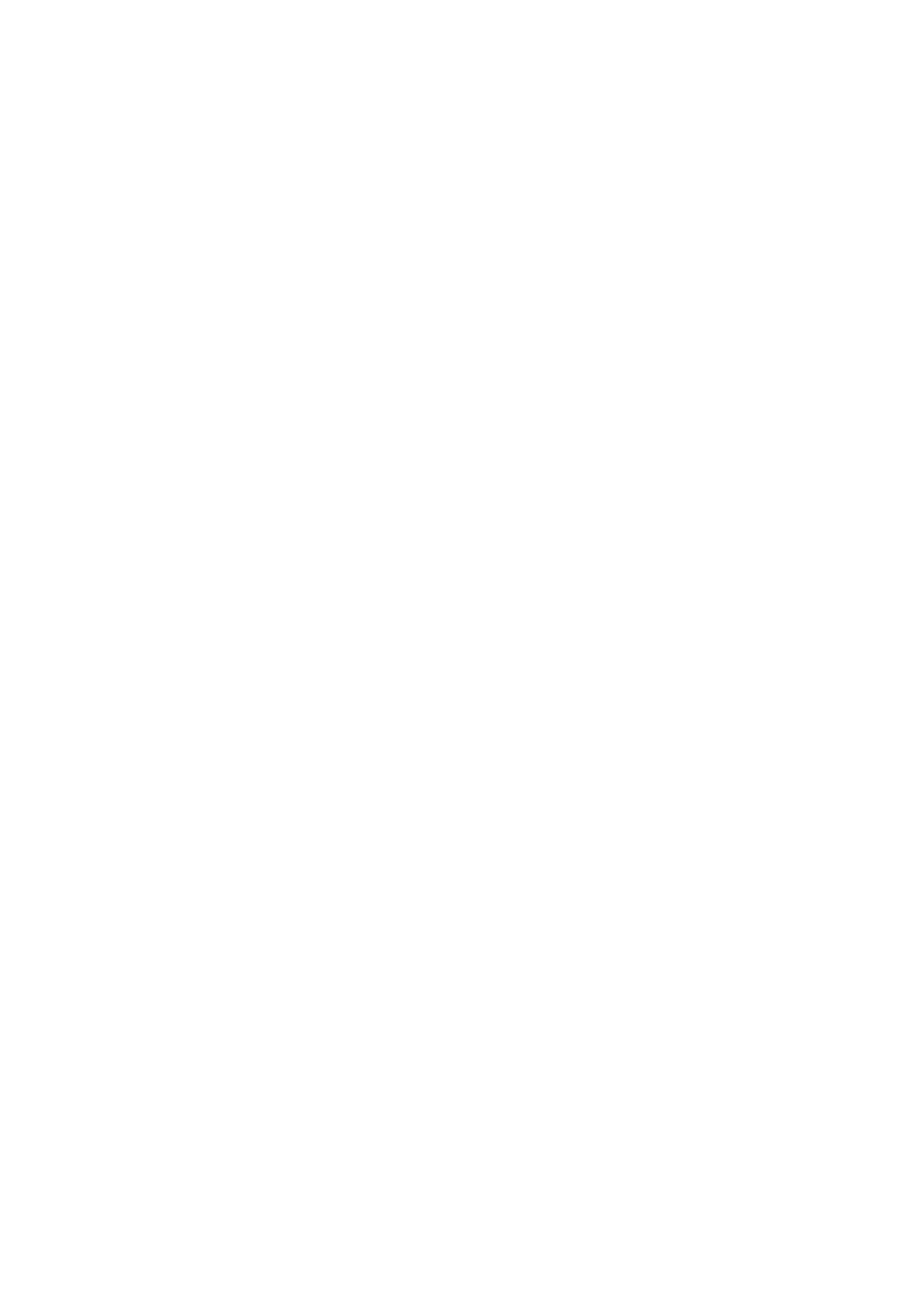# **Appendix 2**

Drive thru incident reveals the potent cocktail of new media mix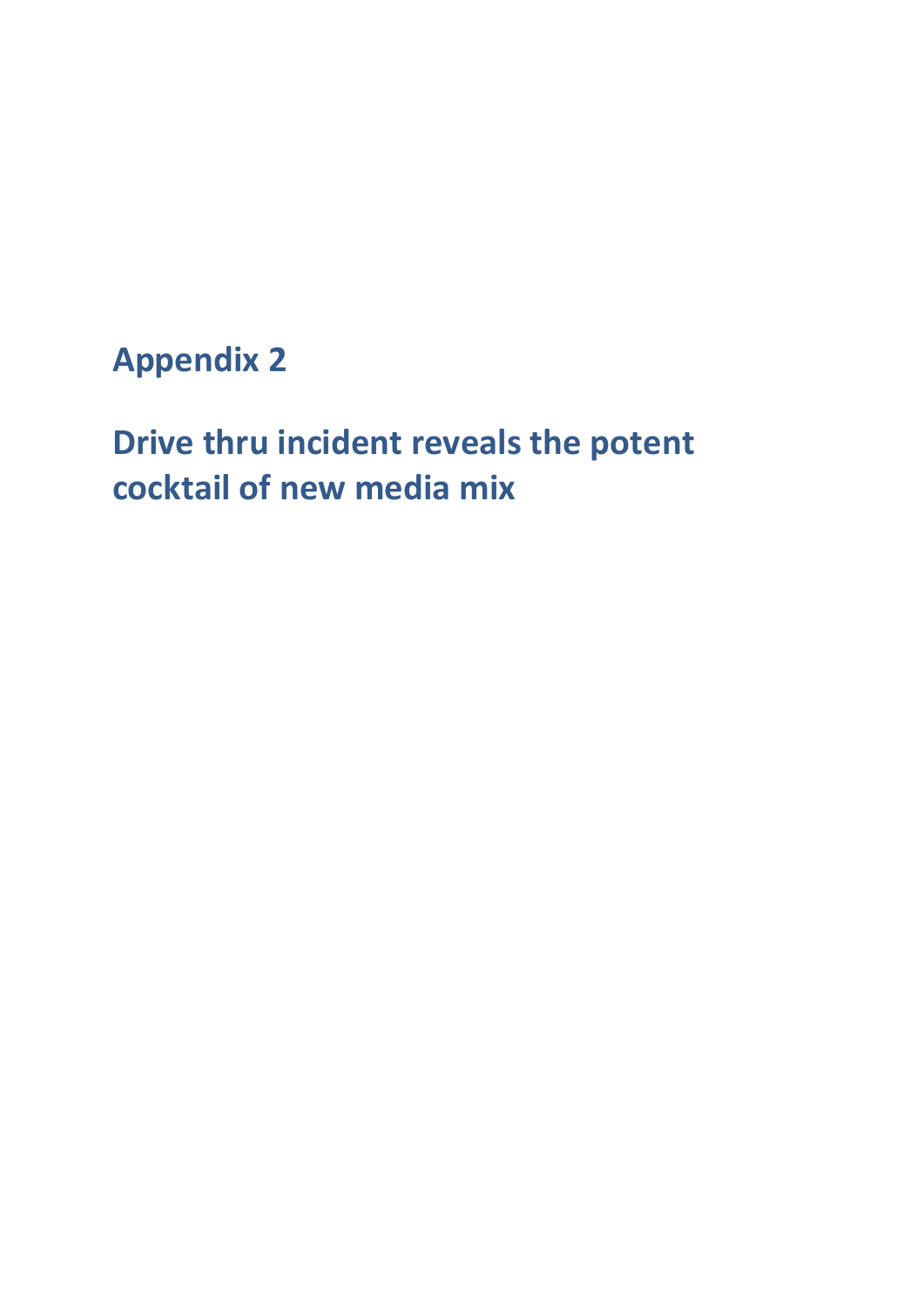### THE STANDARD (A)

# Drive thru incident reveals the potent cocktail of new media mix

By Kristy Hess and Lisa Waller March 21, 2014, 4:30 a.m.



While The Standard did not publish an embarassing image of a woman urinating in public, the image has been viewed thousands of times on Facebook.

The woman who became a social media sensation after urinating outside the Warrnambool McDonald's restaurant drive thru sparks some serious issues regarding "crime and punishment" in the digital age.

The woman has so far been spared any "formal" public humiliation via the news media. The Standard has opted not to publish the image which shows her "mid-act" and crouching beside a taxi. The image has, however, been viewed thousands of times on Facebook.

This case bears similarities to the story of Brisbane NRL fan Kerry Ann Strasser. After a few drinks at a State of Origin game in 2011, Strasser pulled down her pants and urinated on her seat. A spectator captured the act on his phone camera and uploaded the footage to YouTube.

The video went viral within hours, scoring 30,000 hits, but was removed a day later as part of the site's policy on inappropriate content.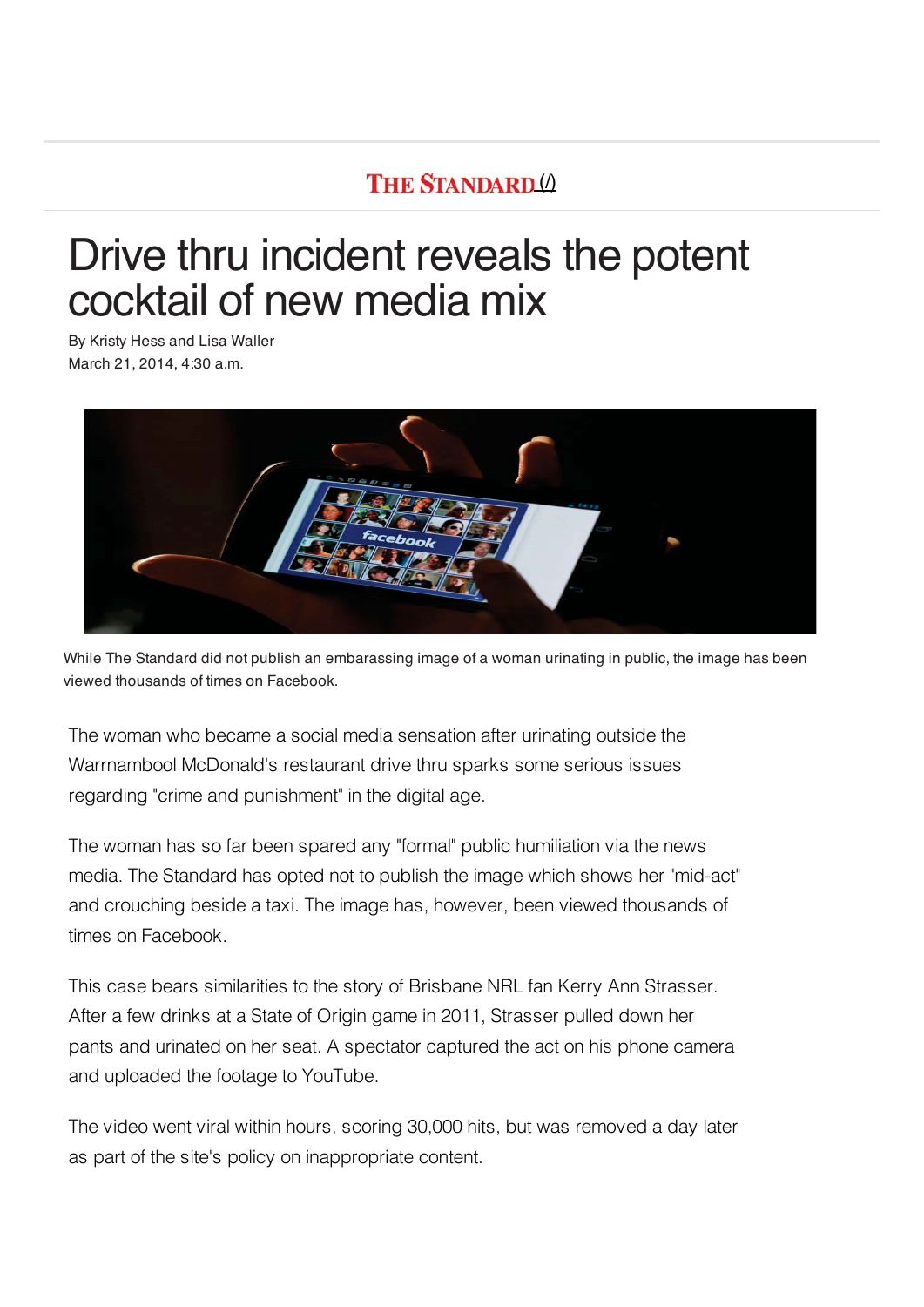But just as the footage disappeared from YouTube, traditional media intensified her shame by reporting the incident across Australia and the globe.

Strasser admitted to being the person in the clip, but instead of issuing an on-thespot fine, police summonsed her to court on one count of urinating in a public place. Strasser did not attend, but a number of journalists did.

Her lawyer, who entered a plea of guilty on her behalf, told magistrate Wally Ehrich of her client's humiliation and suffering.

She said Strasser's family had also been affected. The magistrate acknowledged her "worldwide embarrassment" and fined her \$100 without conviction.

But Strasser's walk of shame continues. Type her name into Google today and the top results continue to reveal details of her anti-social behaviour.

Our research, with the support of the Victoria Law Foundation, examines the intensified role of the media in shaming ordinary people when they commit minor crimes. Unlike some North American jurisdictions, Australian courts do not consider public shaming when sentencing. It is the news media that decides if a person who appears before the court will also be brought to wider public attention and the degree to which they will be shamed.

The research is also particularly concerned with the role of the media in reporting non-convictions. When someone like Strasser receives a non-conviction it means they are given a "second chance" at keeping their criminal record clean.

O News **Business** Consider the example of the woman who did a wee at McDonald's. If police decide that this matter should go before the courts, The Standard will be in its rights to "name and shame" her for the crime.

So far, the news media has taken the admirable stance of not identifying or publishing the photographs of this woman, knowing all too well the damage this may cause to her reputation in this small community, particularly if she is a "local".

As former court reporters, we have lost count of the number of people who appeared before a magistrate's court charged with urinating in a public place mostly men caught "draining the snake" in public spaces like a CBD alley next to the Whalers Hotel. Almost all of these people were fined and issued nonconvictions a slap on the wrist and the chance to redeem themselves away from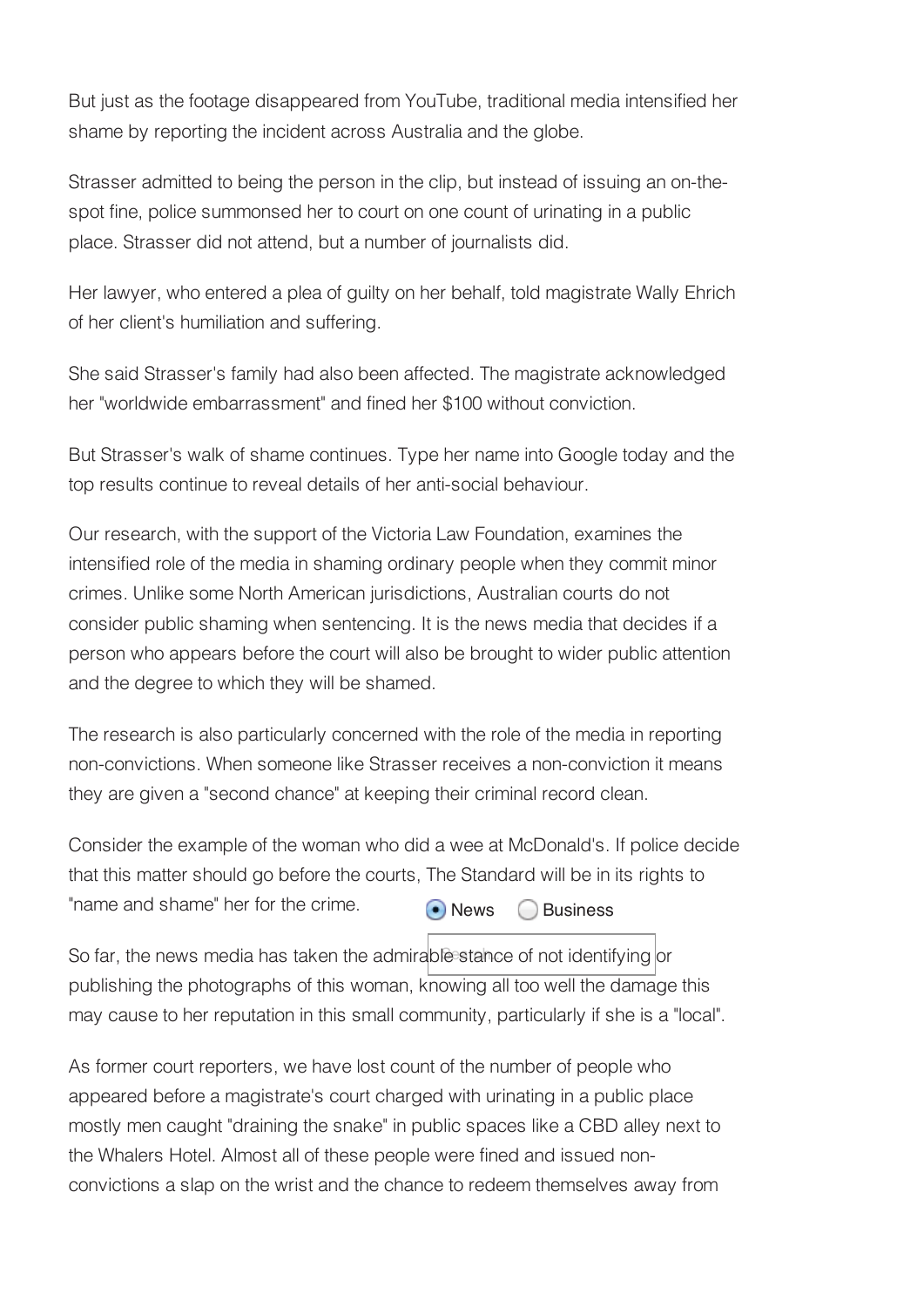the public gaze. Yet, journalists have the discretion to decide who they want to name and shame on the basis of whether they consider a story to be "newsworthy". This places them in an enormous position of power.

In Western societies, shaming has always been a popular and arguably effective means of social control. Up until the 19th century, shaming penalties were popular punishments for minor crimes. It was a common custom to put offenders in the stocks at a public market and it was not unusual for an angry crowd to pelt them to death.

When these brutal punishments were eventually phased out, the practice of shaming became the domain of the news media. However, the practice of shaming is changing again. The "mob" is making a resurgence, but where they once hurled stones, they now use new media tools to inflict indelible marks of humiliation.

Cases such as this in Warrnambool provide a rich example of how the fusion of new and old media intensifies the pillorying effect on people who commit minor crimes. Content is archived across digital spaces from news websites to Google and internet blogs, which means for people like Strasser and more recently the Warrnambool McDonald's example, their shame may be only ever a mouse click away.

*Kristy Hess and Lisa Waller are senior lecturers at Deakin University. They are undertaking research into the relationship between media, the courts and public shaming with the assistance of a grant from the Victoria Law Foundation.*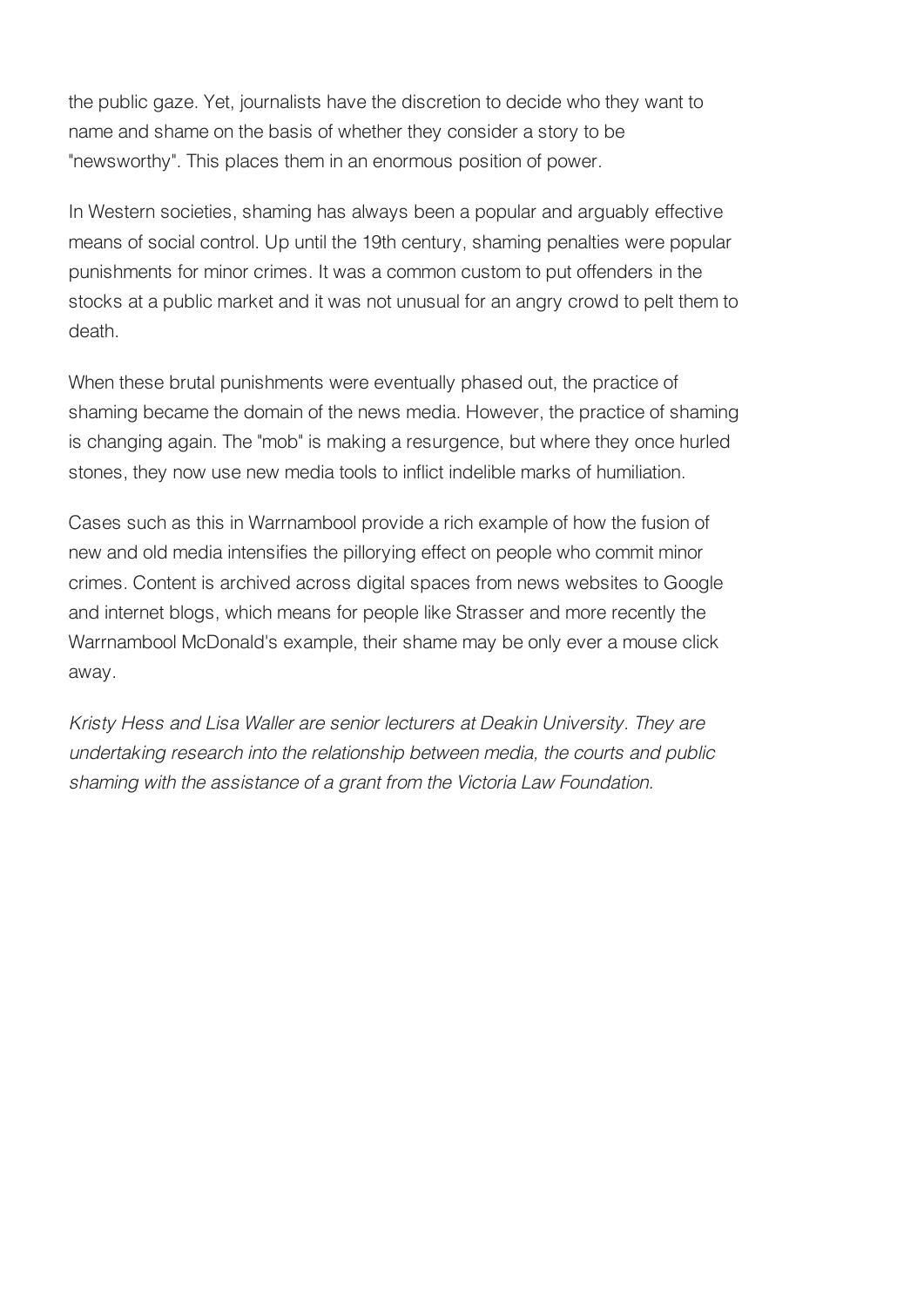# **Appendix 3**

The digital pillory: media shaming of 'ordinary' people for minor crimes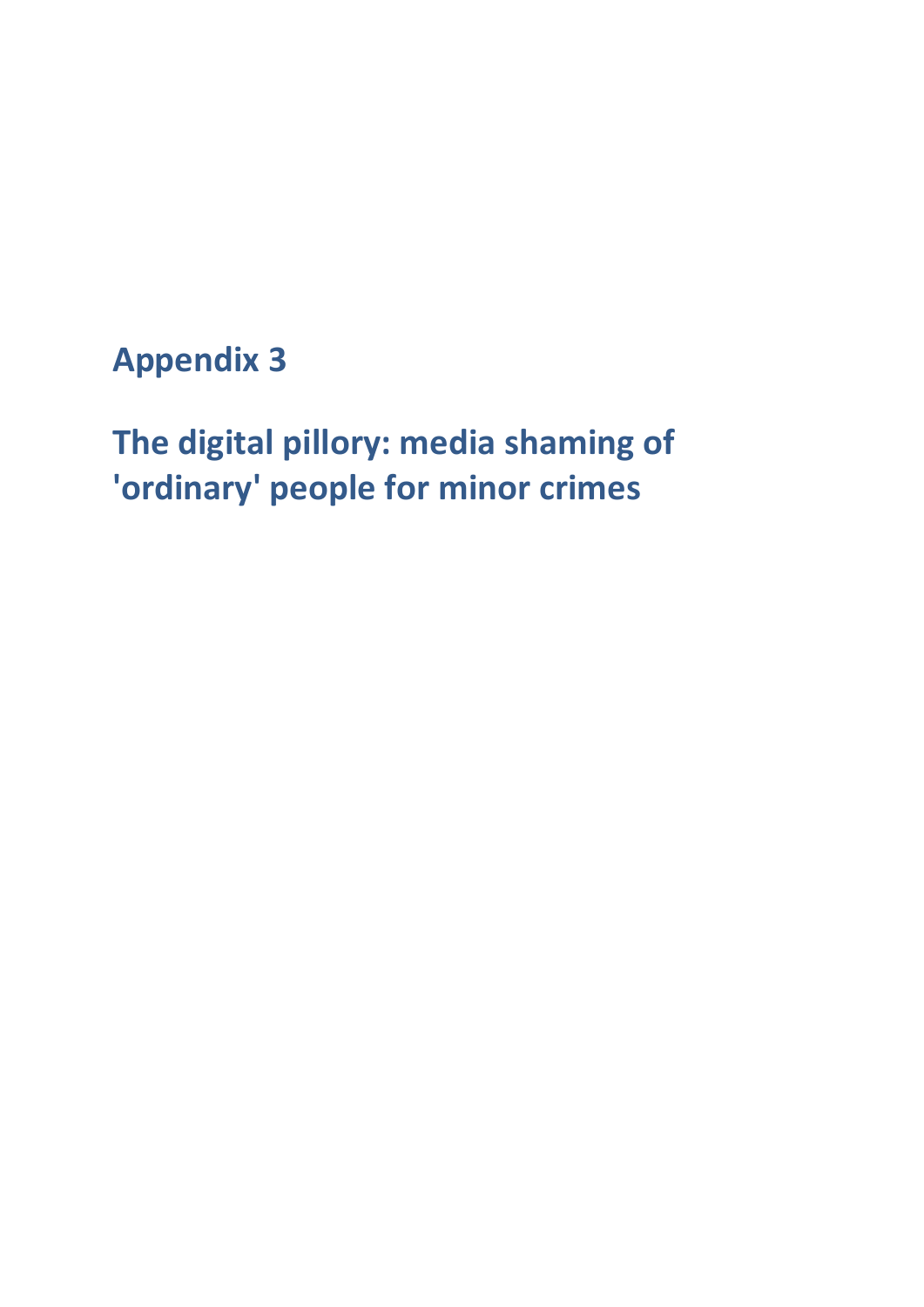# THE CONVERSATION

9 August 2013, 6.31am AEST

**Kristy Hess**

# **Media as pillory: the power to 'name and shame' in digital times**

**AUTHORS**



Lecturer in Journalism at Deakin University



**Lisa Waller** Senior Lecturer in Journalism at Deakin University



In today's digitised world people are able to be 'named and shamed' in an instant through social media, which is then picked up on by the mainstream press. AAP/Richard Wainwright

Australia's "human headline" Derryn Hinch built his fame in radio and television by - often controversially - "naming and shaming" those he subjected to the media blowtorch.

But today, Hinch, as do many others, prefer to use social media tools to publicly humiliate people for behaviour they find unacceptable. There are recent examples of people filming racist behaviour on public transport. There's even footage of people urinating in public places. Citizens upload their shame files into digital space and traditional media lap up the content.

Take the case of Brisbane NRL fan Kerry Ann Strasser. After a few drinks at a State of Origin game in 2011, Strasser pulled down her pants and urinated on her seat. A spectator captured the act on his phone camera and uploaded the footage to YouTube.

The video went viral within hours, scoring 30,000 hits, but was removed a day later as part of the site's policy on inappropriate content. But just as the footage disappeared from YouTube, traditional media intensified her shame by reporting the incident across Australia and the globe. And while her face is not recognisable on the YouTube clip, Strasser was named in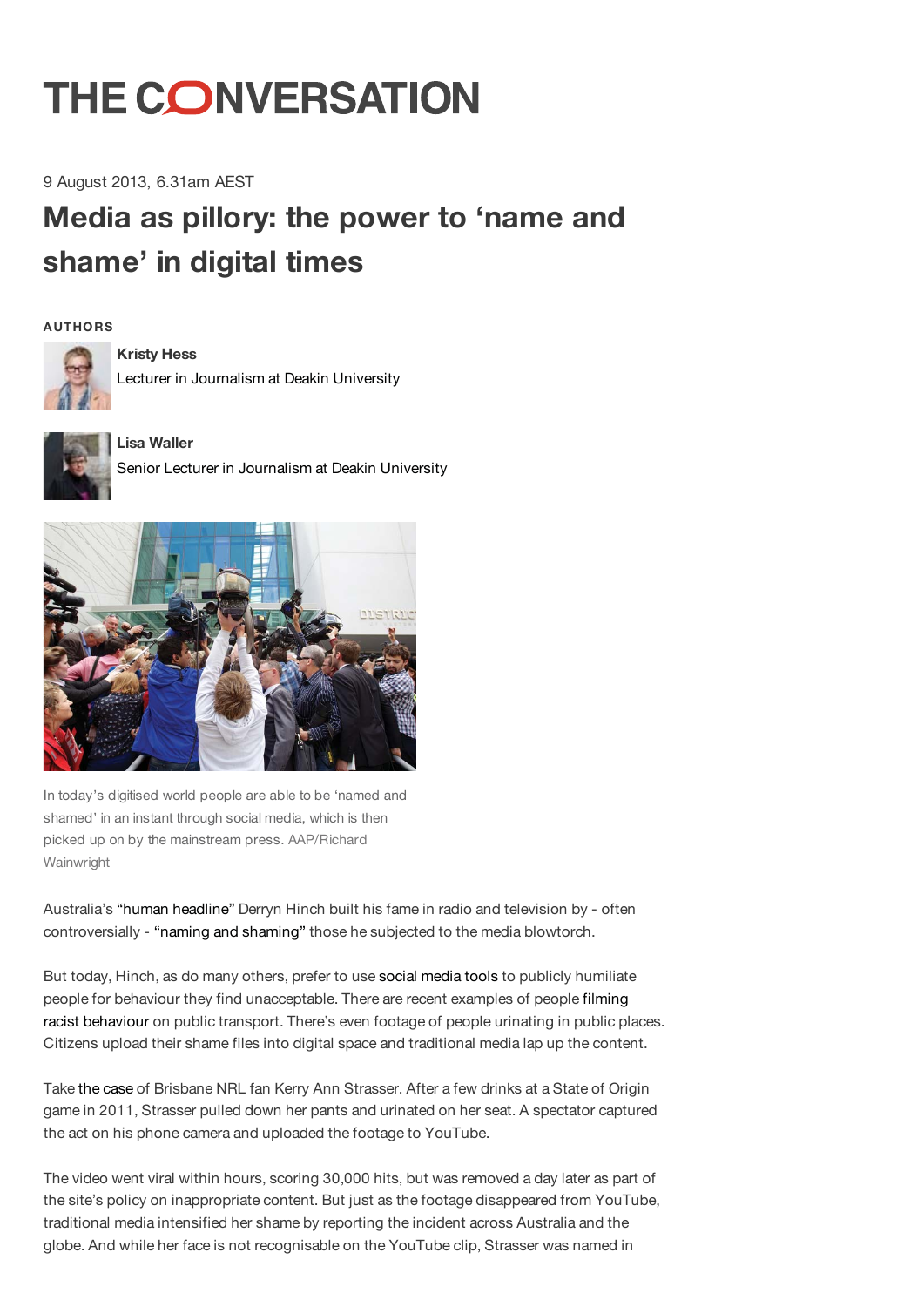mainstream media coverage.

Melbourne radio station 3AW took the lead, reloading the content back onto YouTube and to its own website. Its report included a short piece to air from journalist Seb Costello, who said:

*I'm all for sitting on the edge of your seat at the footy, but surely this is taking the piss!*

The Brisbane Magistrates Court heard Suncorp Stadium was alerted to the YouTube footage and provided police with CCTV evidence used to identify her seat. Strasser admitted to being the person in the clip, but instead of issuing an on-the-spot fine, police summonsed her to court on one count of urinating in a public place.

Strasser did not attend, but a number of journalists did. Her lawyer, who entered a plea of guilty on her behalf, told magistrate Wally Ehrich of her client's humiliation and suffering. She said Strasser's family had also been affected "with anyone who knows her being aware she was the woman in the clip". The magistrate acknowledged her "worldwide embarrassment" and fined her A\$100 without conviction.

But Strasser's walk of shame continues. Type her name into Google today, and the top results continue to reveal details of her antisocial behaviour. There are also links to web pages that describe her as a "feral bogan".

Our research examines the intensified role of the media in shaming ordinary people when they commit minor crimes. Unlike some North American jurisdictions, Australian courts do not consider public shaming when sentencing. It is the news media that decides if a person who appears before the court will also be brought to wider public attention and the degree to which they will be shamed.

Our research is also particularly concerned with the role of the media in reporting nonconvictions. When someone like Strasser receives a non-conviction it means they are given a "second chance" at keeping their criminal record clean. For example, they are not required to reveal their misdemeanour when applying for a job.

However, they can still have an indefinite "media record" imposed on them. We have uncovered numerous examples of people who received non-convictions for minor offences, like stealing a tea towel from Kmart or jaywalking. But they still had their names plastered across Google by traditional and social media outlets. We question whether the unfettered power to impose this punishment fits the nature of the crime.

In western societies, shaming has always been a popular and arguably effective means of social control. Up until the 19th century, shaming penalties were popular punishments for minor crimes. It was a common custom to put offenders in the stocks at a public market and it was not unusual for an angry crowd to pelt them to death.

When these brutal punishments were eventually phased out, the practice of shaming became the domain of the news media – and it's been that way in Australia ever since. However, the practice of shaming is changing again. The "mob" is making a resurgence, but where they once hurled stones, they now use new media tools to inflict indelible marks of humiliation.

Traditional news outlets step in and use their power to further "name and shame". Cases such as Strasser and others that we have encountered provide rich examples of how the fusion of new and old media intensifies the pillorying effect on ordinary people who commit minor